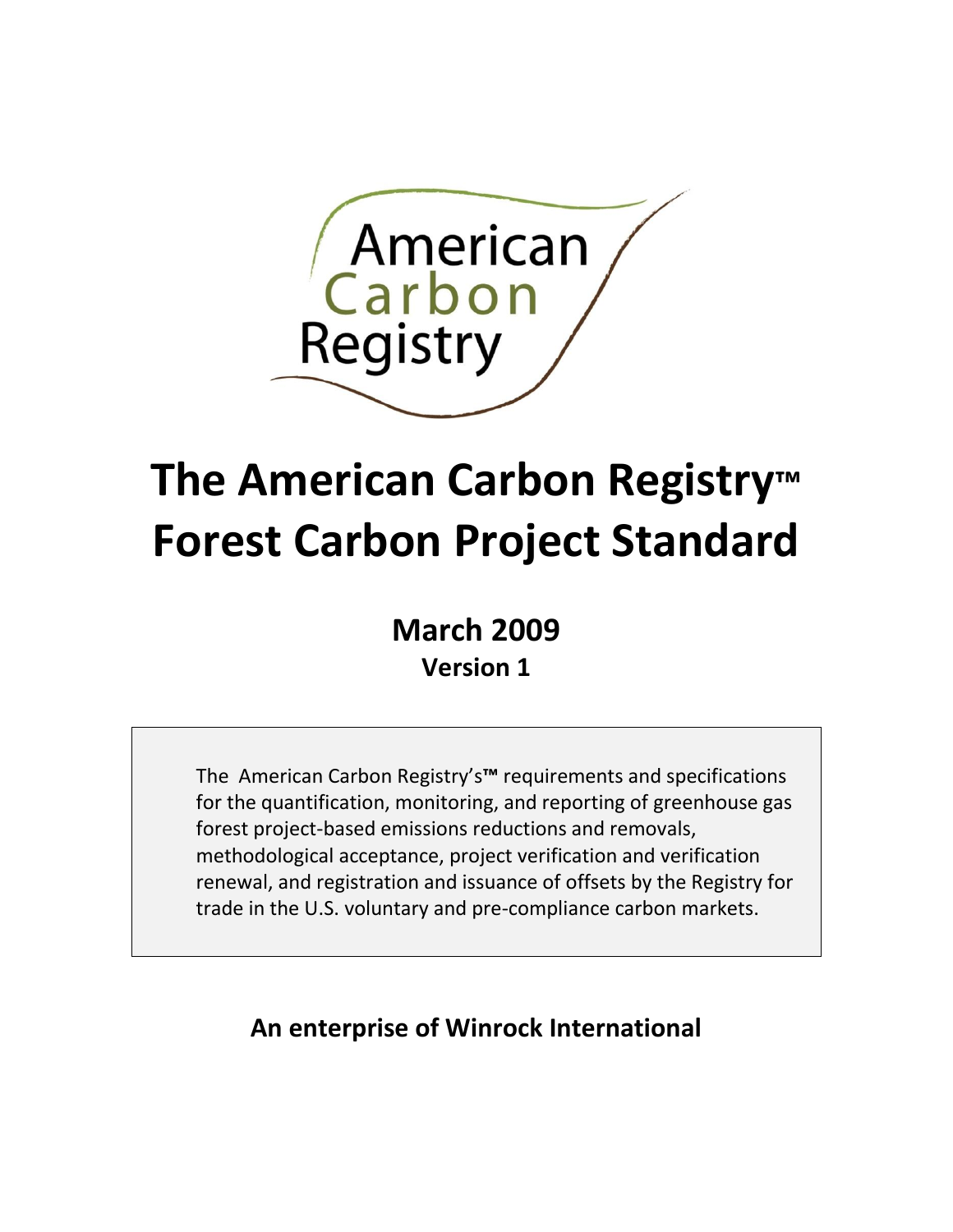

# American Carbon Registry<sup>™</sup> **Forest Carbon Project Standard**

March 2009 - v.1

# **Table of Contents**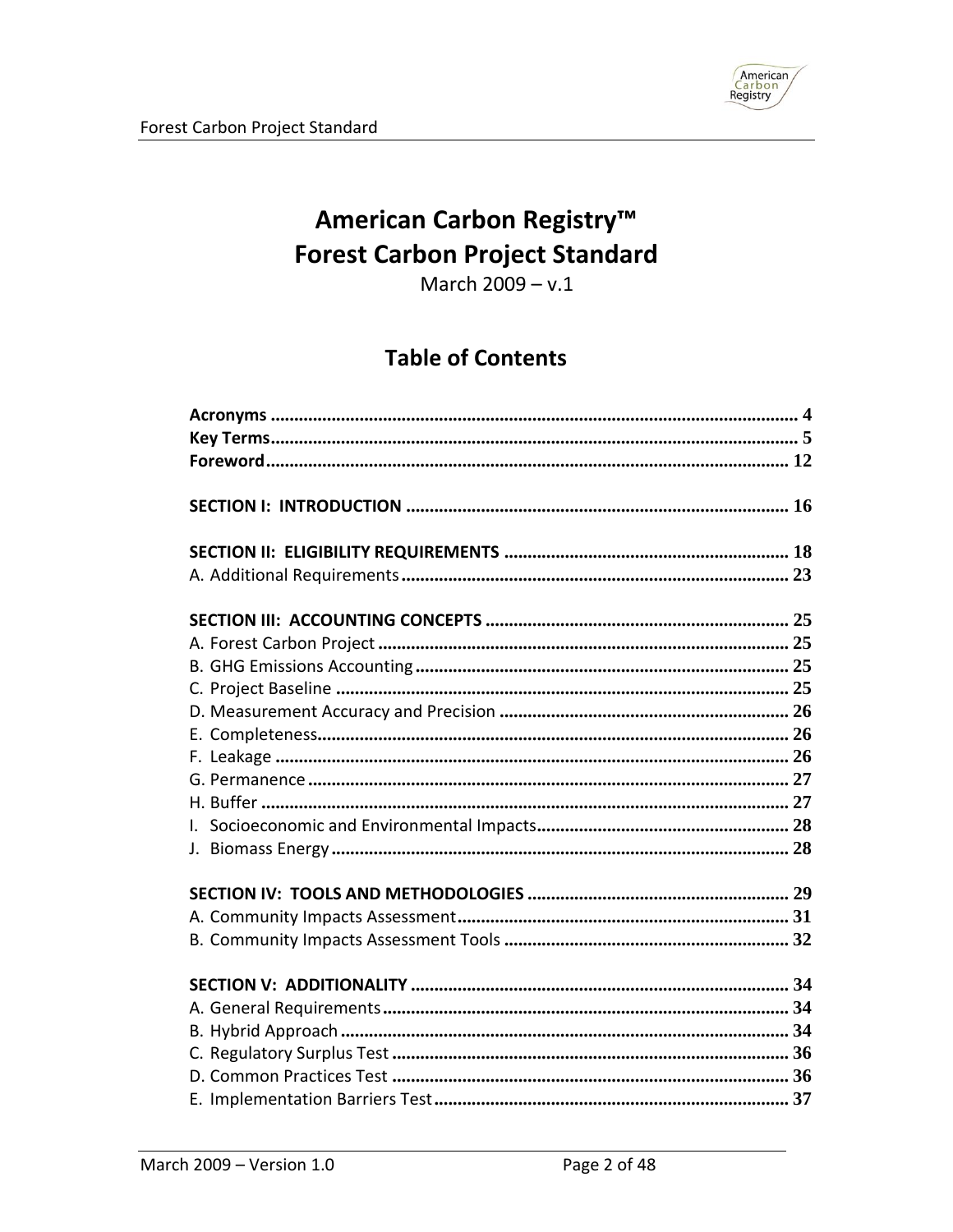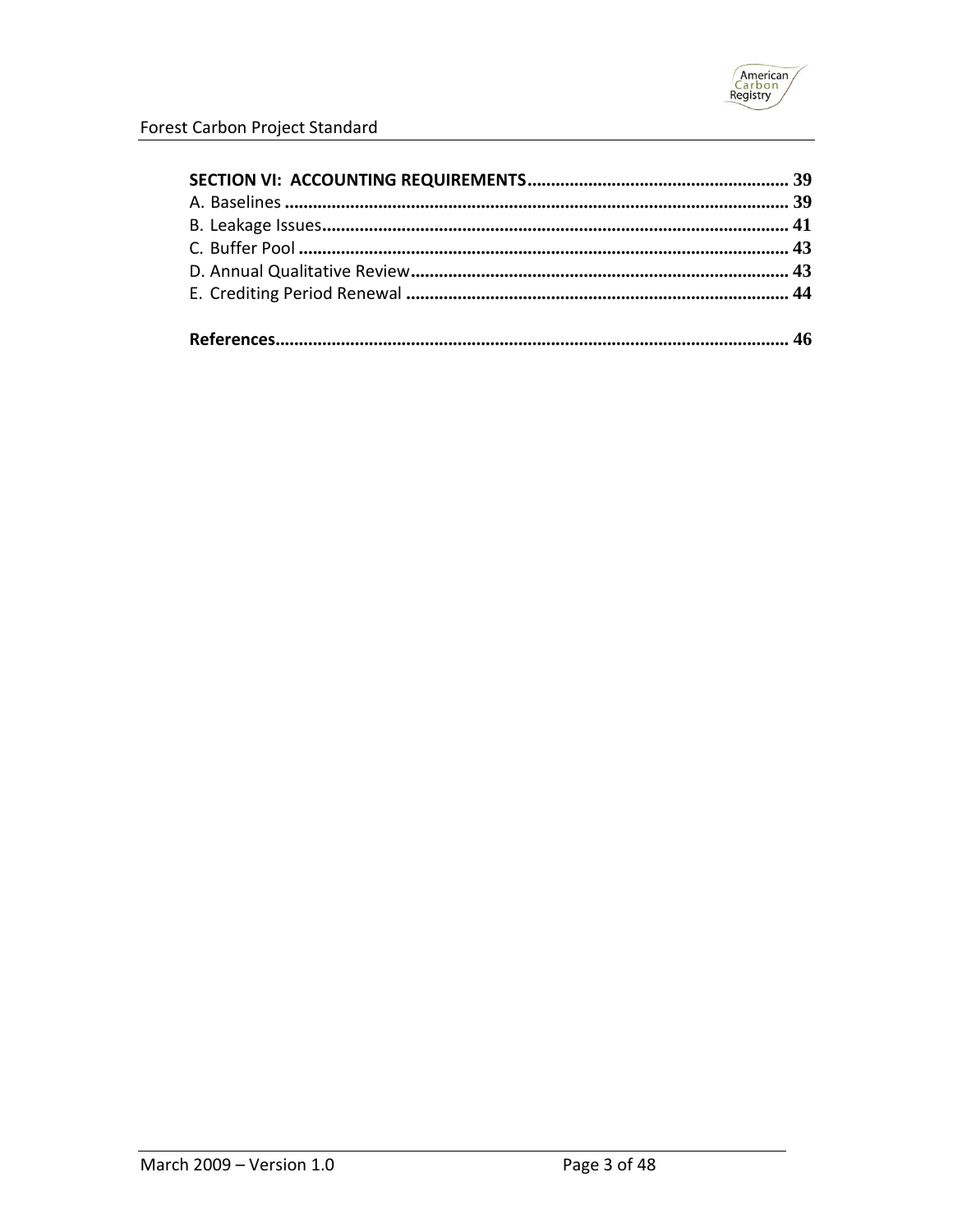

# **Acronyms**

| <b>ACR</b>        | American Carbon Registry <sup>™</sup>                                      |
|-------------------|----------------------------------------------------------------------------|
| <b>ALM</b>        | <b>Agricultural Land Management</b>                                        |
| <b>AR</b>         | Afforestation/Reforestation                                                |
| $\mathsf{C}$      | Carbon                                                                     |
| <b>CCAR</b>       | <b>California Climate Action Reserve</b>                                   |
| <b>CCBA</b>       | Climate, Community and Biodiversity Alliance (standards)                   |
| <b>CDM</b>        | Clean Development Mechanism                                                |
| CH <sub>4</sub>   | Methane                                                                    |
| CO <sub>2</sub>   | Carbon dioxide                                                             |
| CO <sub>2</sub> e | Carbon dioxide equivalent                                                  |
| EB                | Executive Board (of the CDM)                                               |
| "ERT"             | Emissions Reduction Tonne (Registry unit of exchange for verified offsets) |
| <b>ERT</b>        | Environmental Resources Trust (a business unit of Winrock International)   |
| <b>FCPS</b>       | Forest Carbon Project Standard (standard, Registry)                        |
| <b>GHGs</b>       | Greenhouse gases                                                           |
| <b>GWP</b>        | Global warming potential                                                   |
| <b>HFC</b>        | Hydrofluorocarbon                                                          |
| <b>ISO</b>        | International Standardization Organization                                 |
| IFM               | <b>Improved Forest Management</b>                                          |
| <b>IPCC</b>       | Intergovernmental Panel on Climate Change                                  |
| Л                 | Joint Implementation                                                       |
| <b>MRV</b>        | Monitoring, reporting, and verification (protocol)                         |
| $N_2O$            | Nitrous oxide                                                              |
| PD                | Project document (documentation for registration on Registry)              |
| <b>PFC</b>        | Perfluorocarbon                                                            |
| <b>REDD</b>       | Reducing Emissions from Deforestation and Degradation                      |
| SF <sub>6</sub>   | Sulfur hexafluoride                                                        |
| <b>UNFCCC</b>     | United Nations Framework Convention on Climate Change                      |
| <b>VCS</b>        | <b>Voluntary Carbon Standard</b>                                           |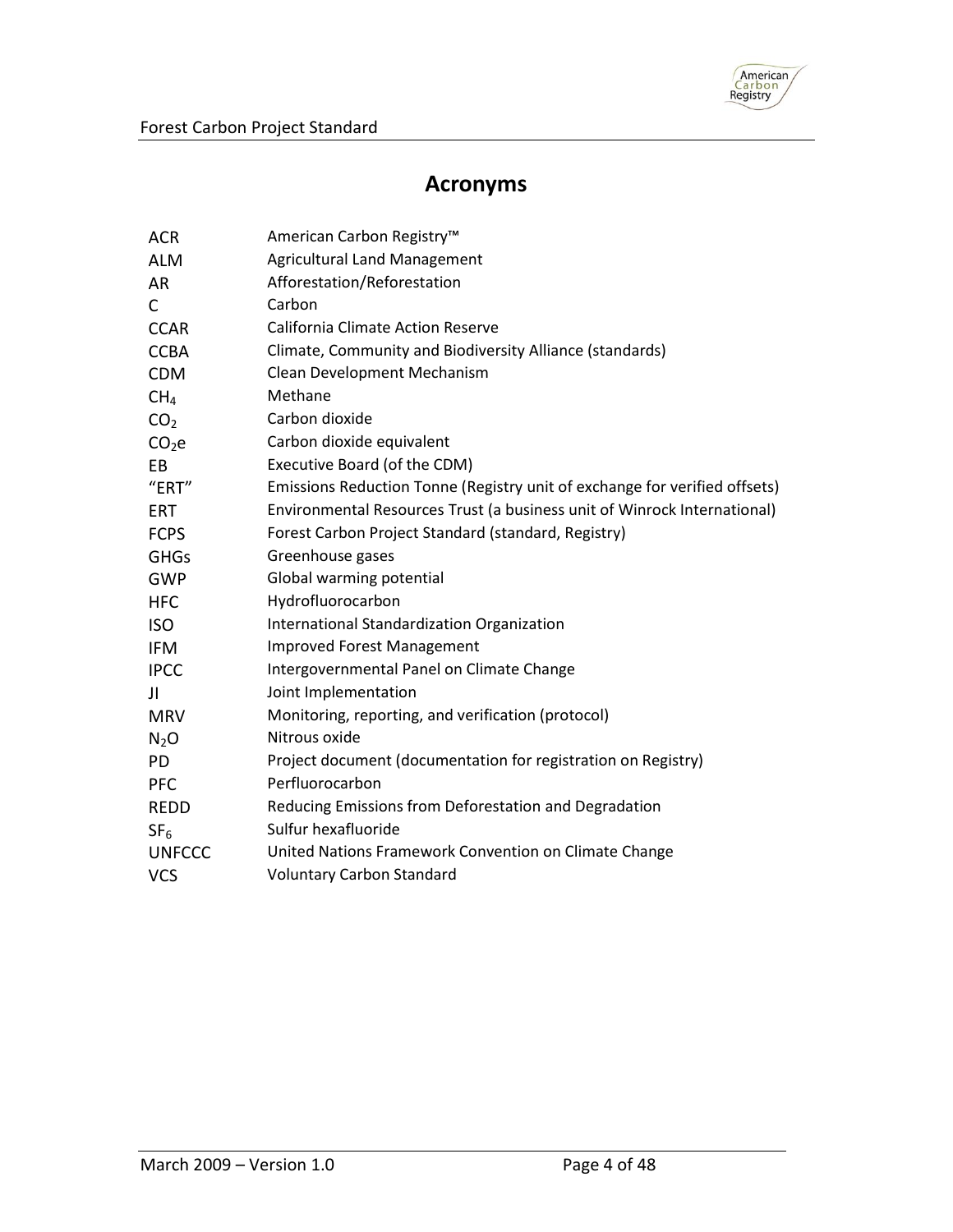

# **Key Terms**

#### **Additionality**

A project results in carbon benefits additional to business-as-usual and as a direct result of the carbon project transaction.

#### **Afforestation**

The direct human-induced conversion of land that has not been forested for a period of at least 50 years to forested land through planting, seeding and/or the human-induced promotion of natural regeneration.

#### **Afforestation/Reforestation (AR)**

Increasing carbon stocks by establishing, increasing and restoring vegetative cover through the planting, sowing or human-assisted natural regeneration of woody vegetation. AR is one of the three eligible forest project activities on the American Carbon Registry.

#### **American Carbon Registry (ACR)**

The American Carbon Registry™ (the Registry) is a voluntary, online greenhouse gas registration and emissions trading system used by Registry members to transparently register verified emissions reductions and removals as serialized offsets; record the purchase, sale, banking and retirement of tradable offsets, branded as Emission Reduction Tons ("ERTs"), and report (in a separate account) verified GHG inventories. Winrock International, a non-profit organization, owns and operates the American Carbon Registry.

#### **Annual Quality Assurance Attestation Statement**

The statement that Project Proponents shall provide annually to the American Carbon Registry relating to the additionality, ownership, and overall environmental integrity of the project.

#### **Baseline scenario**

The scenario that represents the sum of the changes in carbon stocks (and where significant,  $N_2O$  and CH<sub>4</sub> emissions) in the carbon pools within the project boundary that would occur in the absence of the project activity. The baseline is no longer than the duration of the project but can be less, particularly for projects related to projecting land use change (e.g. deforestation) where projecting a baseline deforestation rate much beyond ten (10) years would not be realistic.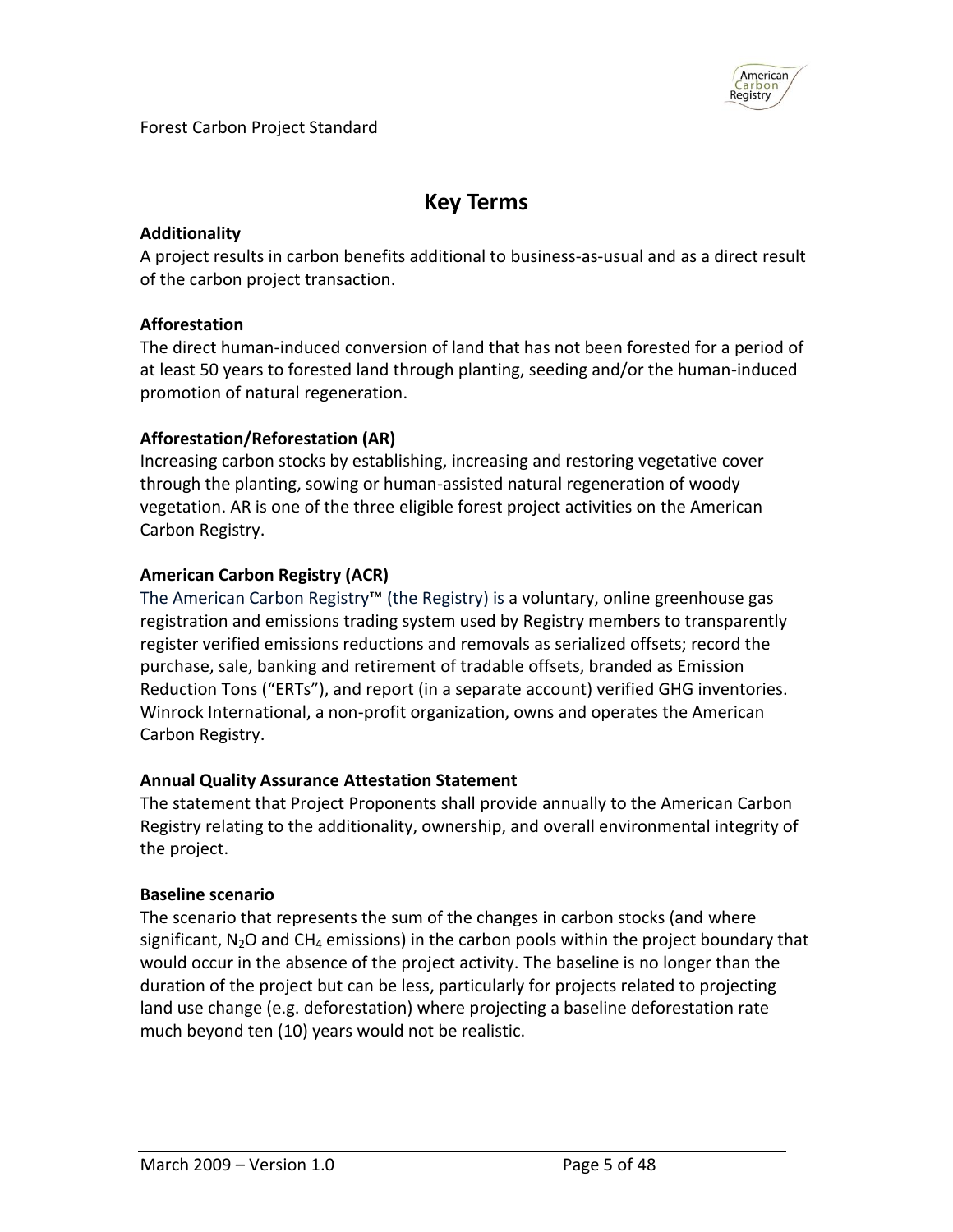

#### **Biological emissions**

Biological emissions are GHG emissions released from forest biomass, both live and dead, and forest soil.

#### **Buffer**

American Carbon Registry insurance mechanism whereby the Project Proponent is required to contribute an adequate number and type of offsets, as determined by the Registry, to a buffer pool held by the Registry in order to replace unforeseen losses in carbon stocks. The buffer contribution is a percentage of the project's reported offsets; the percentage is determined through an assessment of project risk.

#### **Carbon dioxide-equivalent (CO2e)**

Carbon dioxide equivalence relates to global warming potential (GWP).  $CO<sub>2</sub>$  is the baseline unit to which one compares the GWP of all other GHGs. The comparison is the amount that any one gas contributes to global warming compared to the same amount of  $CO<sub>2</sub>$  over the same period of time. For instance, methane has a GWP of 25 over 100 years; one metric ton of methane has a  $CO<sub>2</sub>e$  of 25 metric tons. The Registry registers offsets using  $CO<sub>2</sub>e$  calculations based on 100-year GWPs.

#### **Carbon offsets**

A carbon offset is the net carbon benefit that a project generates after accounting for leakage. The number of ERTs the Registry will issue to a project equals the total number of carbon offsets the project generates minus the number of offsets the Project Proponent holds as a buffer reserve.

#### **Carbon pools**

A carbon pool is a reservoir of carbon that has the potential to accumulate or lose carbon over time. Common forest carbon pools are aboveground biomass, belowground biomass, litter, dead wood and soil.

#### **Carbon stock**

The quantity of carbon held within a pool, measured in metric tons of  $CO<sub>2</sub>$ -e

**Clean Development Mechanism (CDM) –** Is a mechanism established by Article 12 of the Kyoto Protocol for project-based emission reduction activities in developing countries. The CDM is designed to meet two main objectives: to address the sustainable development needs of the host country, and to increase the opportunities available to Treaty Parties to meet their reduction commitments.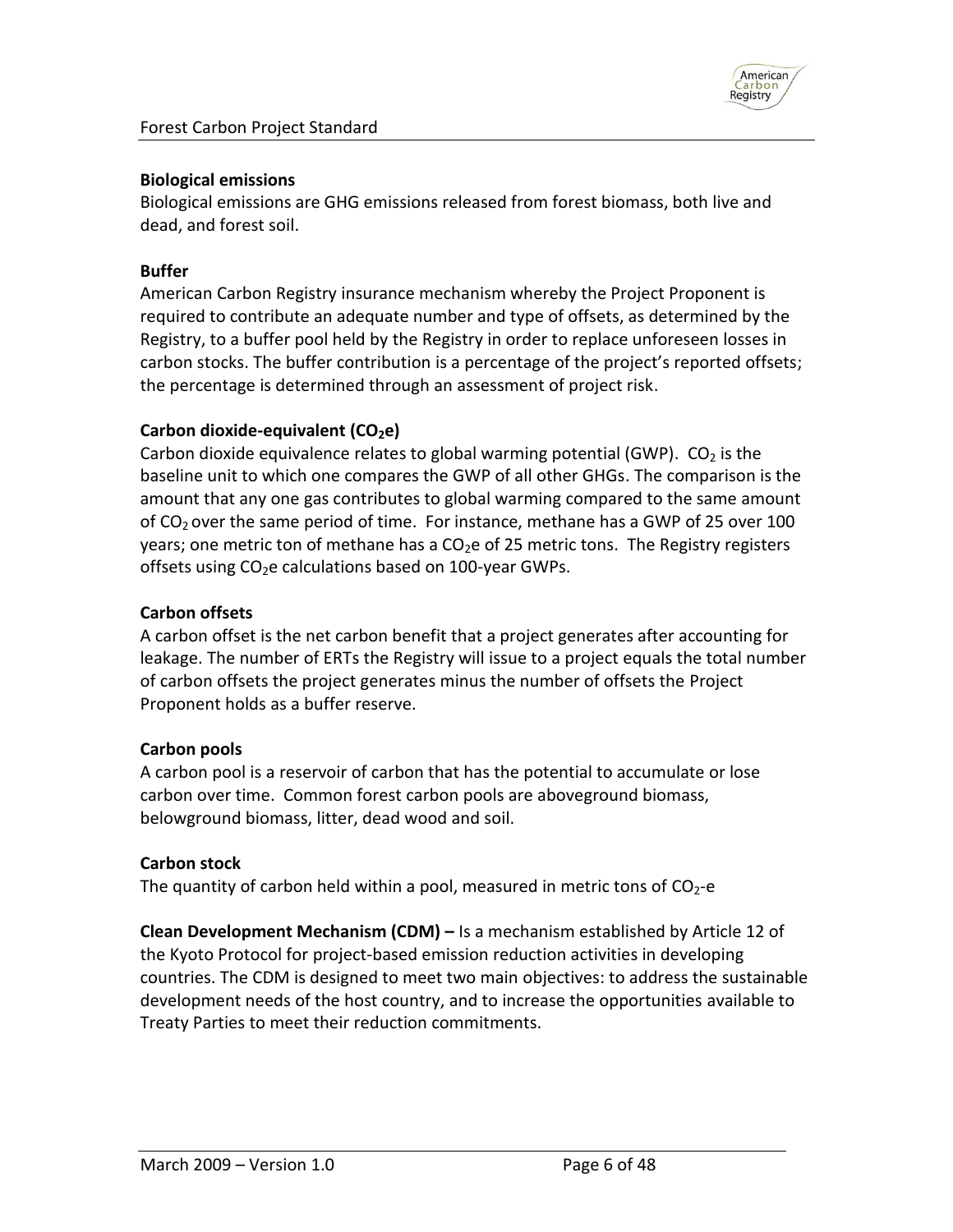

#### **Climate , Community & Biodiversity Alliance (CCBA)**

The CCBA has methods intended to address community and biodiversity concerns and are designed for a Project Proponent to use them in conjunction with a separate carbon accounting standard such as CDM or VCS.

**Communities** –Groups of people including Indigenous Peoples, mobile peoples and other local communities, who live within or adjacent to the project area as well as any groups that regularly visit the area and derive income, livelihood or cultural values from the area. This may include one or more groups that possess characteristics of a community, such as shared history, shared culture, shared livelihood systems, shared relationships with one or more natural resources (forests, water, rangeland, wildlife etc), and shared customary institutions and rules governing the use of resources.

#### **Community and/or environmental impacts**

Community and environmental impacts refer to the effects that project activities may have on the socio-economic or environmental landscape.

#### **Completeness**

Completeness implies complete accounting for changes in carbon stocks across all carbon pools, landscape units, and time periods.

#### **Crediting period**

Crediting period is the finite length of time during which the project's GHG Project Plan or MRV Project Protocol is valid, and the finite length of time during which a project can generate offsets for registration on the American Carbon Registry based on the current published GHG Project Plan or MRV Project Protocol

#### **GHG emissions reduction or removals**

Reductions of emissions of GHGs released into the atmosphere, or removals from the atmosphere, measured in metric tonnes carbon dioxide equivalent  $(CO<sub>2</sub>e)$ , as converted per the 100-year Global Warming Potential for such gases established in the *IPCC Fourth Assessment Report*.

#### **Emission Reduction Tonne (ERT) Unit**

The "ERT" is the American Carbon Registry's unit of exchange for tradable, projectbased carbon offsets. Registry issues one ERT for each metric ton of  $CO<sub>2</sub>e$  emission reduction or removal verified against a Registry-approved standard.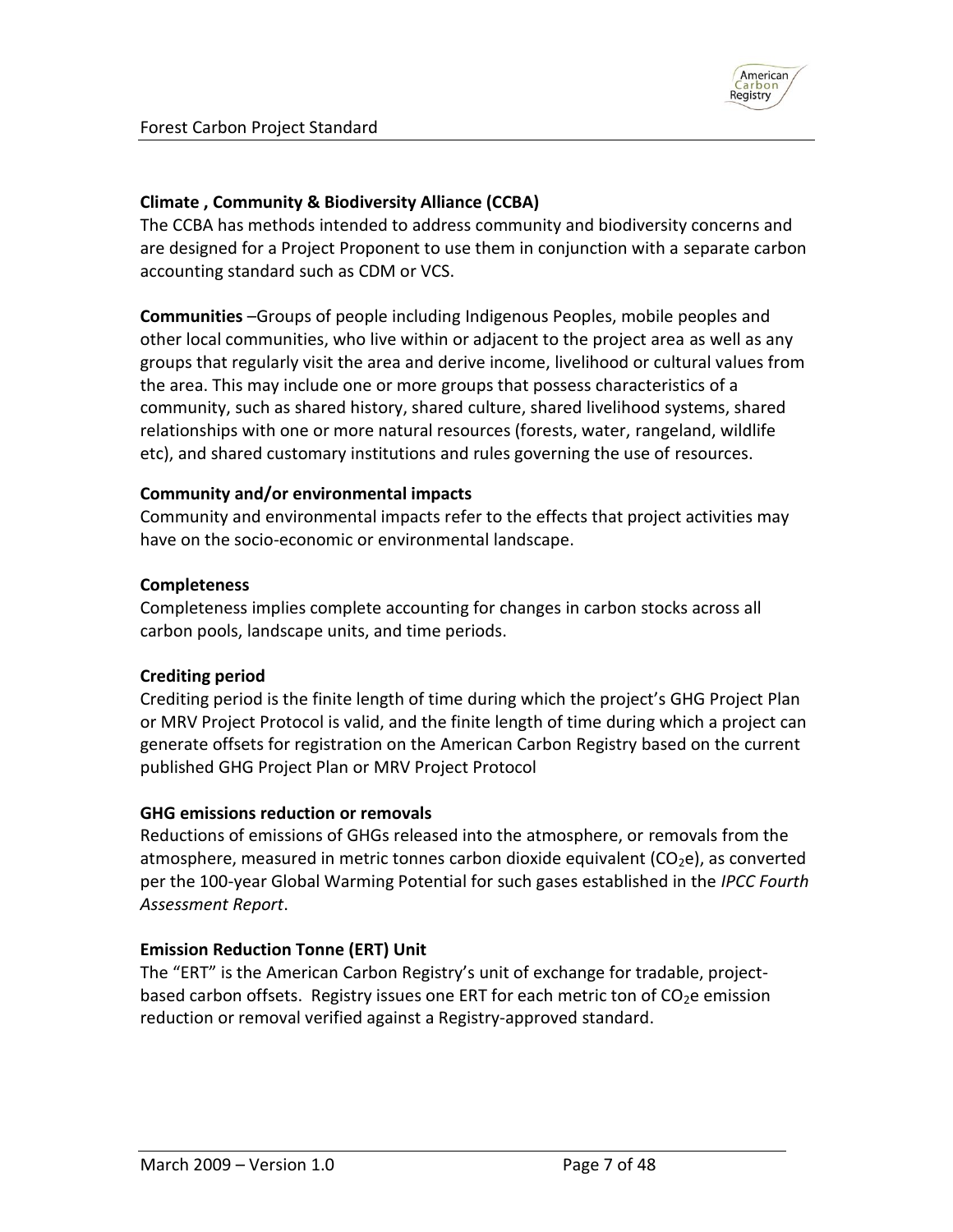

#### **Forest Entity**

The basic unit of participation in the Registry, which includes a private individual, corporation or other legally constituted body, city or county, or a federal, state, and local government agency that owns forest/trees.

#### **Forest**

The Registry uses the Kyoto Protocol definition: A minimum area of land of  $0.05 - 1.0$ hectares with a minimum tree crown cover (or equivalent stocking level) of between 10  $-$  30 per cent with trees, and with the potential to reach a minimum height of  $2 - 5$ meters at maturity in situ. A forest may consist either of closed forest formations where trees of various heights and undergrowth cover a high portion of the ground or open forest. The definition includes young natural stands and all plantations that have yet to reach a crown density of  $10 - 30$  per cent or tree height of  $2 - 5$  meters, as are areas that usually form part of the forest area but that are temporarily unstocked because of human intervention (e.g., harvesting) or natural causes, but likely will revert to forest.

#### **Greenhouse Gas (GHG)**

A greenhouse gas refers to any gaseous compound that absorbs infrared radiation in the atmosphere and contributes towards the warming of the atmosphere. The six Kyoto greenhouse gases (GHGs) regulated under the Kyoto Protocol are carbon dioxide ( $CO<sub>2</sub>$ ), nitrous oxide  $(N_2O)$ , methane  $(CH_4)$ , hydrofluorocarbons (HFCs), perfluorocarbons (PFCs), and sulfur hexafluoride ( $SF<sub>6</sub>$ ). The Registry requires projects to account for any significant source of  $CO<sub>2</sub>$ , N<sub>2</sub>O, and CH<sub>4</sub> as a result of project activities.

#### **Global Warming Potential (GWP)**

Global warming potential is a relative scale and its value depends on how the gas concentration decays over time in the atmosphere.  $CO<sub>2</sub>$  is the baseline unit to which one compares the GWP of all other GHGs. The comparison is the amount that any one gas contributes to global warming compared to the same amount of  $CO<sub>2</sub>$  over the same timeframe. By definition,  $CO<sub>2</sub>$  has a GWP of one (1). For instance, methane has a GWP of 25 over 100 years. Thus, one metric ton of methane has a  $CO<sub>2</sub>e$  of 25 metric tons. The Registry registers offsets using  $CO<sub>2</sub>e$  calculations based on 100-year GWPs as described in the IPCC *Fourth Assessment Report* (AR4), Working Group 1, Chapter 2, Table 2.14.

#### **Improved Forest Management (IFM)**

Activities related to improved forest management (IFM) are those implemented on forest lands managed for wood products such as saw timber, pulpwood, and fuel wood and are included in the IPCC category "forests remaining as forests". Only areas that are legally designated, sanctioned or approved for such activities (e.g., private timber lands, logging concessions or plantations) by national or local regulatory bodies are eligible for crediting under the IFM category. Project Proponents can change various forest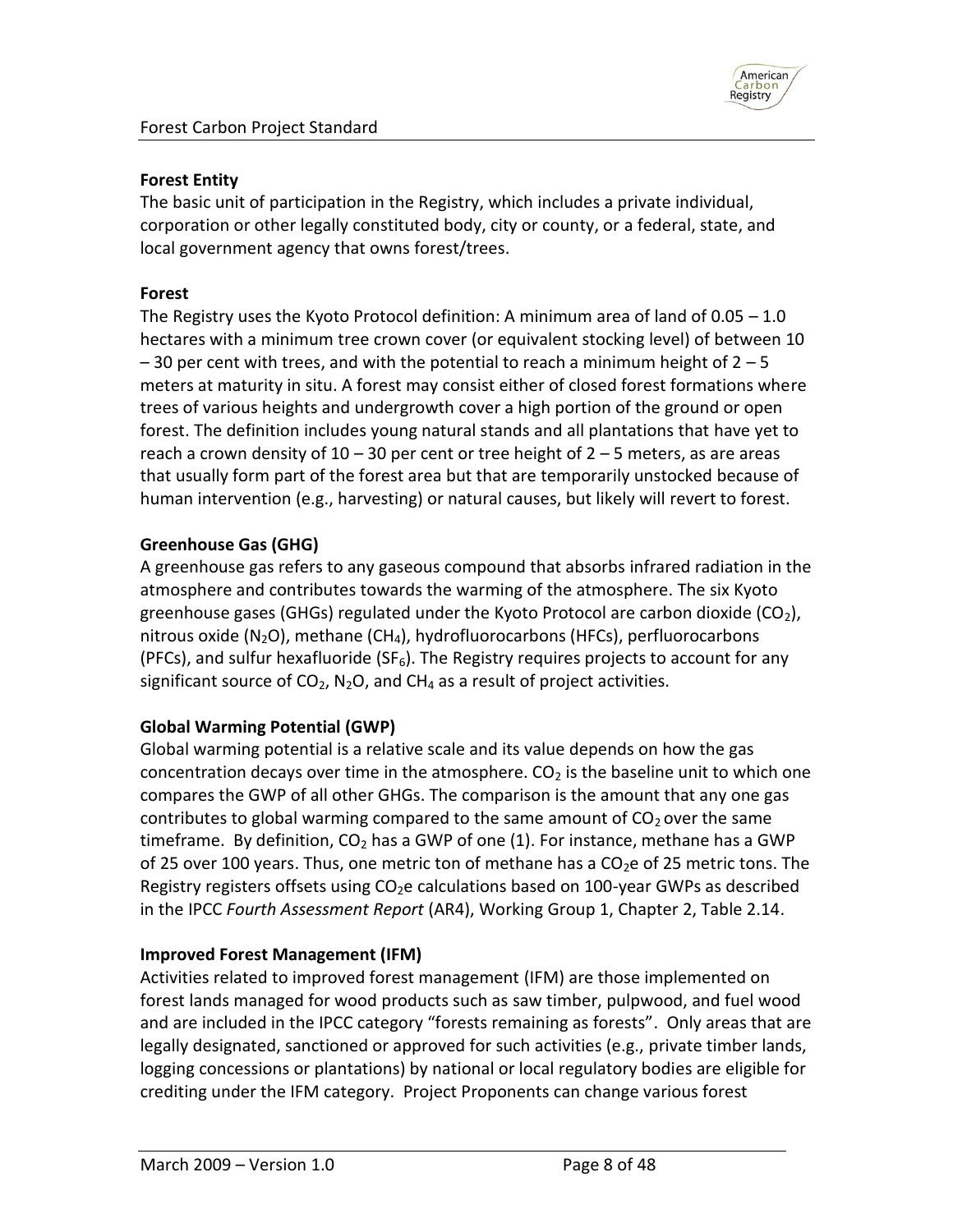

management activities that could increase carbon stocks and/or reduce GHG emissions, but only a subset of these activities make a measurable difference to the long-term increase in GHG benefits compared to business-as-usual practices. This includes the following eligible activities: conversion from conventional logging to reduced impact logging, conversion of managed forests to protected forests, extending the rotation age of evenly aged managed forest, and conversion of low-productive forests to highproductive forests. IFM is one of the three eligible forest project activities on the Registry.

#### **Intergovernmental Panel on Climate Change (IPCC)**

The IPCC provides assessments to policymakers of the results of ongoing climate change research. The IPCC is responsible for providing the scientific and technical foundation for the United Nations Framework Convention on Climate Change (UNFCCC), primarily through the publication of periodic assessment reports. The IPCC reflects existing viewpoints within the scientific community; the basis for its information and reports is scientific evidence.

#### **Leakage**

Leakage refers to a decrease in sequestration or an increase in emissions outside the project boundaries as a result of project implementation. Leakage may be due to the shifting of the activities of people present in the baseline, or due to market effects whereby emission reductions are countered by emissions created by shifts in supply and demand of the products and services affected by the project.

#### **Methodology**

A systematic explanation of how a Project Proponent established the project baseline, and estimates and monitors emissions reductions or removals by following scientific good practice. Good practice entails that a Project Proponent be conservative, transparent, and thorough. To generate an ERT unit, the Project Proponent must apply the FCP Standard to estimate and monitor its net GHG emissions reductions/removals.

#### **Monitoring, Reporting, and Verification (MRV)**

A GHG monitoring, reporting, verification (MRV) plan (a.k.a. protocol) defines how, what, and when a Project Proponent should measure, monitor, and report the forest project in order for an independent third party to verify project outcomes. In the project development cycle, the MRV is a component of the broader project design document.

#### **Net Emissions Reductions**

Net emissions reductions refer to the removal or reduction of GHG emissions by the project activity minus the baseline scenario and leakage.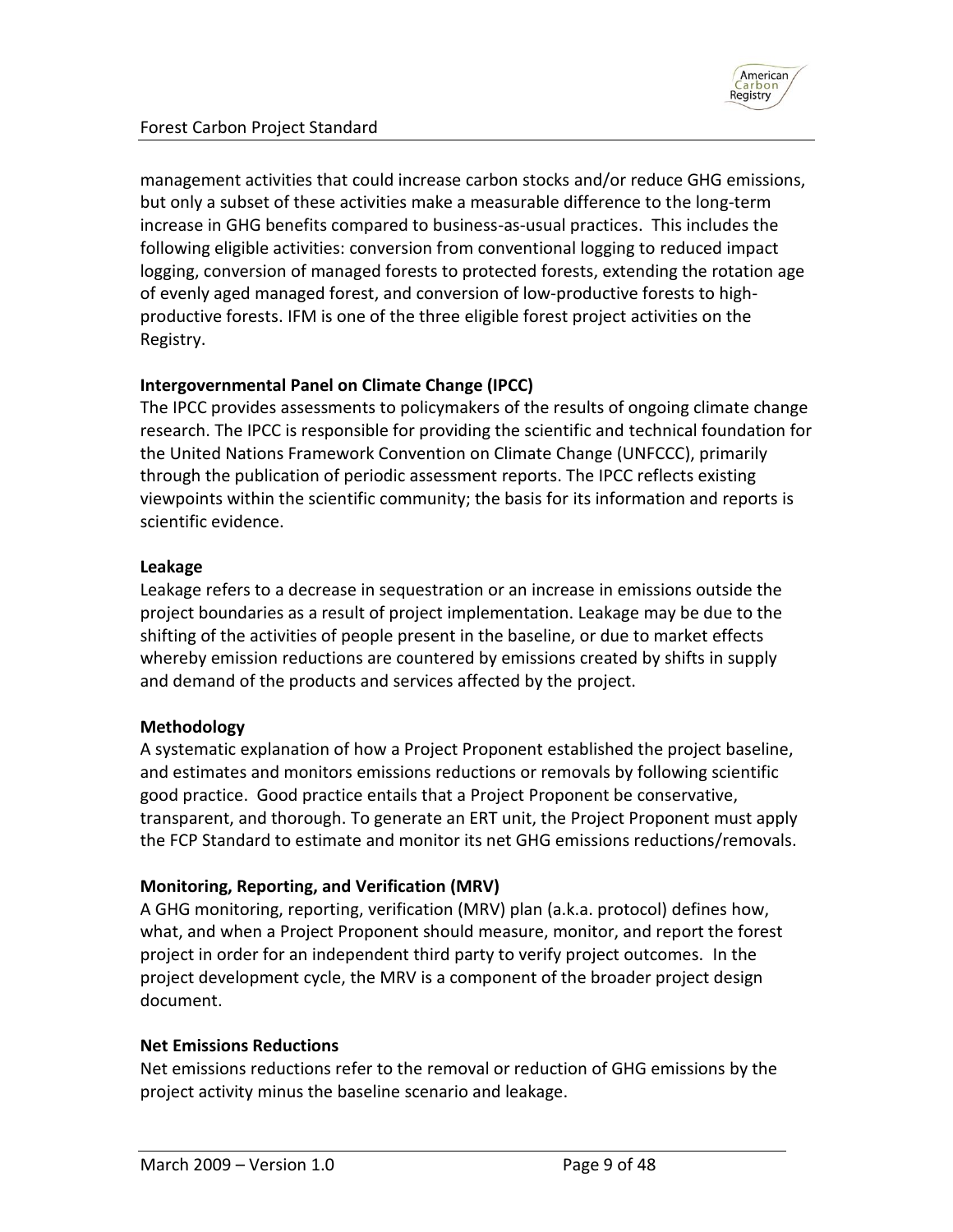

#### **Non-biological emissions**

GHG emissions not released directly from plant-based biomass. GHGs from fossil fuel combustion qualify as non-biological emissions.

#### **Non-permanence risk analysis**

The process by which a Project Proponent assesses the risk that a project's offsets are not permanent. The analytical outcome is the basis for determining the size of the buffer. The impermanence risk analysis evaluates four types of risk: project, economic, regulatory and social, and environmental/natural disturbance.

#### **Permanence**

The longevity of a carbon pool and the stability of its stocks, given the management and disturbance environment in which it occurs. A feature of land-based carbon projects is the possibility of a reversal of carbon benefits from either natural disturbances (e.g., fires, disease, pests, and unusual weather events), or from the lack of reliable guarantees that the original land use activities will not return after the project concludes.

#### **Project boundaries**

Refers to the geographical implementation area, the types of GHG sources and sinks considered, the carbon pools considered, and the project duration.

#### **Project Proponent**

Entity or individuals organizing, proposing or advocating a particular carbon offset project. The Project Proponent could be the project designer(s), developer(s) and/or investor(s), or other parties working on behalf of the project.

#### **Reducing Emissions from Deforestation and Degradation (REDD)**

The reduction in GHG emissions from the reduced conversion of forests (growing on upland or wetland, including peat swamp areas), to cropland, grassland, and settlement. REDD is one of the three eligible forest project activities under the Registry.

#### **Reforestation**

The direct human-induced conversion of land that has not been in forest for a period of less than fifty (50) years to forested land through planting, seeding and/or the humaninduced promotion of natural regeneration.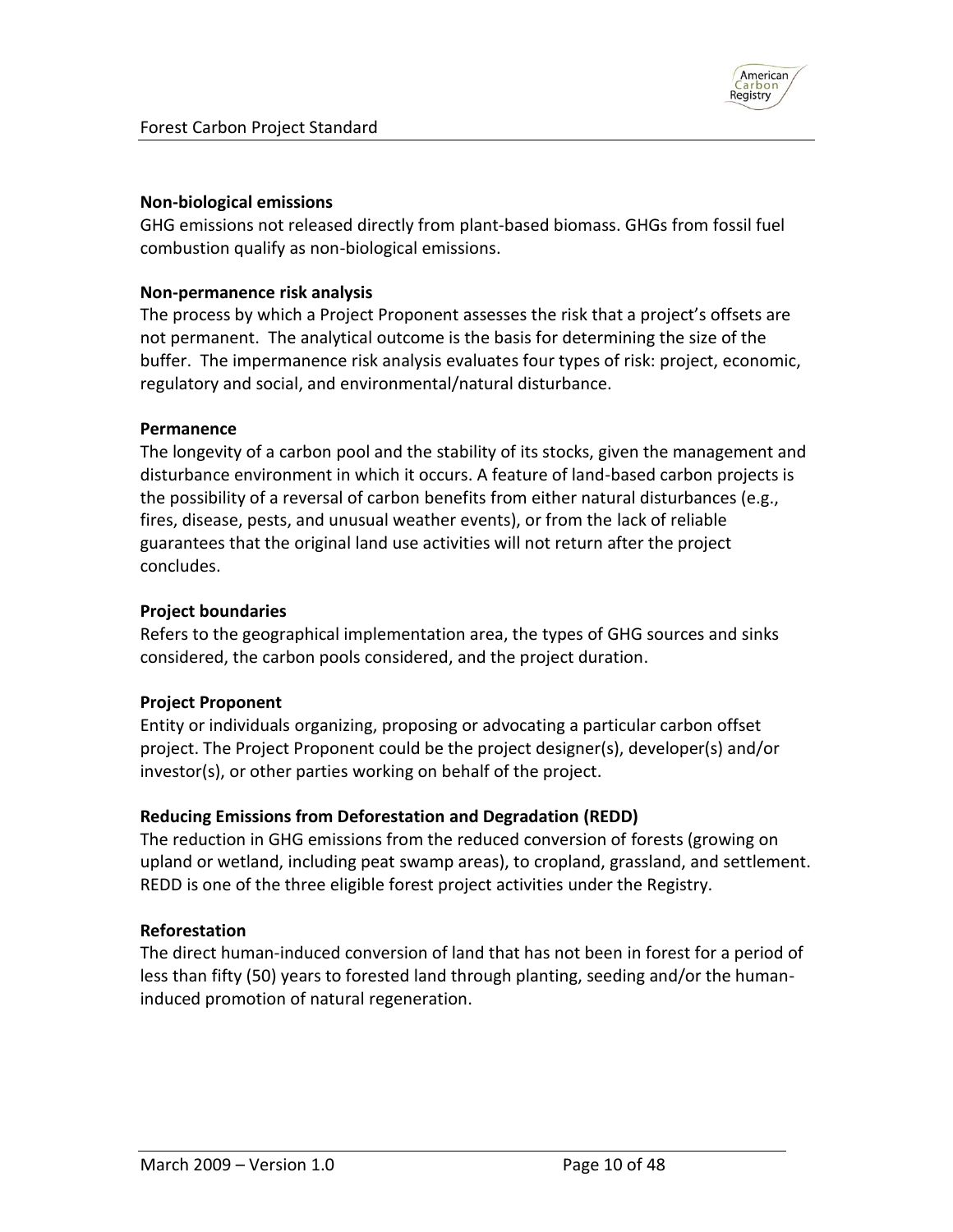

#### **Standard**

A standard is an established norm or requirement in a formal document that establishes uniform engineering or technical criteria, methods, processes and practices. The Registry uses only its own standards.

#### **Tools**

A tool can be a *component of a methodology* (i.e., a stand-alone methodological module to perform a specific task) or a *calculation tool* (i.e., spreadsheets or software that perform calculation tasks).

#### **Verification**

The act of confirming that the Project Proponent collected, quantified, and submitted the GHG emissions reductions data in accordance with the guidelines put forth in the Registry eligibility criteria and sector standard.

#### **Verifier**

The individual responsible for ensuring that a project complies with the Registry standard, and complies with Registry eligibility criteria.

#### **Verified Emissions Reduction**

An emissions reduction from a project action or a reduction against a corporate inventory that a verifier has verified as compliant with the Registry standard and eligibility criteria for quality and environmental integrity.

#### **Wood products**

Products derived from harvested wood from a forest, including solid, panel, and fiber.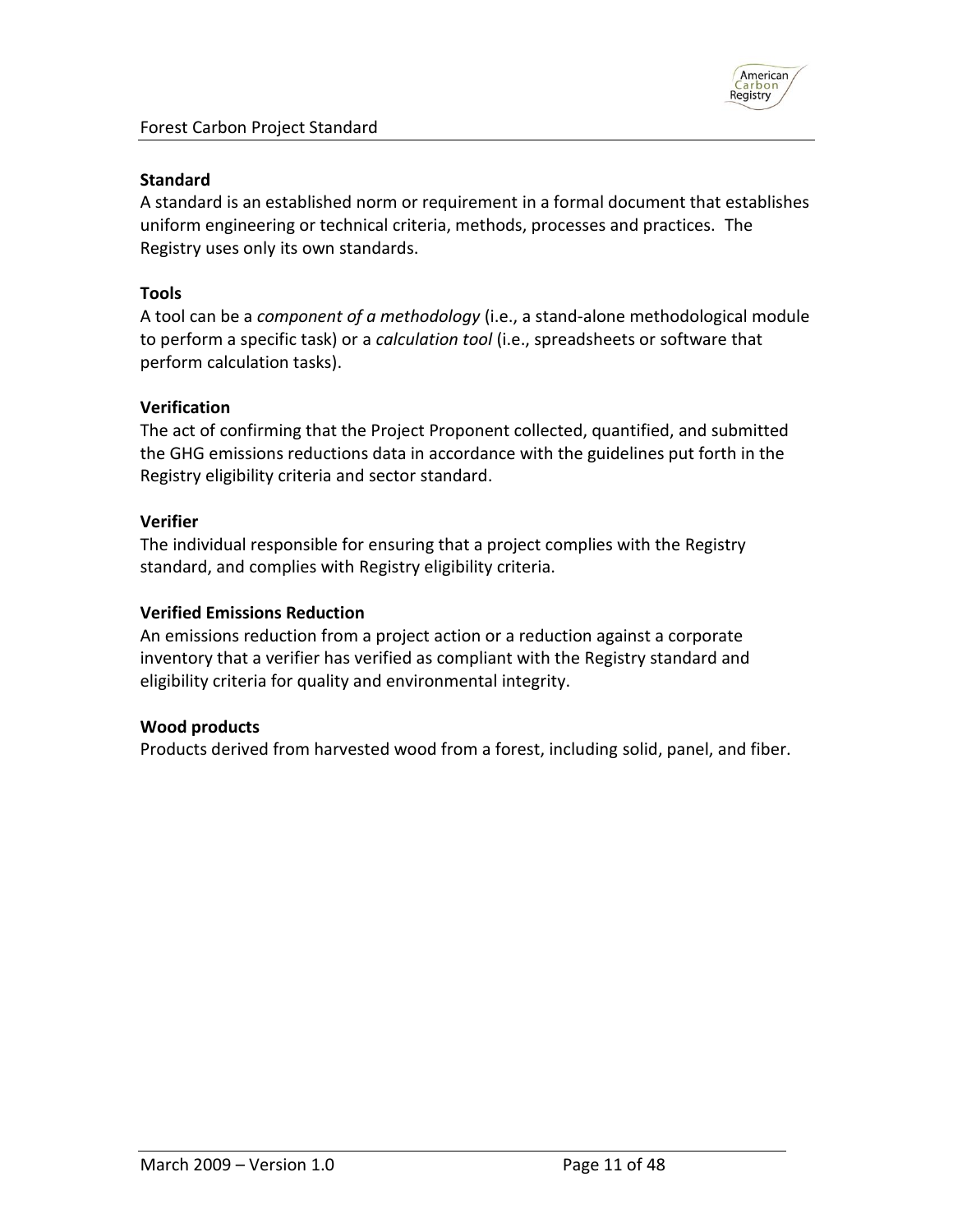

# **Foreword**

The *American Carbon Registry™* is an enterprise within Winrock International's Environment Group, and is a sister enterprise of the Environmental Resources Trust. Winrock International works with people in the U.S. and around the world to empower the disadvantaged, increase economic opportunity, and sustain natural resources. The American Carbon Registry™ developed the *Forest Carbon Project Standard* to provide a robust, innovative, and business-friendly standard for Project Proponents and market participants to originate, register, and trade high quality, low risk project-based forest carbon offsets for the U.S. carbon markets.

The *Forest Carbon Project Standard* is one of several standards developed by the American Carbon Registry (the "Registry"). The *Forest Carbon Project Standard* (FCPS) is part of the broader American Carbon Registry enterprise. The *American Carbon Registry Standard* describes the overall requirements, eligibility criteria, and specifications for all GHG inventories and GHG projects, as well as registration and issuance. The *Registry Operating Guidelines* provide additional guidance related to the role, activities, and services of the American Carbon Registry, the rules that regulate it, and the Registry's operating procedures.

#### The Registry's intent with these documents (available at

[http://americancarbonregistry.org/carbon-accounting\)](http://americancarbonregistry.org/carbon-accounting) is to support the development of the voluntary and pre-compliance U.S. carbon markets. The requirements in ISO14064, Parts 2-3:2006 and ISO 14065:2007 are the foundation for all of the Registry's standards. In 2009 the Registry will apply for approval by the International Organization for Standardization (ISO) for the *Forest Carbon Project Standard*. In advance of this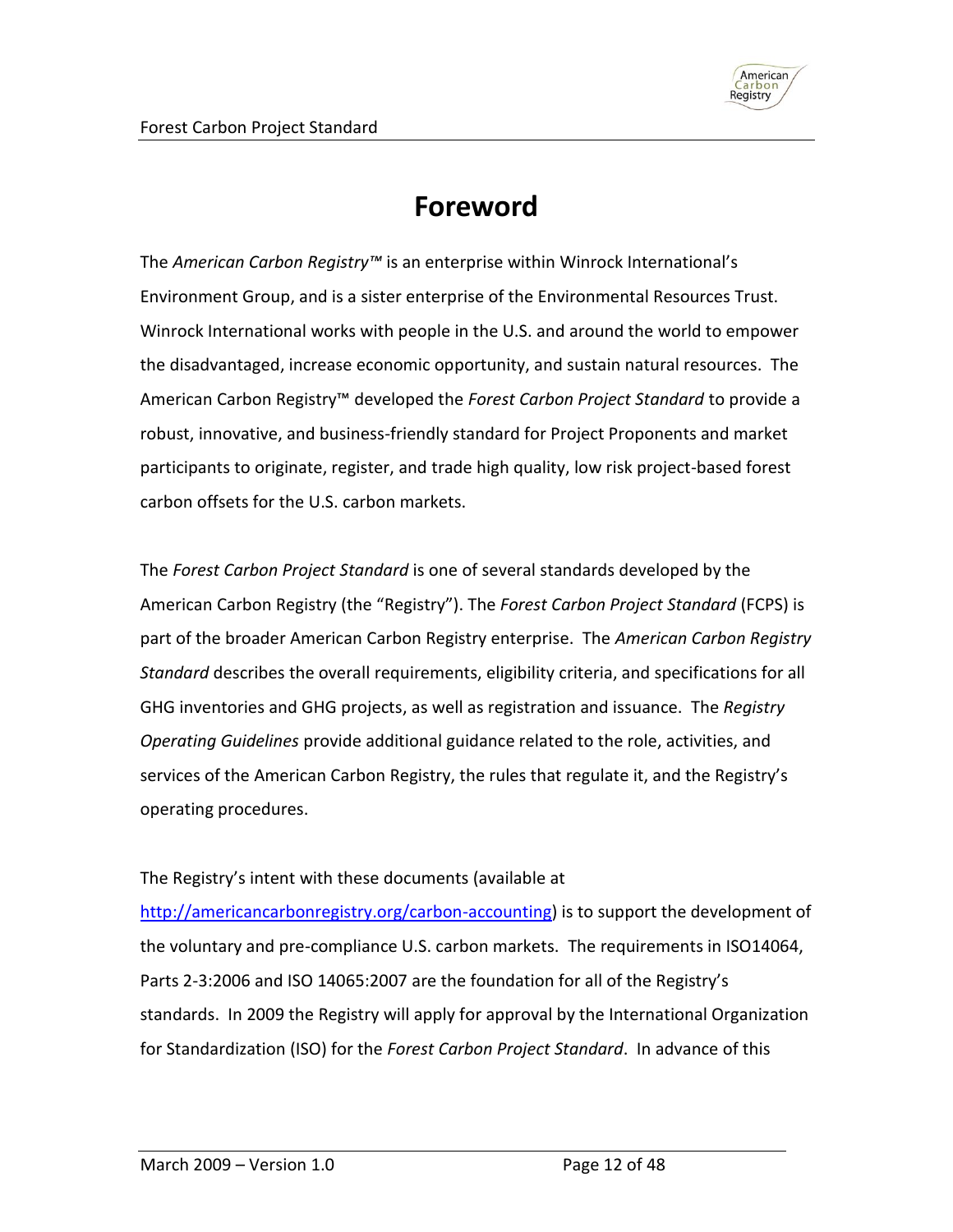

release, Project Proponents shall use this document to develop Registry-compliant forest projects.

Development of the *Standard* would not have been possible without the support, loyalty, and commitment of the American Carbon Registry's Founding Members from whom Registry staff has learned so much about the U.S. carbon markets. The Winrock International Board of Directors has been indispensable to the *Standard's* development. In the absence of their support, guidance, and insight, little if any of this would have been possible.

In particular, Registry staff wishes to thank Winrock CEO Frank Tugwell and the members of the special Board Task Force, a subset of Winrock's larger board comprising the following four members who have volunteered considerable time, insight, and dedication to the Registry's growth and successes: Brooks Browne, Christiana Figueres, Will Ketcham, and Paul Savage.

The American Carbon Registry extends its thanks and appreciation to the following individuals who contributed their time, academic expertise, and field expertise to develop this Standard: Wiley Barbour, Sandra Brown, Mary Grady, Nancy Harris, Bill Howley, John Kadyszewski, Gary Kaster, Jonathan Klavens, Ken MacDicken, Tim Pearson, Julia Philpott, and Gordon Smith.

Finally, the American Carbon Registry recognizes the value of, and has cited throughout this document, the following organizations upon whose contributions to the GHG emissions trading field the Registry relied to develop the core of the *American Carbon Registry Standard*: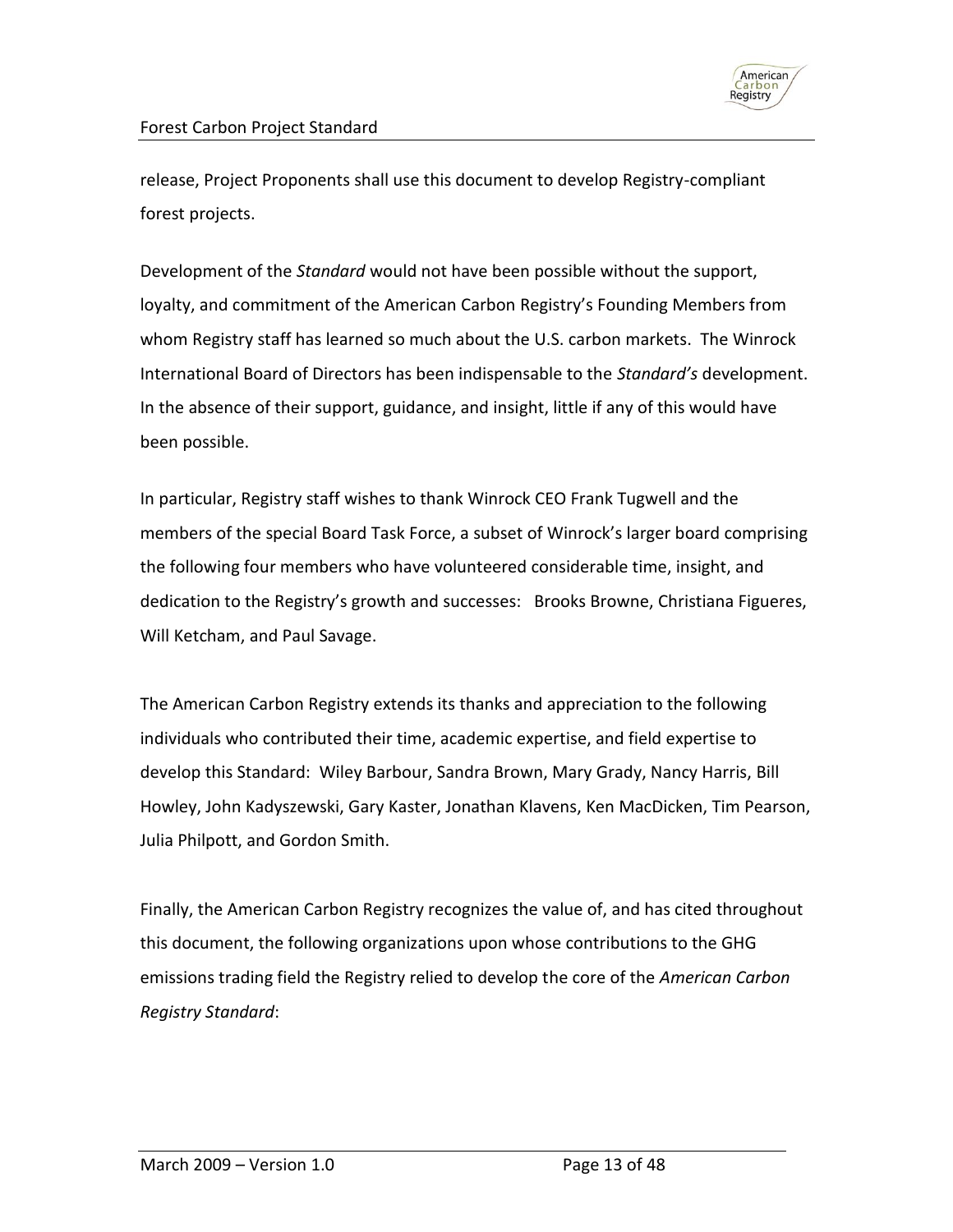

- Clean Development Mechanism (CDM, [http://cdm.unfccc.int/methodologies/PAmethodologies/approved.html\)](http://cdm.unfccc.int/methodologies/PAmethodologies/approved.html) for its baseline, additionality determination, and monitoring tools and methodologies;
- Climate Group [\(http://www.theclimategroup.org/major\\_initiatives/vcs\)](http://www.theclimategroup.org/major_initiatives/vcs) for its tools and methodologies on permanence risk assessment and buffer mechanism and its Agriculture, Forest and Other Land Use (AFOLU) standard under its Voluntary Carbon Standard Program.
- International Organization for Standardization (ISO, [http://www.iso.org/iso/home.htm\)](http://www.iso.org/iso/home.htm) for its materials under ISO 14064-1-3:2006 and ISO 14065:2007;
- U.S. Environmental Protection Agency (U.S. EPA, [http://www.epa.gov/climateleaders\)](http://www.epa.gov/climateleaders) for its sector and project tools and methodologies, and GHG inventory monitoring and reporting guidance under the Climate Leaders Program; and
- Voluntary Carbon Standard (VCS,  $http://v-c-s.org/)$  for its baseline, risk buffer determination tools and methodologies;
- World Resources Institute/World Business Council for Sustainable Development (WRI/WBCSD, [http://www.ghgprotocol.org/\)](http://www.ghgprotocol.org/)for the GHG accounting guidance materials for GHG project and for GHG inventories under the GHG Protocol Initiative.

The appropriate citation for this document is Winrock International (2009), *American Carbon Registry Forest Carbon Project Standard*, American Carbon Registry™, Arlington, Virginia. Project Proponents can view the current FCP standard for the Registry at <http://www.americancarbonregistry.com/carbon-accounting.html>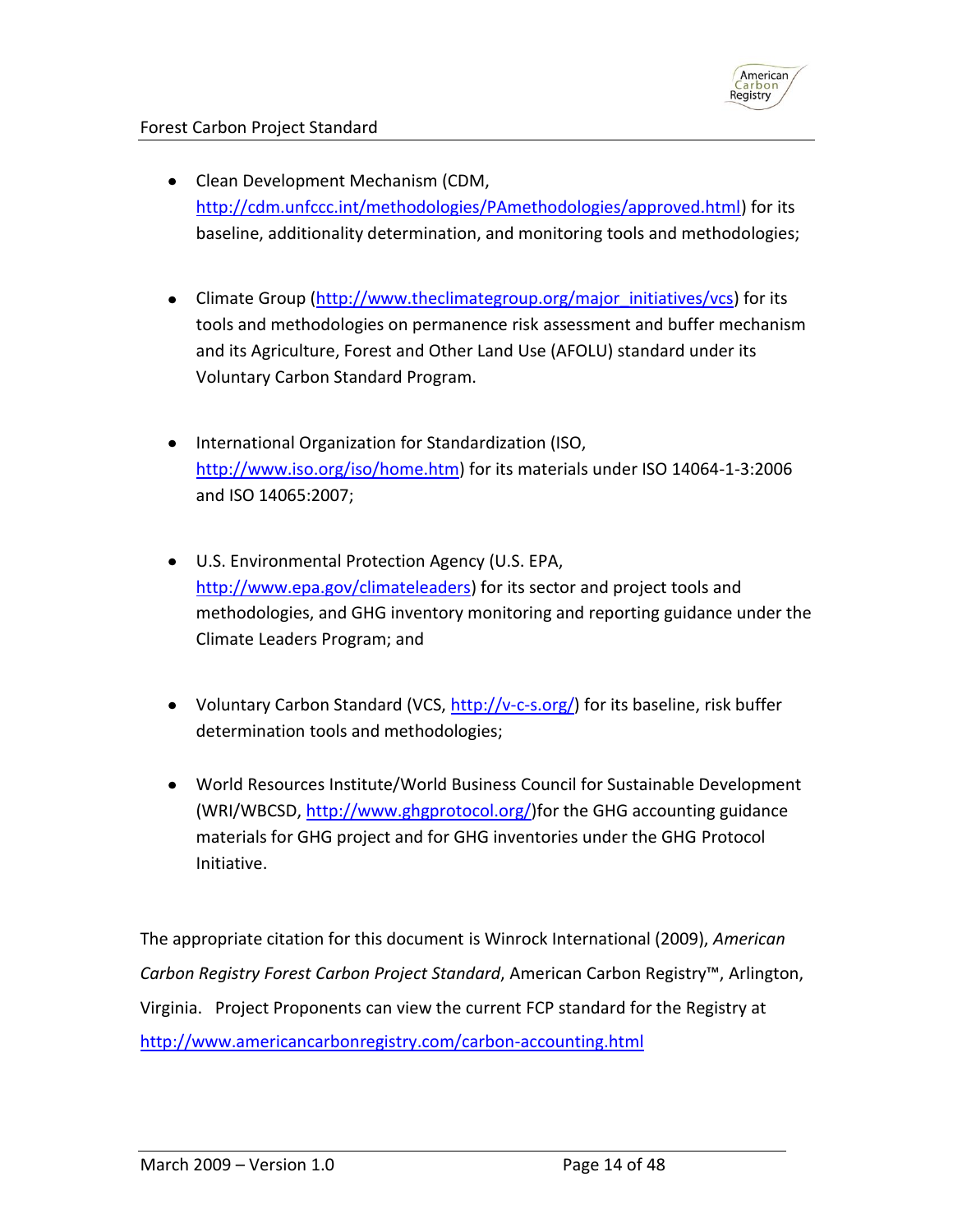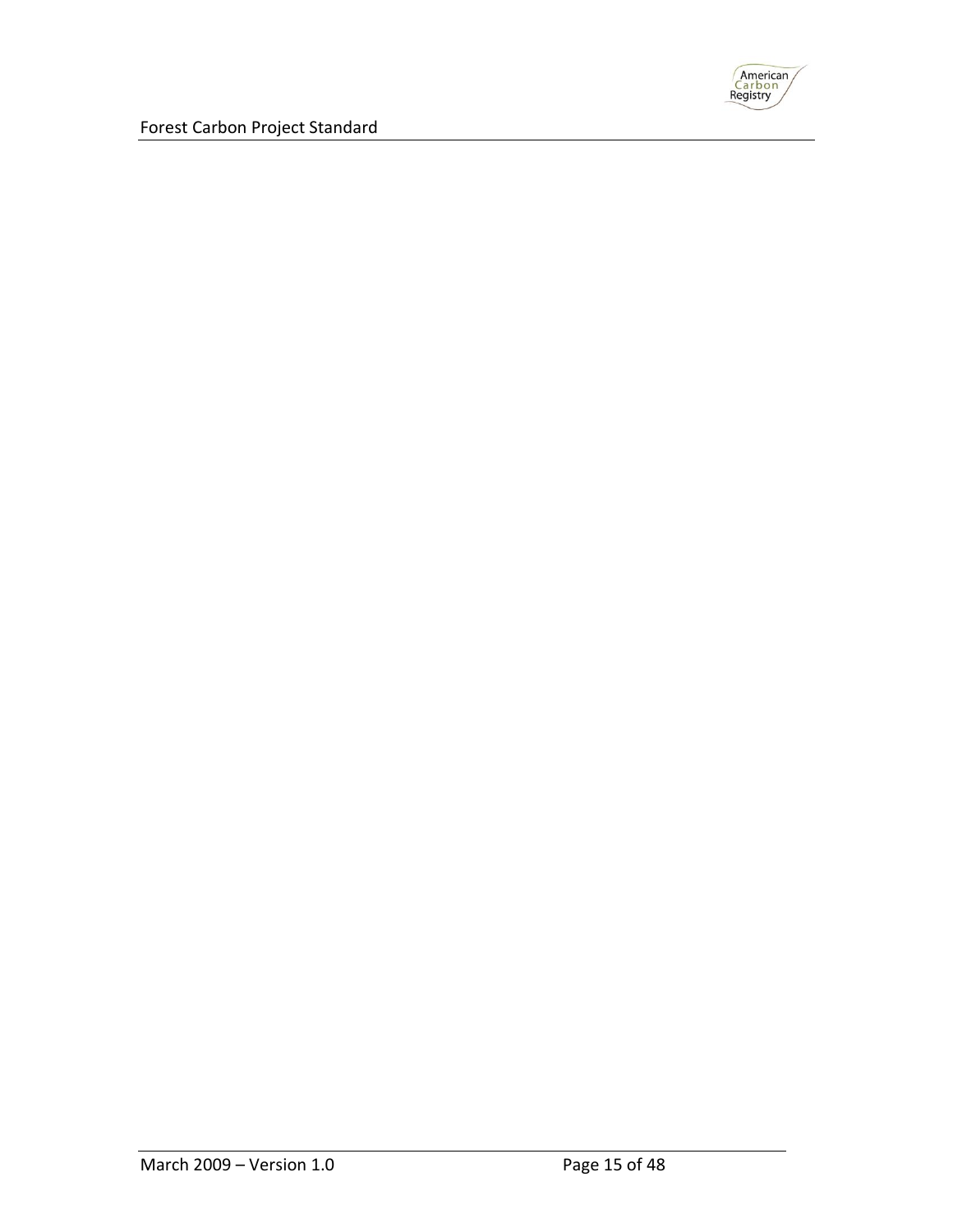

# **SECTION I: INTRODUCTION**

The American Carbon Registry™ (the Registry) is a voluntary, online greenhouse gas (GHG) registration and emissions trading system used by Registry members to transparently register verified emissions reductions and removals as serialized offsets; record the purchase, sale, banking and retirement of tradable offsets, branded as Emission Reduction Tons ("ERTs"), and report (in a separate account) verified GHG inventories.

The purpose of the American Carbon Registry's *Forest Carbon Project Standard* document is to detail for the carbon marketplace the minimum quality level that every forest carbon project must meet, if not exceed, in order for the American Carbon Registry to transform the project's GHG emissions reductions and removals into tradable and fungible environmental assets within the existing U.S. voluntary and emerging pre-compliance carbon markets.

The *Forest Carbon Project Standard* details the requirements and specifications for the quantification, monitoring, and reporting of project-based greenhouse gas (GHG) emissions reductions and removals, project verification, and registration and issuance of offsets by the Registry for trade in the U.S. voluntary and pre-compliance carbon markets. The Registry provides flexibility for a Project Proponent to use a wide range of methodologies and tools from the Clean Development Mechanism (CDM) and the Climate Group – Voluntary Carbon Standard in order for its project to meet the *American Carbon Registry Standard* (2009) for offset registration and bring its offsets to market as quickly as possible.

The *Forest Carbon Project Standard* (FCPS) includes requirement and specifications for afforestation and reforestation (AR); improved forest management (IFM); and reducing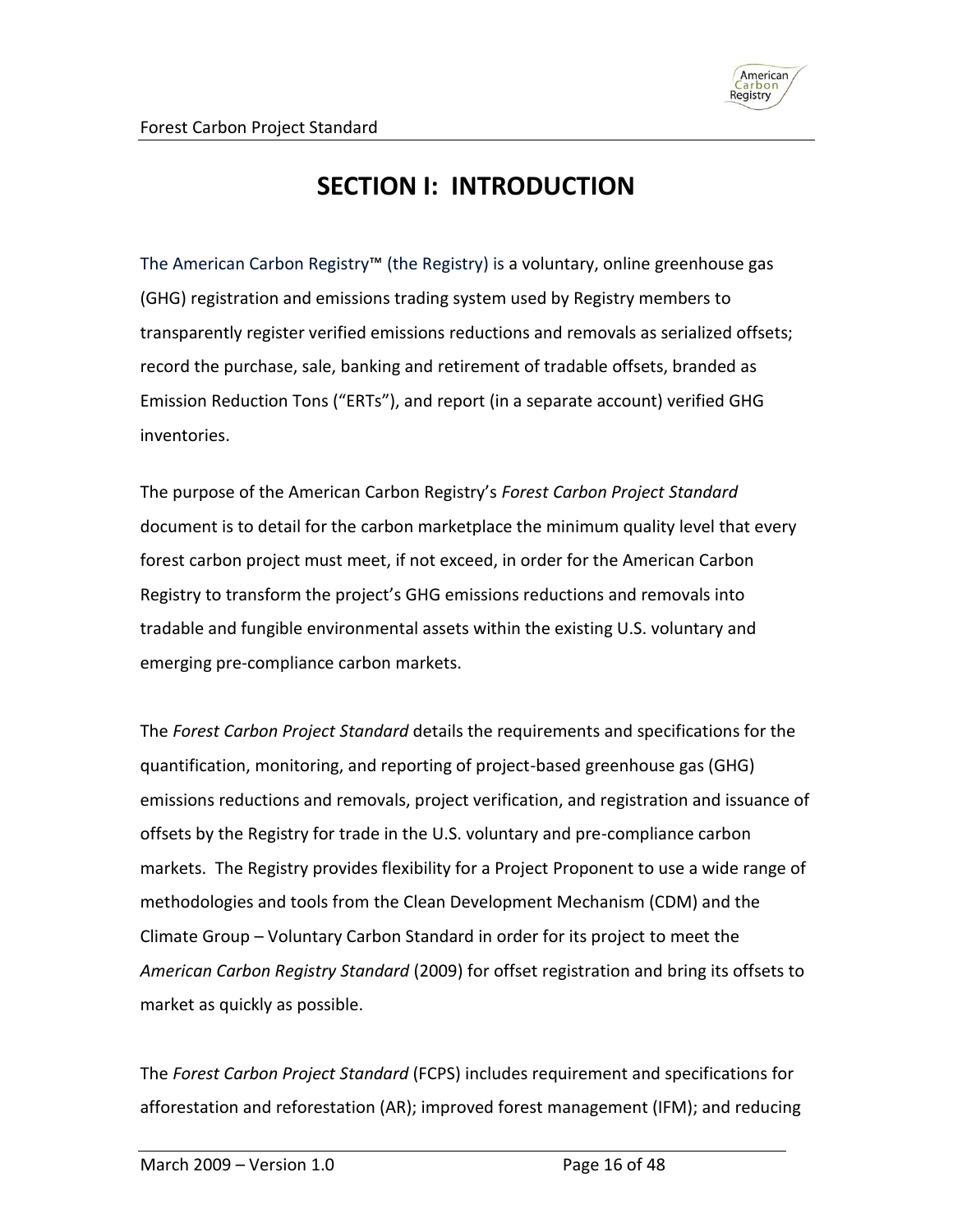

emissions from deforestation and degradation (REDD) projects. The FCPS does not include agriculture land use projects; the forthcoming (in early 2009) Registry Agriculture Carbon Project (ACP) Standard will capture this project type. The Registry's *Forest Carbon Project Standard* requires that every offset from each project be real, measurable, permanent, additional, and be the result of a verified emissions reduction and/or removal, i.e., the basics of high quality and low risk.

The following four sections address the forest sector's dual capacity to store and emit CO<sub>2.</sub> Section II discusses project eligibility requirements that apply to all forest projects, with some variation by project type. Section III details Registry accounting concepts. Section IV describes the Registry-approved methodologies and quantification tools that Project Proponents shall use for forest projects. Section V outlines the Registry's approach to additionality determination. Section VI details the Registry accounting requirements.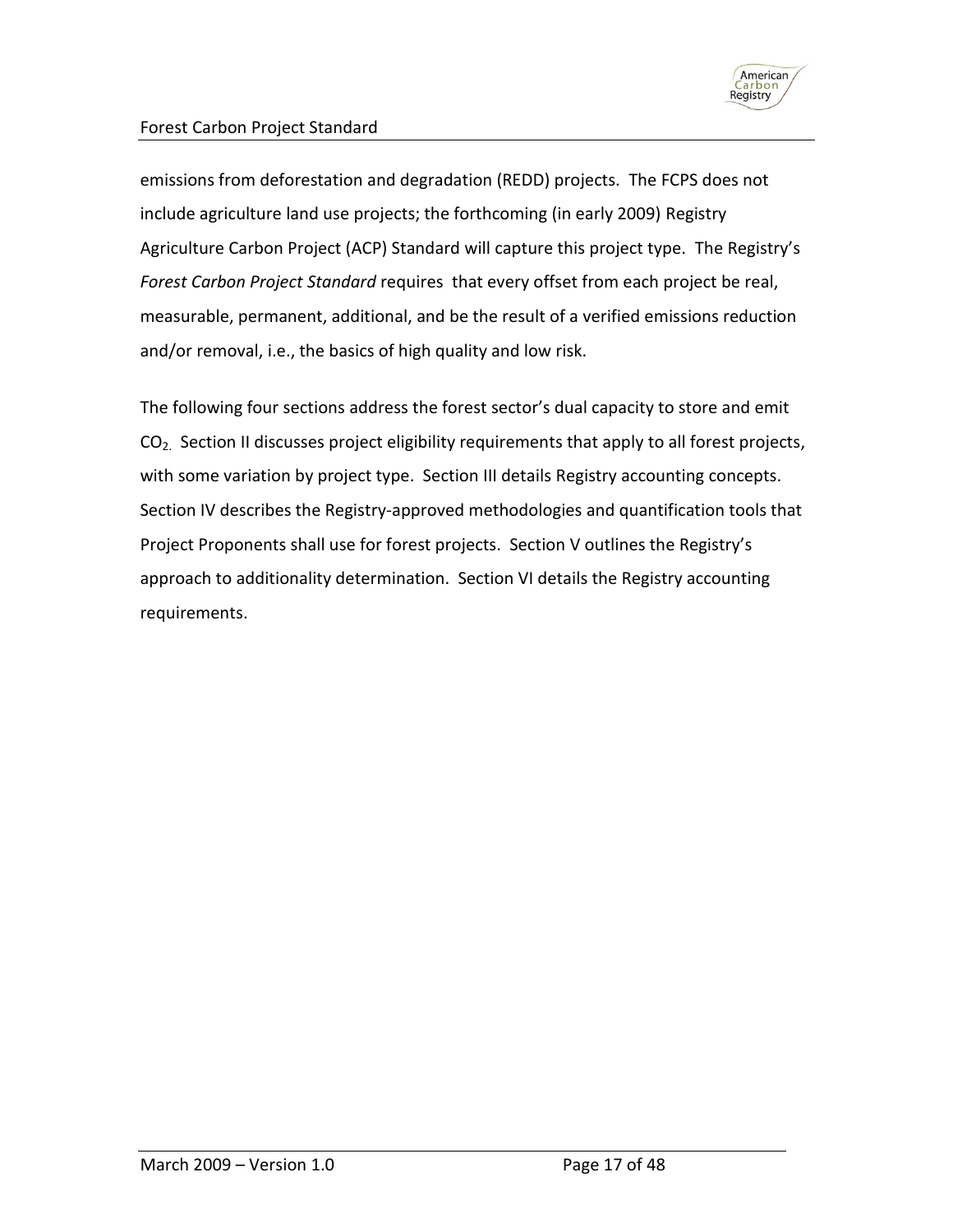

# **SECTION II: ELIGIBILITY REQUIREMENTS**

Forest projects must meet the American Carbon Registry™ eligibility criteria in Table 1 below. Project Proponents shall describe and document in the Project Document (PD), i.e., either the GHG Project Plan or MRV Project Protocol, how the project meets the criteria in order to enter the Registry system for project verification, registration, and offset issuance. In addition, the Project Proponent shall demonstrate in the PD that it has met all relevant regulations, legislation, and project approvals (e.g., environmental permits). Table 1 identifies the Registry's eligibility criteria for forest projects, provides a definition of the criterion, and articulates the Registry requirement for that criterion.

*The Registry reserves the right to remove offsets from the Registry on a case-by-case basis.* 

| <b>Criteria</b> | <b>Definition</b>            | Requirement                            |
|-----------------|------------------------------|----------------------------------------|
|                 | A project document (PD)      | The Registry requires a GHG            |
| Project         | defines how, what, and       | Project Plan for projects using        |
| <b>Document</b> | when a Project Proponent     | existing and Registry-approved         |
|                 | shall measure, monitor, and  | tools and methodologies, and           |
|                 | report the project in order  | based on an existing Registry          |
|                 | for an independent third     | sector standard, as applicable.        |
|                 | party to verify project      |                                        |
|                 | outcomes.                    | The Registry requires a MRV            |
|                 |                              | Project Protocol for projects using    |
|                 | The PD is either a GHG       | a new methodology and/or tool          |
|                 | Project Plan or a MRV        | (but validated by the Registry) and    |
|                 | Project Protocol, depending  | not based on a Registry sector         |
|                 | on whether the project uses  | standard, as applicable.               |
|                 | an existing and/or Registry- |                                        |
|                 | approved methodology         | All PDs shall address each of the      |
|                 | within a sector standard, or | following eligibility criteria in this |
|                 | a new methodology for a      | table, and in accordance with ISO      |
|                 | new project type that is not |                                        |

**Table 1 - Eligibility Criteria for Forest Carbon Offset Projects**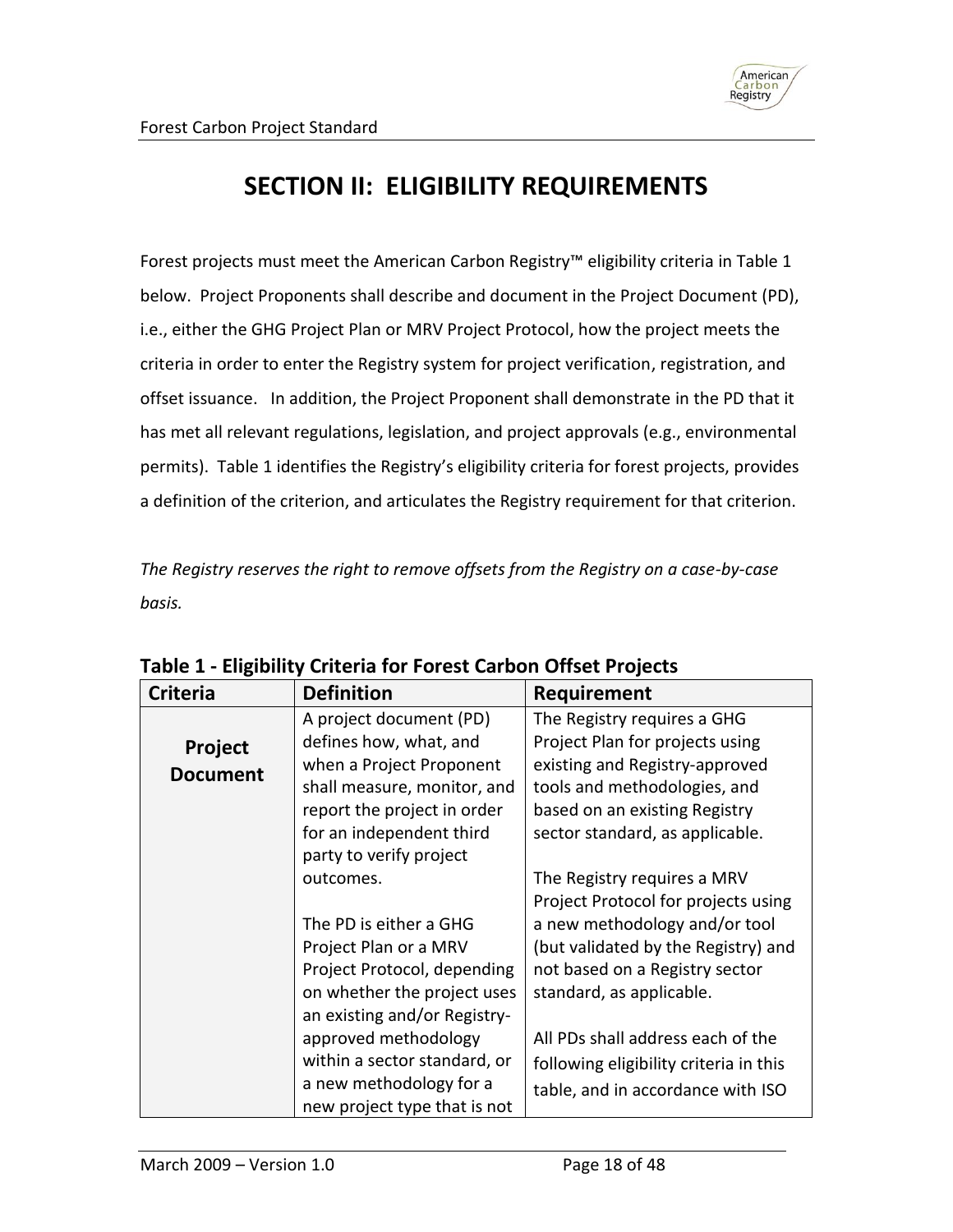

|                                   | under an existing sector<br>standard.                                                                                                                                                                                  | 14064-2:2006, Clause 5.2.                                                                                                                                                                                                                                                                                                                                                                                                                                                                                                                                                |
|-----------------------------------|------------------------------------------------------------------------------------------------------------------------------------------------------------------------------------------------------------------------|--------------------------------------------------------------------------------------------------------------------------------------------------------------------------------------------------------------------------------------------------------------------------------------------------------------------------------------------------------------------------------------------------------------------------------------------------------------------------------------------------------------------------------------------------------------------------|
| <b>Start Date</b>                 | The Registry defines the<br>start date for forest<br>projects as the date by<br>which the Project<br>Proponent began the<br>project activity on project<br>lands.                                                      | The Registry accepts forest projects<br>with a Start Date no earlier than 01<br>January 1990. The Registry will<br>evaluate forest project start dates<br>on a case-by-case basis based on<br>the original intent of the project.<br>Start date definitions per project<br>type are: AR project start is when<br>the Project Proponent began<br>planting; IFM project start date is<br>when the Project Proponent began<br>to apply the land management<br>regime; REDD is when the Project<br>Proponent implemented the<br>project-action physically and/or<br>legally. |
| Real                              | A real project-based offset<br>is the result of a project<br>action that yields after-the-<br>fact, quantifiable and<br>verifiable GHG emissions<br>reductions/removals. Real<br>offsets yield atmospheric<br>benefit. | Offsets shall exist prior to issuance.<br>The Registry will not forward issue<br>nor forward register a projected<br>stream of future offsets.                                                                                                                                                                                                                                                                                                                                                                                                                           |
| <b>Direct</b><br><b>Emissions</b> | An emission or removal is a<br>"direct emission" if the<br>Project Proponent owns or<br>has control over the source<br>of the emissions (e.g.,<br>equipment) or the<br>emissions sink (e.g., project<br>lands).        | Project Proponent shall own or<br>have control for the life-of-project<br>over the GHG sources and/or sinks<br>from which the reduction or<br>removals originate.                                                                                                                                                                                                                                                                                                                                                                                                        |
| <b>Additional</b>                 | Additionality is a test<br>intended to ensure that<br>project offsets are "in<br>addition to" reductions and<br>removals that would have<br>occurred without carbon                                                    | Every project shall pass through a<br>test of the project's additionality<br>along three dimensions: 1) projects<br>must meet or exceed regulatory<br>requirements; 2) go beyond<br>common practice; and 3) overcome                                                                                                                                                                                                                                                                                                                                                     |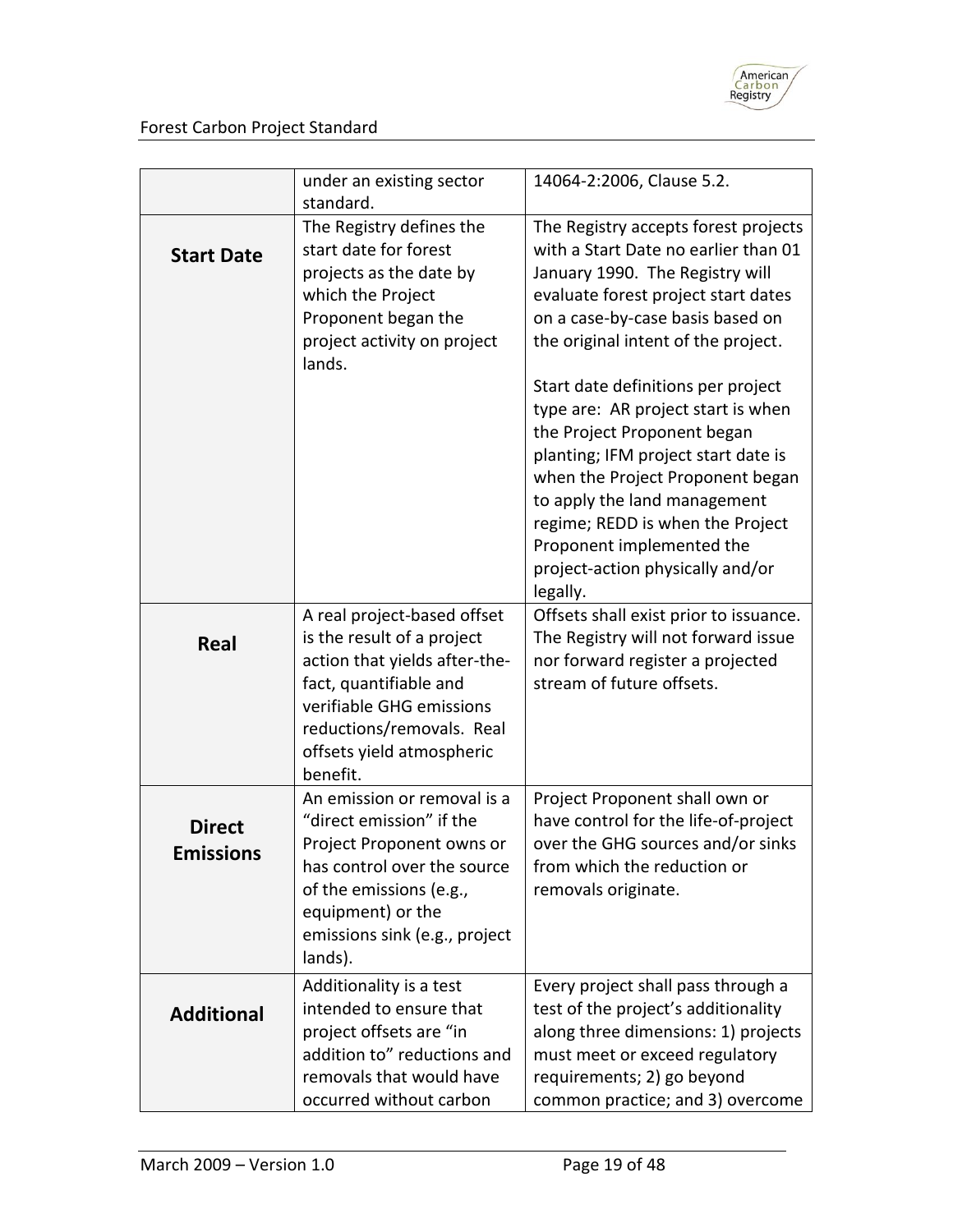

|                   | market incentives.            | implementation barriers                 |
|-------------------|-------------------------------|-----------------------------------------|
|                   |                               | (institutional, financial or            |
|                   |                               | technical).                             |
| <b>Offset</b>     | Title is a legal term         | Project Proponent shall provide         |
| <b>Title</b>      | representing rights and       | documentation and attestation of        |
|                   | interests in an offset, a     | undisputed title to all offsets prior   |
|                   | future stream of offsets, or  | to registration. Title to offsets shall |
|                   | a project delivering offsets. | be clear, unique, and uncontested.      |
| Land              | Title is a legal term         | Project Proponent shall provide         |
| <b>Title</b>      | representing rights and       | documentation and attestation of        |
|                   | interests in project lands.   | undisputed land ownership to all        |
|                   |                               | project lands.                          |
|                   | The project baseline is a     | Project Proponents shall use            |
| Project           | counterfactual scenario       | appropriate tools and                   |
| <b>Baseline</b>   | that forecasts the likely     | methodologies to estimate and           |
|                   | stream of                     | update forest project baselines.        |
|                   | reductions/removals to        |                                         |
|                   | occur if the Project          | Project Proponents shall estimate       |
|                   | Proponent does not            | the baseline for all forest projects    |
|                   | implement the project, i.e.,  | at the project start. Baseline will     |
|                   | the "business as usual"       | be verified by a Registry-approved      |
|                   | case.                         | verifier at time of offset issuance.    |
|                   |                               | At the time of project verification,    |
|                   |                               | verifiers shall review and verify       |
|                   |                               | that the minimum project                |
|                   |                               | contribution to the Registry buffer     |
|                   |                               | pool is valid.                          |
|                   | Permanence is in reference    | Project Proponents shall identify,      |
| <b>Permanence</b> | to the longevity of           | assess, and address in the PD the       |
|                   | terrestrial carbon stocks,    | risk of reversal by using Registry-     |
|                   | i.e., carbon that is stored   | approved methodologies and tools        |
|                   | (sequestered) in biomass.     | (e.g., the VCS permanence risk          |
|                   | Fire, disease, pests, and     | assessment and buffer                   |
|                   | human disturbances can        | determination tool). Relative risk of   |
|                   | reduce carbon stocks and      | reversal will determine buffer          |
|                   | result in the reversal of     | values, and therefore contribution      |
|                   | carbon removal, i.e., the     | to the Registry buffer pool.            |
|                   | atmospheric benefit is not    | <b>Alternatively Project Proponents</b> |
|                   | permanent. In such a case,    | shall provide evidence of sufficient    |
|                   | the offset is not permanent,  | insurance coverage to recover any       |
|                   | thus the need to address      | future reversal.                        |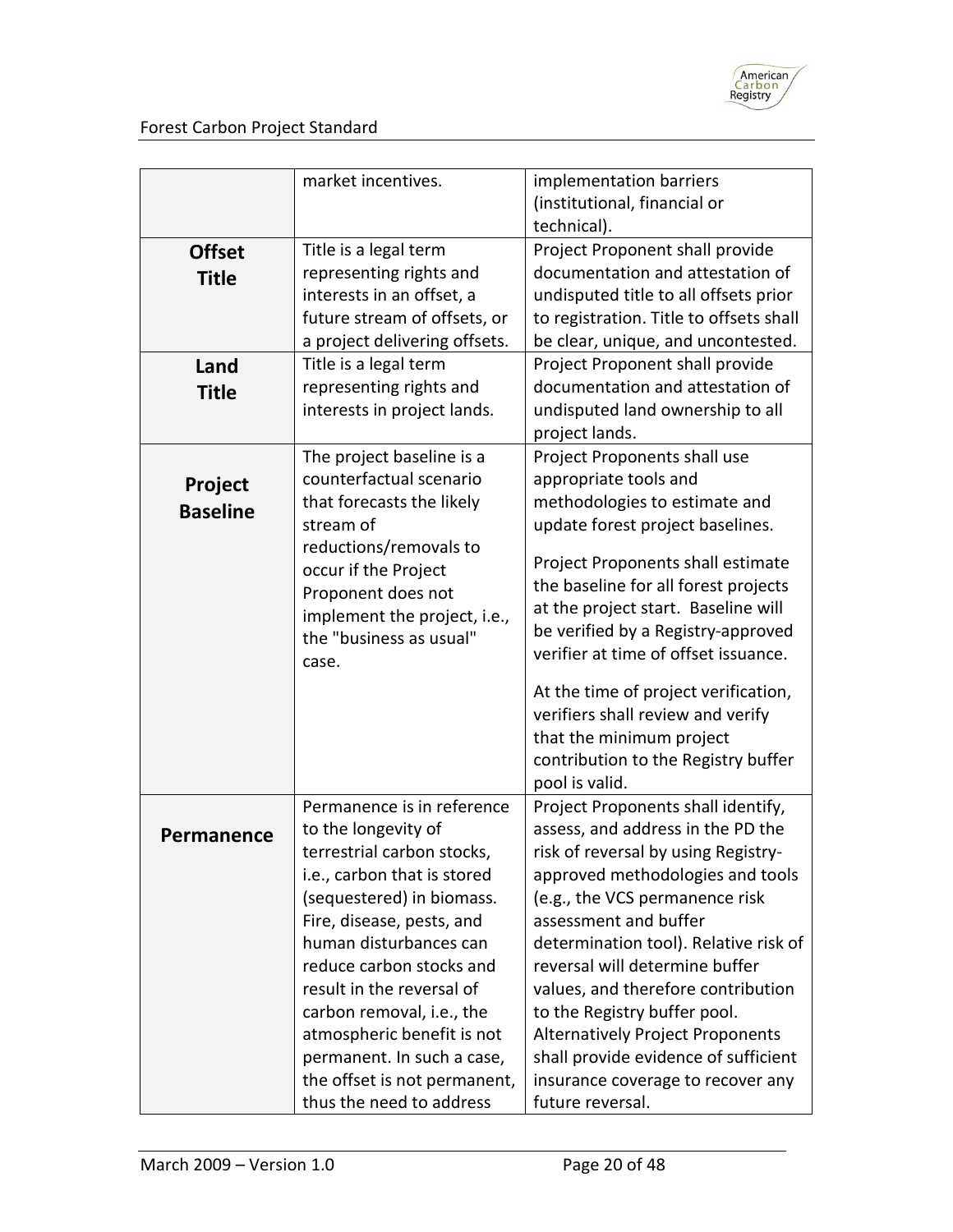

|                    | non-permanence and                                                                                                                                                   |                                                                                                                                                                                                                                                                                                   |
|--------------------|----------------------------------------------------------------------------------------------------------------------------------------------------------------------|---------------------------------------------------------------------------------------------------------------------------------------------------------------------------------------------------------------------------------------------------------------------------------------------------|
|                    | mitigate reversal risk.                                                                                                                                              | The Registry reserves the right to<br>reject the risk assessment method                                                                                                                                                                                                                           |
|                    |                                                                                                                                                                      | and findings either at the time of                                                                                                                                                                                                                                                                |
|                    |                                                                                                                                                                      | project screening or verification                                                                                                                                                                                                                                                                 |
|                    |                                                                                                                                                                      | acceptance.                                                                                                                                                                                                                                                                                       |
|                    | A buffer pool is a type of                                                                                                                                           | Project Proponents shall                                                                                                                                                                                                                                                                          |
| Carbon             | risk management<br>mechanism whereby the                                                                                                                             | participate in the Registry buffer<br>pool unless the option to maintain                                                                                                                                                                                                                          |
| <b>Buffer Pool</b> | Project Proponent                                                                                                                                                    | insurance coverage is selected.                                                                                                                                                                                                                                                                   |
|                    | maintains a reserve of<br>project-based offsets in<br>order to mitigate reversal<br>risk by having the capacity<br>to replace unforeseen<br>losses in carbon stocks. | Project Proponents shall use the<br>"Tool for AFOLU Non-Permanence<br><b>Risk Analysis and Buffer</b><br>Determination" in order to address<br>risk permanence and buffer<br>determination.                                                                                                       |
|                    |                                                                                                                                                                      | The offsets held in the buffer pool<br>shall be under the management<br>and sole control of the Registry.                                                                                                                                                                                         |
|                    |                                                                                                                                                                      | Project Proponents shall undergo<br>every five (5) years, counting from<br>the first project verification, a<br>review by an independent verifier<br>of the minimum project buffer<br>values to ensure that a positive,<br>safe, and balanced buffer pool<br>exists for the project at all times. |
|                    | Leakage is the increase in                                                                                                                                           | Project Proponents shall include                                                                                                                                                                                                                                                                  |
| Leakage            | GHG emissions outside the                                                                                                                                            | leakage in the GHG Project Plan or                                                                                                                                                                                                                                                                |
| <b>Controlled</b>  | project emissions<br>boundaries that occurs                                                                                                                          | MRV Project Protocol, and shall<br>deduct all leakage that reduces the                                                                                                                                                                                                                            |
|                    | because of the project                                                                                                                                               | GHG emissions reduction/removal                                                                                                                                                                                                                                                                   |
|                    | action.                                                                                                                                                              | benefit of the project.                                                                                                                                                                                                                                                                           |
|                    |                                                                                                                                                                      |                                                                                                                                                                                                                                                                                                   |
|                    |                                                                                                                                                                      | The Registry assesses leakage on a<br>case-by-case basis.                                                                                                                                                                                                                                         |
|                    | Crediting period is the finite                                                                                                                                       | AR projects will have a crediting                                                                                                                                                                                                                                                                 |
| <b>Crediting</b>   | length of time for which the<br>project baseline is valid,                                                                                                           | period of thirty-five (35) years or<br>less, with opportunities for                                                                                                                                                                                                                               |
|                    |                                                                                                                                                                      |                                                                                                                                                                                                                                                                                                   |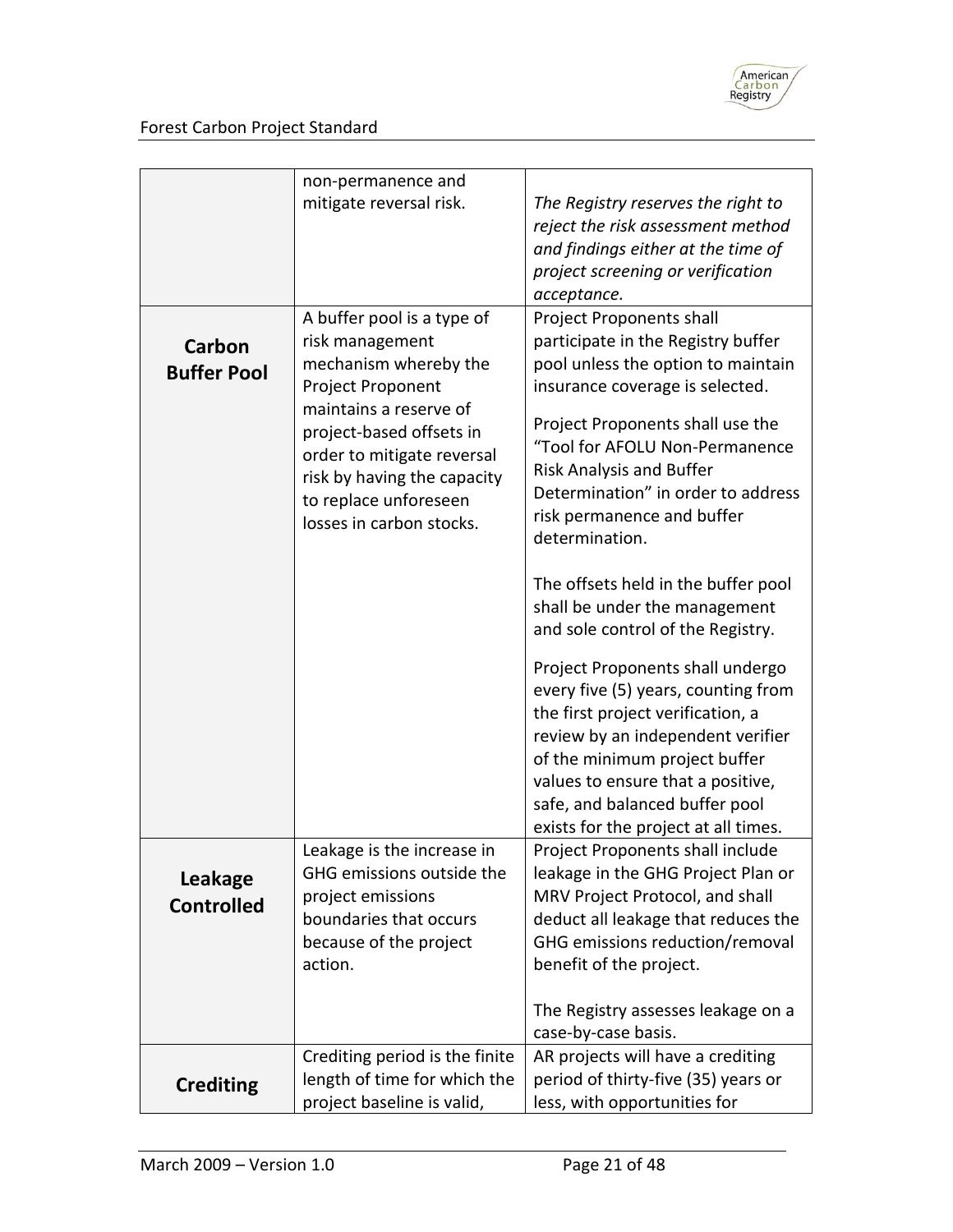

| <b>Period</b>       | and during which a project<br>can generate offsets for<br>registration in the Registry.                                                            | baselines validation renewal. IFM<br>and REDD projects will have a<br>crediting period of ten (10) years or<br>less, with opportunities for<br>validation renewal.                                                                                                                                                                                                                               |
|---------------------|----------------------------------------------------------------------------------------------------------------------------------------------------|--------------------------------------------------------------------------------------------------------------------------------------------------------------------------------------------------------------------------------------------------------------------------------------------------------------------------------------------------------------------------------------------------|
|                     |                                                                                                                                                    | Project Proponents shall use the<br>current baseline methods and<br>factors that are in effect with<br>Registry-approved tools and<br>methodologies at the time of<br>crediting period renewal.                                                                                                                                                                                                  |
|                     |                                                                                                                                                    | If the independent verifier does<br>not issue a positive baseline<br>validation after thirty-five (35)<br>years for AR projects, and ten (10)<br>years for IFM and REDD, it will<br>provide a written explanation and<br>list corrective actions for the<br>Project Proponent to take within a<br>specified timeframe at the<br>discretion of the Registry.<br>If the Registry determines at any |
|                     |                                                                                                                                                    | time that there is no longer<br>regulatory surplus, the Registry<br>reserves the right to nullify the<br>crediting period and no longer<br>issue offsets from the project.                                                                                                                                                                                                                       |
| Independent         | Verification is the                                                                                                                                | The Registry requires independent                                                                                                                                                                                                                                                                                                                                                                |
|                     | independent assessment of                                                                                                                          | verification, as scheduled in the                                                                                                                                                                                                                                                                                                                                                                |
| <b>Verification</b> | GHG emissions reduction and                                                                                                                        | project's GHG Project Plan or MRV                                                                                                                                                                                                                                                                                                                                                                |
|                     | removal by a qualified third                                                                                                                       | Project Protocol by a Registry-                                                                                                                                                                                                                                                                                                                                                                  |
|                     | party. The outcome is a<br>verification statement that                                                                                             | approved verifier.                                                                                                                                                                                                                                                                                                                                                                               |
|                     | provides an opinion on the<br>relevance, completeness,<br>accuracy, reliability, and<br>transparency of the<br>quantification data and<br>methods. | Verifiers shall use transparent and<br>replicable verification methods<br>against the relevant Registry<br>project eligibility criteria and forest<br>sector standard.                                                                                                                                                                                                                           |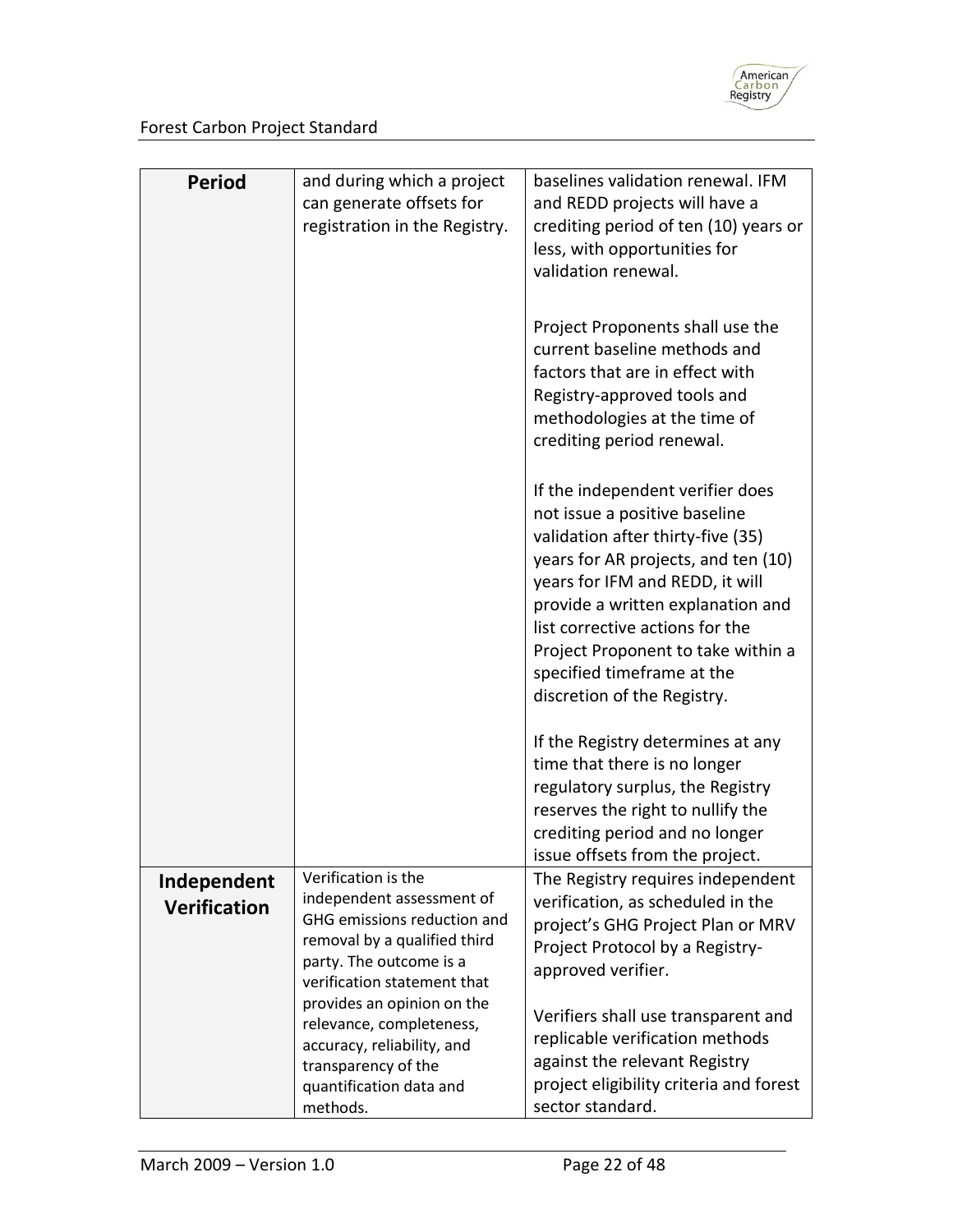

|                                                             |                                                                                                                  | The Registry reserves the right to<br>reject a verification statement from<br>a Registry-approved verifier.                                                                                                                   |
|-------------------------------------------------------------|------------------------------------------------------------------------------------------------------------------|-------------------------------------------------------------------------------------------------------------------------------------------------------------------------------------------------------------------------------|
| <b>Community &amp;</b><br>Environmental<br><b>Integrity</b> | Projects have the potential<br>to generate both positive<br>and negative community<br>and environmental impacts. | Project Proponents shall take steps<br>to mitigate negative community<br>and environmental impacts prior to<br>registration.                                                                                                  |
|                                                             |                                                                                                                  | Project Proponent shall provide the<br>Registry an Annual Qualitative<br>Review and Attestation statement<br>of any claims that arise during the<br>project about negative community<br>and environmental impacts.            |
|                                                             |                                                                                                                  | If impacts arise during project<br>implementation, Project<br>Proponents shall report them to<br>the Registry, and mitigate negative<br>impacts prior to Registry issuance<br>of new reductions/removals from<br>the project. |
|                                                             |                                                                                                                  | The Registry reserves the right to<br>remove offsets from the Registry<br>on a case-by-case basis.                                                                                                                            |

### *A. Additional Requirements*

#### Land Eligibility

Project Proponents shall provide documented evidence in the GHG Project Plan or the MRV Project Protocol that no AR project areas experienced anthropogenic clearing of native ecosystems within the ten (10) year prior to the proposed Project Start Date. AR project areas may have experienced loss of forest cover within ten (10) years if the loss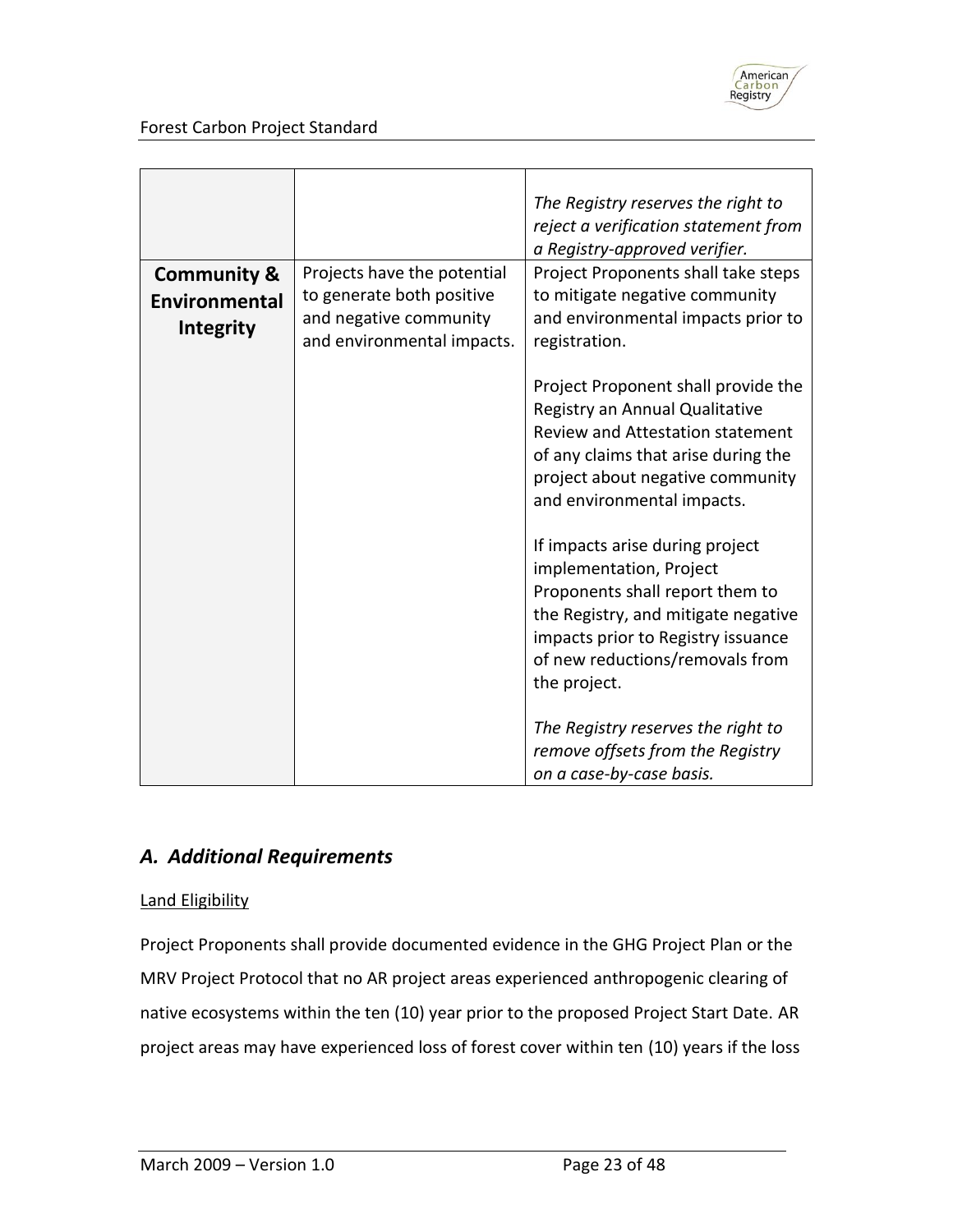

was caused by natural disturbance and it can be demonstrated that natural recovery is not occurring.

#### Tools and Methodologies

Project Proponents may use:

- CDM or VCS tools and methodologies for AR projects;
- VCS tools and methodologies for IFM and REDD projects;
- VCS "Guidance for Agriculture, Forestry and Other Land Use Projects (2007.1, 2008)" for all other forest project types;
- VCS "Tool for AFOLU Methodological Issues" for the determination of project type and land eligibility, project boundary, carbon pools, baseline, leakage and the net project GHG benefits; and
- VCS "Tool for AFOLU Non-Permanence Risk Analysis and Buffer Determination" to assess non-permanence risk, prepare a risk analysis, and determine the buffer.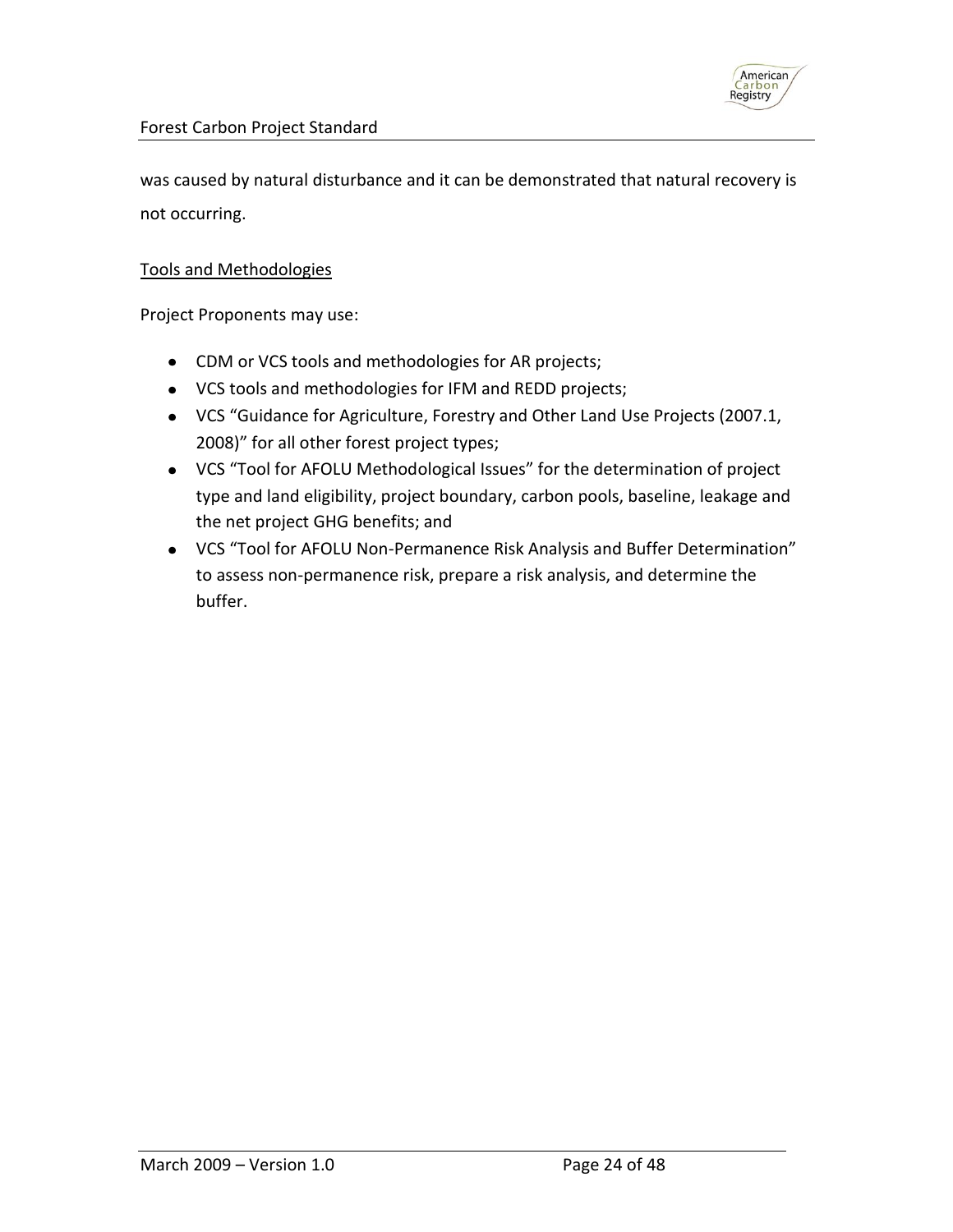

# **SECTION III: ACCOUNTING CONCEPTS**

## A. Forest Carbon Project

A forest carbon project is a defined project action, or set of actions, to reduce greenhouse gas (GHG) emissions/remove GHGs from the atmosphere by conserving and/or increasing forest carbon stocks in a defined geographic area.

# B. GHG Emissions Accounting

Project Proponents shall account for any significant source of GHGs in the GHG Project Plan/MRV Project Protocol (a.k.a. the Project Document or PD) by using Best Practice accounting methods. The Registry affirms a set of guiding principles that shape its work in the U.S. carbon markets and carbon markets internationally. Clause 3 in the ISO 14064-2:2006 Standard is the basis for the American Carbon Registry's project-level accounting requirements, and the GHG Protocol, Corporate Inventory Guidance (2005) is the basis for the GHG inventory accounting principles. Please see *American Carbon Registry Standard* (2009), Accounting Principles, p. 36 available at

[www.americancarbonregistry.org.](http://www.americancarbonregistry.org/)

### C. Project Baseline

The baseline scenario is a long-term projection of the forest management practices or activities that would have occurred (or the absence thereof) within the project's physical boundaries in the absence of the project. The project baseline is a counterfactual scenario that depicts the likely stream of emissions or removals expected to occur if the Project Proponent does not implement the project. Change in carbon stocks or emissions of GHGs over time relative to the baseline is the basis for GHG reductions and removals. The quantity of offsets that a project generates is the difference between actual emissions or removals and the baseline emissions or removals resulting from the project action.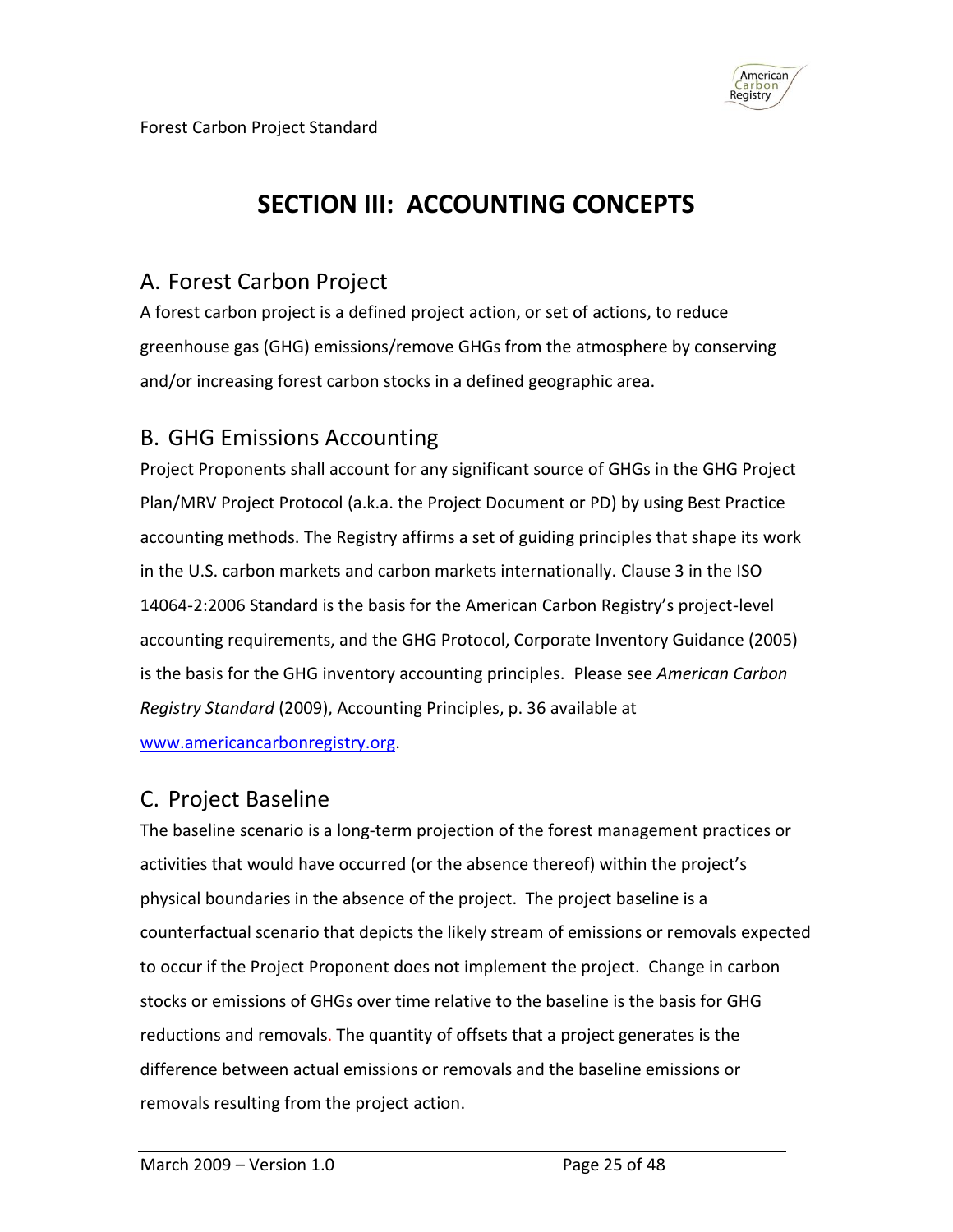

# D. Measurement Accuracy and Precision

The American Carbon Registry requires that the 90% statistical confidence interval of sampling be no more than 10% of the mean estimated amount of emission reduction/removal. If the Project Proponent cannot meet the targeted +/- 10% of the mean at 90% confidence, then the reportable amount shall be the mean minus the lower bound of the 90% confidence interval.

# E. Completeness

Project Proponents shall consider all relevant information that may affect the accounting and quantification of GHG reductions/removals, including estimating and accounting for any decreases in carbon pools and/or increases in GHG emission sources. If a project action increases use of inputs, Project Proponents shall count as project emissions expected emissions from production of those inputs. Project Proponents should not count downstream emissions, except for non-economic downstream emissions. For example, vehicles emit oxides of nitrogen and some of these oxides become nitrous oxide in the atmosphere. Project Proponents shall not count emissions involved in economic uses of project outputs (unless the economic uses are a direct component of the project activities). For example, if a project grows grain then sells it, and the grain buyer then feeds the grain to cattle, the Project Proponent would not estimate and count as project emissions the methane emissions from the cattle.

### F. Leakage

Leakage is the displacement of GHG emissions from inside the project's physical boundaries to locations outside of the project's boundaries as a result of the project action. Leakage includes the carbon in wood that a forest entity removes from project lands and subsequently stores in harvested wood products. The Registry will register only those offsets from forest projects that account for leakage in the GHG Project Plan or MRV Project Protocol pursuant to this standard and based on CDM and VCS methodologies as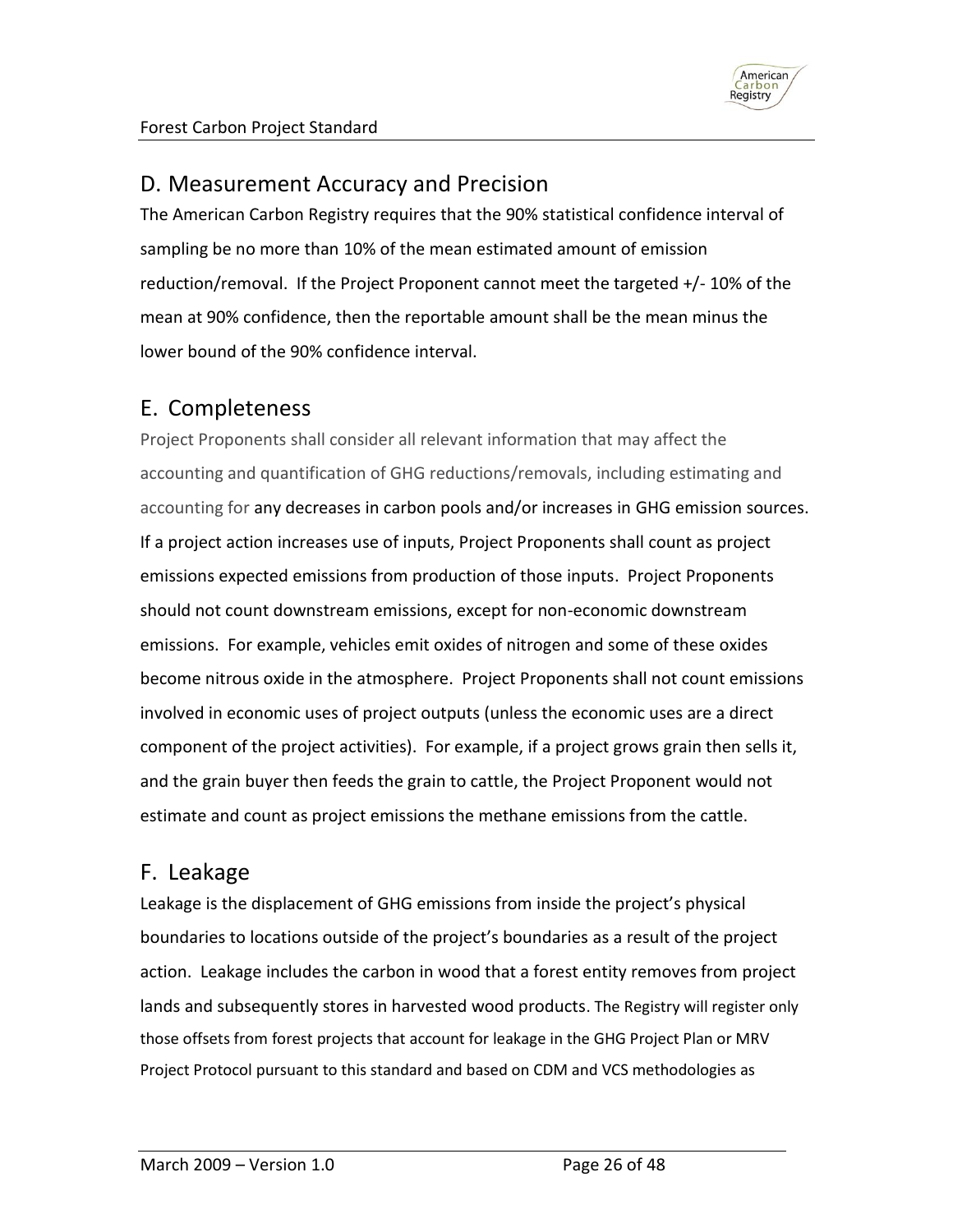

appropriate. All Project Proponents shall address the requirements in Table 2 in the GHG Project Plan or MRV Project Protocol.

*The Registry reserves the right to assess leakage on a case-by-case basis.* 

|  | Table 2 - Registry Requirements for Leakage Assessment & Quantification |
|--|-------------------------------------------------------------------------|
|--|-------------------------------------------------------------------------|

| <b>Leakage Category</b> | Assessment   | Quantification |
|-------------------------|--------------|----------------|
| Activity shifting       | Reguired     | Reguired       |
| Market                  | Required     | Required       |
| Other                   | Not required | Not required   |

### G. Permanence

Permanence is a reference to the longevity of terrestrial carbon stocks. Events such as forest fire, disease, pests, and illegal logging can harm carbon stocks and result in the reversal of carbon reduction/removal, i.e., the atmospheric benefit is not permanent.

Project Proponents shall identify, assess, and address permanence by a Registryapproved mechanism. Project Proponents have the option to use of one of the following to address the risk of reversal:

- Project contributions of offsets to the Registry buffer pool;
- Insurance policy guaranteeing replacement price for offsets;
- Donated, non-forest offsets that meet the Registry Standards.

### H. Buffer

To address risk of reversal, the Registry uses a buffer, i.e., a contribution of an adequate number and type of offsets, as determined by the American Carbon Registry, to a buffer pool to cover any future reversals. Buffer size is determined through a risk assessment completed by the verifier and the Registry.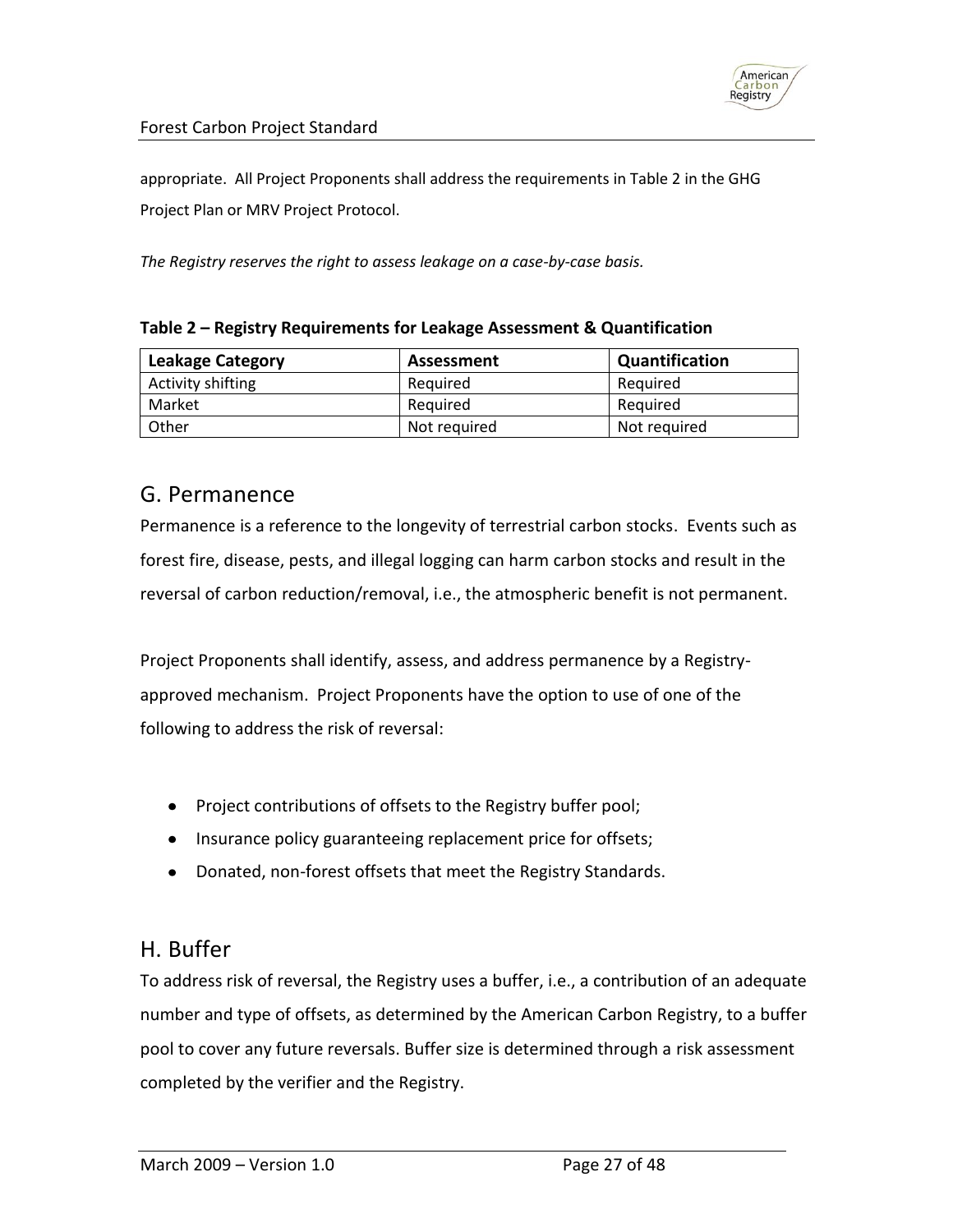

# I. Socioeconomic and Environmental Impacts

Projects have the potential to generate socioeconomic and environmental impacts, including impact on the integrity of existing forests, biodiversity, clean water, poverty alleviation, and respect for the rights of indigenous peoples and other local communities.  $^{1}$  The Registry requires written disclosure in the Annual Qualitative Review of any claims that arise during the project about negative environmental and socioeconomic impacts. Project Proponents shall take steps to mitigate them prior to generation of emissions reductions and removals. The Registry reserves the right to remove offsets from the Registry on a case-by-case basis.

*The Registry reserves the right to assess the disclosure on a case-by-case basis.*

### J. Biomass Energy

Over time, GHG emission reductions from displacement of fossil fuel could make a net GHG benefit for a project, even if displacement of fossil fuel reduces terrestrial carbons stocks temporarily. Project Proponents must calculate GHG emissions from displaced fossil fuel by using energy project protocols. If biomass energy projects reduce terrestrial carbon stocks, Project Proponents must count these reductions as project emissions. Project Proponents may calculate terrestrial carbon stock change over periods of up to ten (10) years. That is, a Project Proponent does not need to count as a project emission in year one (1) the removal of biomass for fuel if the biomass carbon stock returns to at least the original stock by the end of year ten (10).

 $\overline{a}$ 

 $<sup>1</sup>$  ACR will count as evidence but does not require certification from the Forest Stewardship Council (FSC)</sup> [\(www.fsc.org\)](http://www.fsc.org/) as well as completion of, or conformity with, the Climate, Community & Biodiversity Alliance approval process for forest projects under the Climate, Community & Biodiversity (CCB) standard [\(www.climate-standards.org\)](http://www.climate-standards.org/).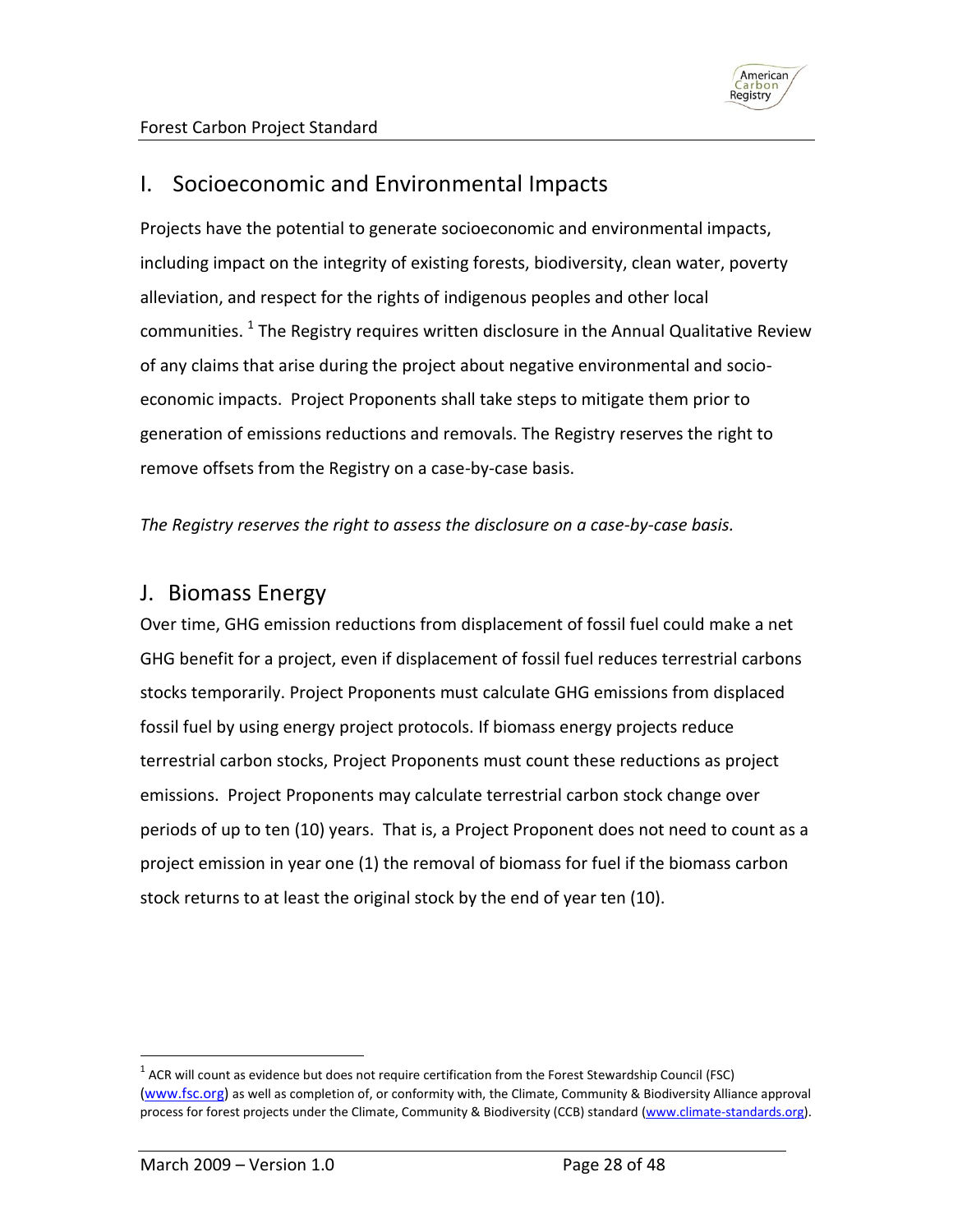

# **SECTION IV: TOOLS AND METHODOLOGIES**

The American Carbon Registry recommends the adoption of and compliance with Registry methodologies where they exist. The Registry accepts pre-existing, approved methodologies and tools from the following other GHG emissions systems: the Clean Development Mechanism (CDM), U.S. Environmental Protection Agency (U.S. EPA) Climate Leaders Program, and the Climate Group Voluntary Carbon Standard (VCS) to the extent they use IS0 14064, Parts 1-3: 2006 Standards, are industry Best Practice, and comply and are in no way in conflict with the American Carbon Registry Standard (2009) and Eligibility Criteria (2009).

The *American Carbon Registry Standard* supersedes all other standards, and all non-Registry standards, methodologies, and tools are subject to clarification by Registry standards, criteria, and operating guidance. Project Proponents may use the following tools and methodologies for afforestation and reforestation (AR) projects, improved forest management (IFM) projects, and reducing emissions from deforestation and degradation (REDD) projects:

- CDM or VCS tools and methodologies for AR projects;
- VCS tools and methodologies for IFM and REDD projects;
- VCS "Guidance for Agriculture, Forestry and Other Land Use Projects (2007.1, 2008)" for all other forest project types;
- VCS "Tool for AFOLU Methodological Issues" for the determination of project type and land eligibility, project boundary, carbon pools, baseline, leakage and the net project GHG benefits; and
- VCS "Tool for AFOLU Non-Permanence Risk Analysis and Buffer Determination" to assess non-permanence risk, prepare a risk analysis, and determine the buffer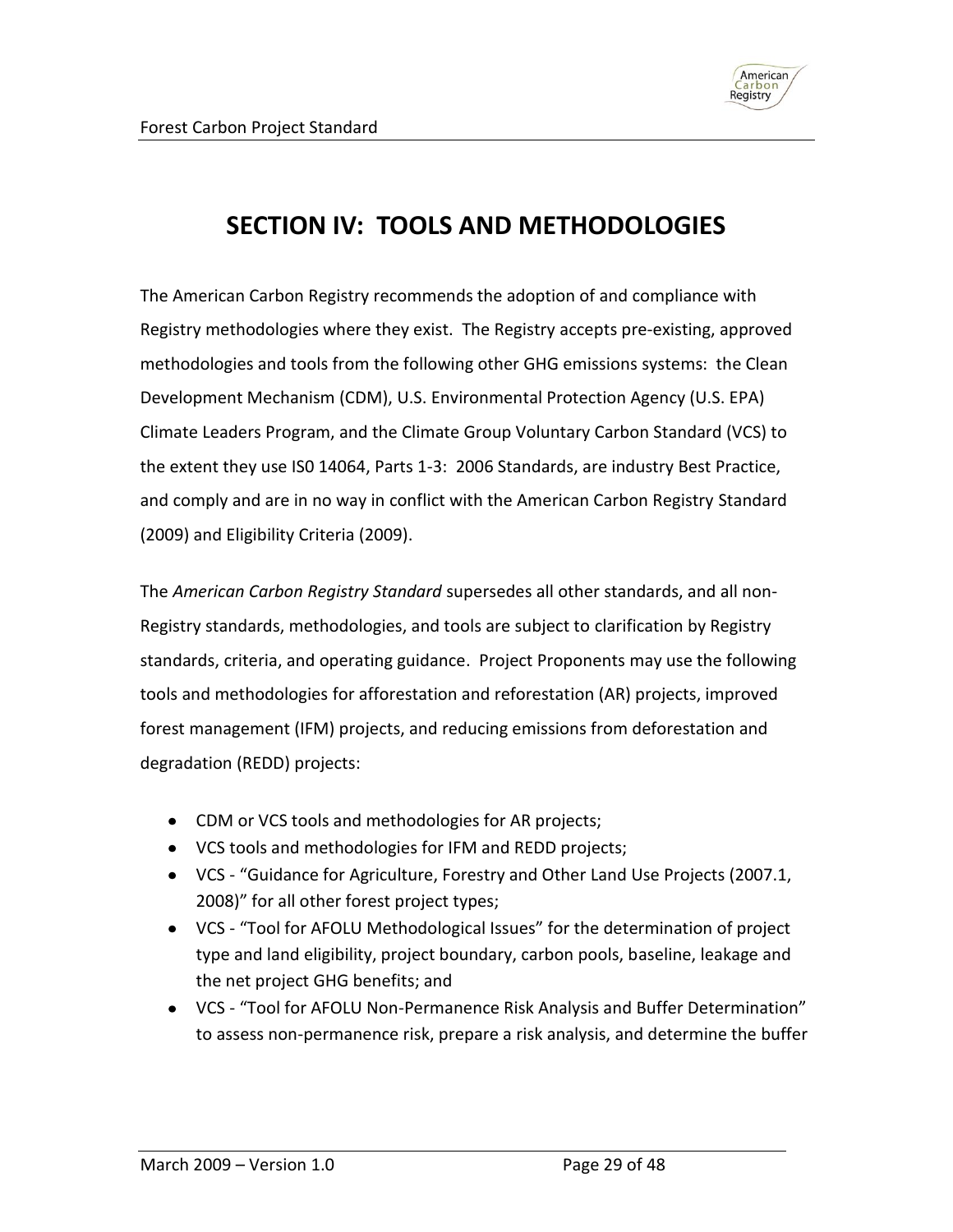

Table 3 below provides the links to each of the tools and methodologies, as well as tools and methodologies to fossil fuel-based direct emissions, sources and sinks significance testing, additionality determination, baseline quantification, land eligibility, project boundary, leakage assessments, non-permanence and buffer determination, and global warming potential factors.

| CDM - All baseline and                 | http://cdm.unfccc.int/methodologies/PAmeth |
|----------------------------------------|--------------------------------------------|
| monitoring tools and                   | odologies/approved.html                    |
| methodologies (projects)               |                                            |
| CDM - Afforestation and                | http://cdm.unfccc.int/methodologies/ARmeth |
| reforestation tools and                | odologies/approved ar.html                 |
| methodologies (projects)               |                                            |
| CDM - GHG sources and sinks            | http://cdm.unfccc.int/EB/031/eb31 repan16. |
|                                        | pdf                                        |
| significance test                      |                                            |
| CDM - Tool for the                     | http://cdm.unfccc.int/EB/036/eb36 repan13. |
| <b>Demonstration and Assessment</b>    | pdf                                        |
| of Additionality (version 04)          |                                            |
| (projects)                             |                                            |
| IPCC - Guidelines (2006) for ex-       | www.ipcc-                                  |
| ante determination and                 | nggip.iges.or.jp/public/2006gl/vol4.htm    |
| quantification of the baseline and     |                                            |
| project scenario, including            |                                            |
| leakage assessment (projects)          |                                            |
| <b>IPCC - Fourth Assessment Report</b> | http://ipcc-                               |
| (2007) global warming potential        | wg1.ucar.edu/wg1/Report/AR4WG1 Print Ch    |
| factors (projects and inventories)     | 02.pdf                                     |
| U.S. EPA - Direct Emissions from       | http://www.epa.gov/climateleaders/documen  |
| <b>Mobile Combustion Sources</b>       | ts/resources/mobilesource guidance.pdf     |
| (2008) (projects)                      |                                            |
| U.S. EPA - Direct HFC and PFC          | http://www.epa.gov/climateleaders/documen  |
| <b>Emissions from Use of</b>           | ts/resources/mfgrfg.pdf                    |
| Refrigeration and Air                  |                                            |
| <b>Conditioning Equipment</b>          |                                            |
| (2008)(projects)                       |                                            |
| VCS - Guidance for Agriculture,        | http://www.v-c-                            |
| <b>Forestry and Other Land Uses</b>    | s.org/docs/Guidance%20for%20AFOLU%20Pr     |
| (2008) (projects)                      | ojects.pdf                                 |

#### **Table 3 – Accepted Tools, Methodologies, and Factors**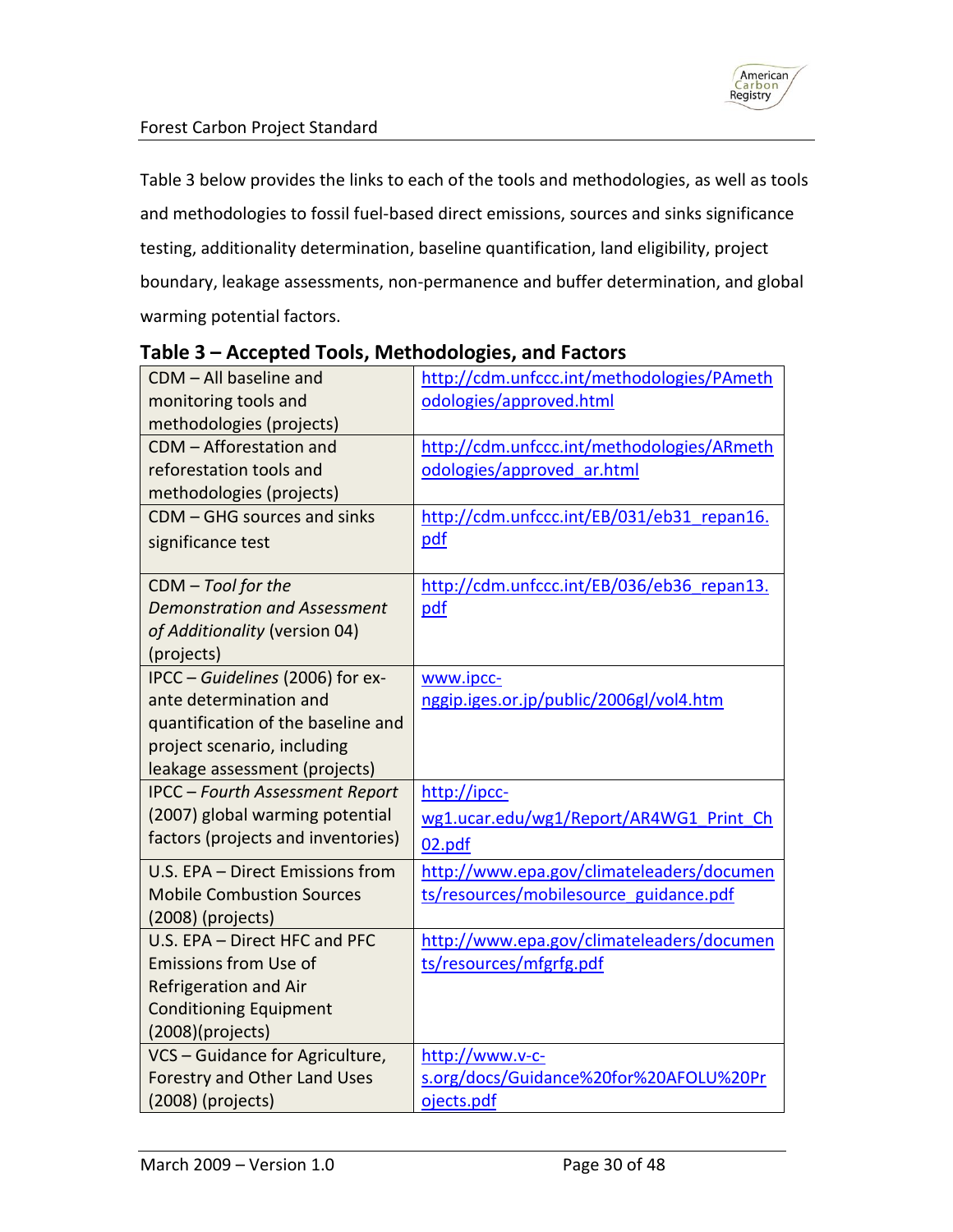

| VCS-Tool for AFOLU                 | http://www.v-c-                        |
|------------------------------------|----------------------------------------|
| Methodological Issues for land     | s.org/docs/Tool%20for%20AFOLU%20Method |
| eligibility, project boundary, and | ological%20Issues.pdf                  |
| carbon pools (2008) (projects)     |                                        |
| VCS - Tool for Non-permanence      | http://www.v-c-                        |
| <b>Risk Analysis and Buffer</b>    | s.org/docs/Tool%20for%20AFOLU%20Non-   |
| Determination (2008) (projects)    | Permanence%20Risk%20Analysis%20and%20  |
|                                    | Buffer%20Determination.pdf             |
|                                    |                                        |

*The Registry reserves the right to reject a specific methodology and/or tool.* 

#### *A. Community Impacts Assessment*

The American Carbon Registry recognizes the Climate, Community & Biodiversity Alliance's (CCBA) definition of community. The Registry does not require compliance with the CCB Standard (2008), or completion of the CCB verification process. The Registry does recommend, however, that Project Proponents choose among the CCB's published list of preferred tools and methodologies to identify, assess, and report on community and environmental impacts. CCBA's definition (and by extension the Registry's accepted definition) of community is:

"A community includes all groups of people including Indigenous Peoples, mobile peoples and other local communities, who live within or adjacent to the project area as well as any groups that regularly visit the area and derive income, livelihood or cultural values from the area. This may include one or more groups that possess characteristics of a community, such as shared history, shared culture, shared livelihood systems, shared relationships with one or more natural resources (forests, water, rangeland, wildlife, etc.), and shared customary institutions and rules governing the use of resources." Source: CCB Standards, *Project Design Standards*. Second Edition (2008).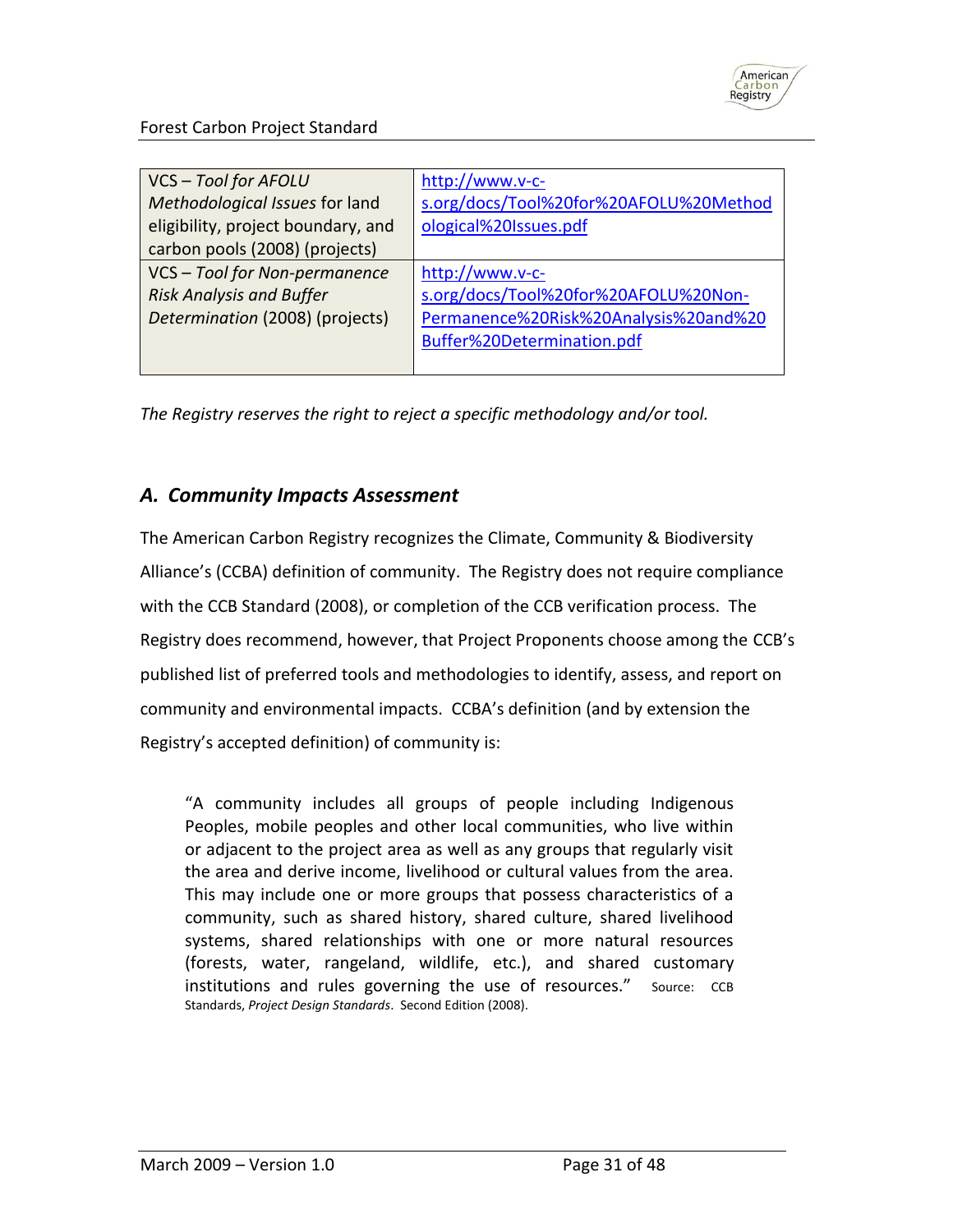

Project Proponents shall make a credible estimate of impacts in a signed attestation letter confirming that it has mitigated any and all negative community and environmental impacts prior to registration in the Registry.

A credible estimate of impacts must include changes in community well-being due to project activities and an evaluation of the negative impacts by the affected groups. Project Proponents shall base these estimates on defined and defensible assumptions about how project activities will alter social and economic well-being, including potential impacts of changes in natural resources and ecosystem services identified as important by the communities over the duration of the project. Project Proponents shall:

- Describe how the 'without project' reference scenario would affect communities in the project zone, including the impact of likely changes in water, soil and other locally important ecosystem services. Compare to the 'with project' scenario.
- Describe how the 'without project' reference scenario would affect biodiversity in the project zone (e.g., habitat availability, landscape connectivity and threatened species). Compare to a 'with project' scenario.

### *B. Community Impacts Assessment Tools*

The difference between the 'with' and 'without' scenarios (i.e., the community benefit) shall be positive for all community groups in order for the project to qualify for registration on the Registry. Table 4 below provides a list of resources, taken from the CCBA that Project Proponents may use to develop their statement.

| http://www.icmm.com/page/629/community      |
|---------------------------------------------|
| -development-toolkit                        |
|                                             |
| http://pubs.wri.org/pubs_description.cfm?Pu |
| $bID = 3814$                                |
|                                             |
|                                             |
|                                             |

#### **Table 4 – Community Impacts Assessment Resources per the CCBA**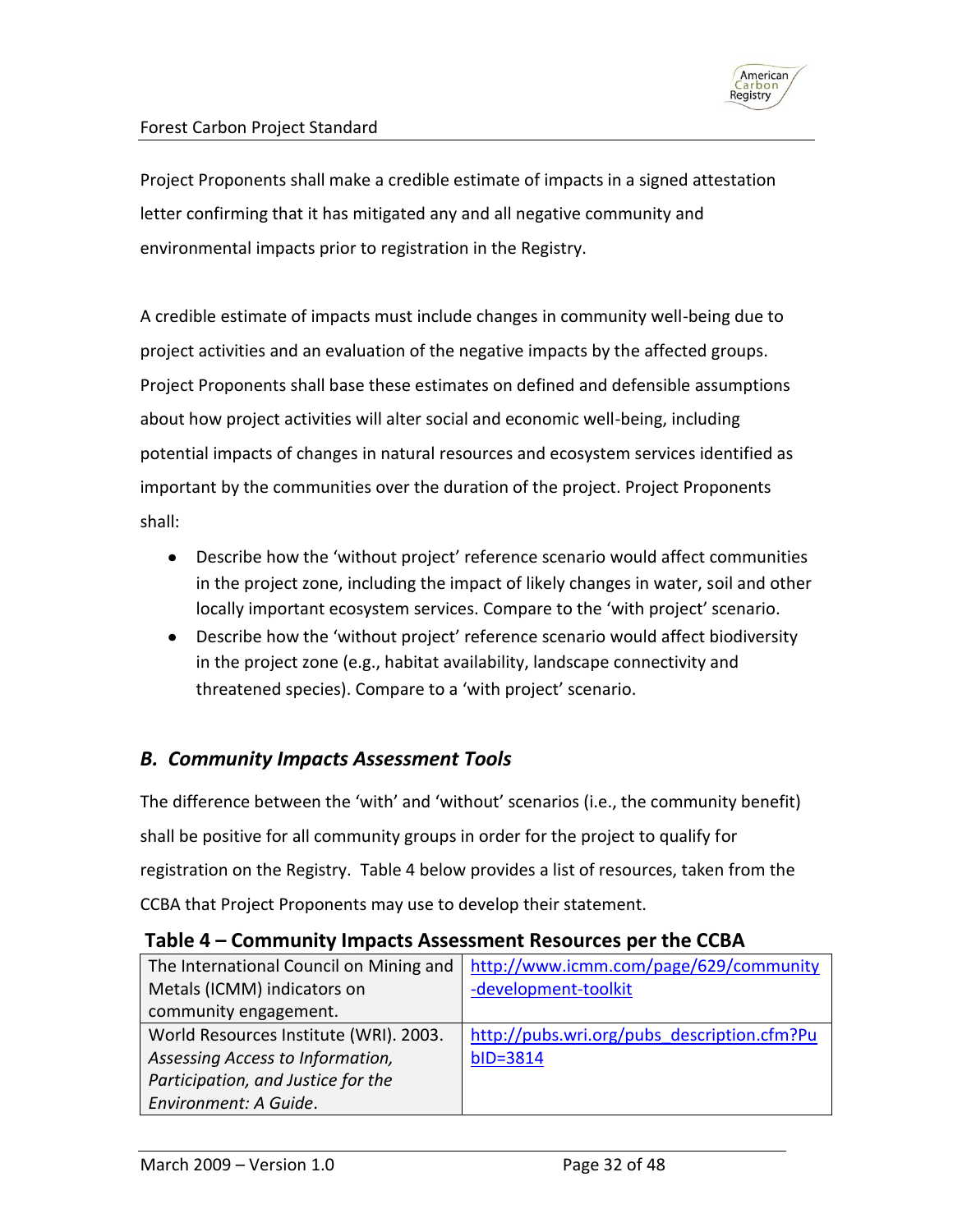

| Stec, S. 2003. Handbook on Access to    | http://www.elaw.org/system/files/aarhus.Acc          |
|-----------------------------------------|------------------------------------------------------|
| Justice under The Aarhus Convention.    | ess.Justice.pdf                                      |
| REC, Szentendre                         |                                                      |
| Livelihoods Connect: Sustainable        | http://www.livelihoods.org/info/info toolbox         |
| Livelihoods ToolBox, Learning Guide,    | .html                                                |
| <b>Key Documents</b>                    |                                                      |
| The Sustainable Livelihoods Approach    | www.ifad.org/sla/                                    |
| Pasteur, K. Tools for Sustainable       | http://www.livelihoods.org/info/tools/Pas-           |
| Livelihoods: Livelihoods Monitoring and | ME01.rtf                                             |
| Evaluation. IDS, 2001                   |                                                      |
| Case Studies of Monitoring Livelihoods  | http://www.livelihoods.org/lessons/lessons.h         |
| Impact                                  | tml                                                  |
| Smith, J., Scherr, S.J. 2002. Forest    | http://www.cifor.cgiar.org/publications/pdf fi       |
| carbon and local livelihoods:           | les/OccPapers/OP-037.pdf                             |
| assessment of opportunities and policy  |                                                      |
| recommendations. CIFOR Occasional       |                                                      |
| Paper. No. 37. 45p.                     |                                                      |
|                                         |                                                      |
| Rezende, D. and S. Merlin. 2002. Social | http://www.ecologica.org.br/downloads/publ           |
| Carbon: Adding value to sustainable     | icacoes/livro social carbon.pdf                      |
| development. Instituto Ecológica,       |                                                      |
| Palmas, Brazil                          |                                                      |
| CARE, 2002. Household Livelihood        | http://pqdl.care.org/pv obj cache/pv obj id          |
| Security Assessments. A Toolkit for     |                                                      |
| Practitioners                           | _8A7F2883250B950EFE54587EE785726E169E<br><b>2B00</b> |
|                                         |                                                      |
| PROFOR Program on Forests - The World   | http://www.profor.info/content/livelihood p          |
| Bank: The Poverty-Forest Linkages       | overty.html                                          |
| <b>Toolkit</b>                          |                                                      |
|                                         |                                                      |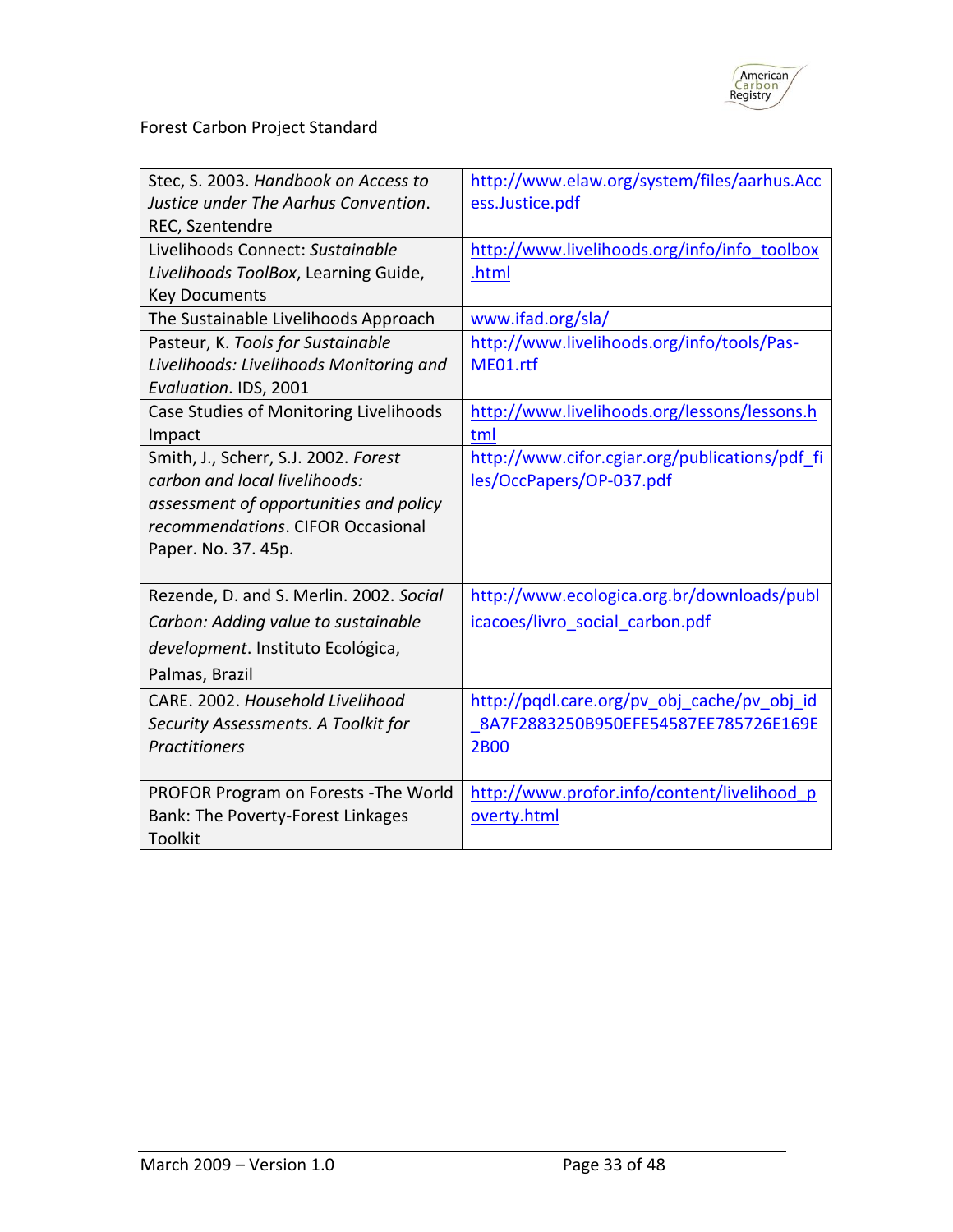

# **SECTION V: ADDITIONALITY**

The Registry accepts only forest projects that demonstrate a discernable project action that is additional with respect to the project baseline. Additionality is a test intended to ensure that project offsets are "in addition to" reductions/removals that would have occurred without carbon market incentives. It is the metric by which a project demonstrates its results are a real and measurable reduction in atmospheric levels of GHGs. In essence, the question the additionality test seeks to answer is, was GHG emissions mitigation and/or carbon market incentives part of the rationale for project design and implementation?

### A. General Requirements

The American Carbon Registry evaluates forest project start dates on a case-by-case basis. The table below describes the Registry's approach in more detail.

# B. Hybrid Approach

The demonstration of additionality can be difficult. No single test is best for all circumstances because projects may differ by type as well as by site-specific characteristics and anomalies. The Registry uses an approach that combines three key tests for determining project additionality, i.e., the "project " approach. These three tests help the Registry to identify in particular whether realizing a GHG emissions reduction / removal goal was a reason, even if only one among many. Table 5 describes in more detail the three (3) tests under the "project additionality", which are:

- Regulatory Surplus
- Common Practices
- Implementation Barriers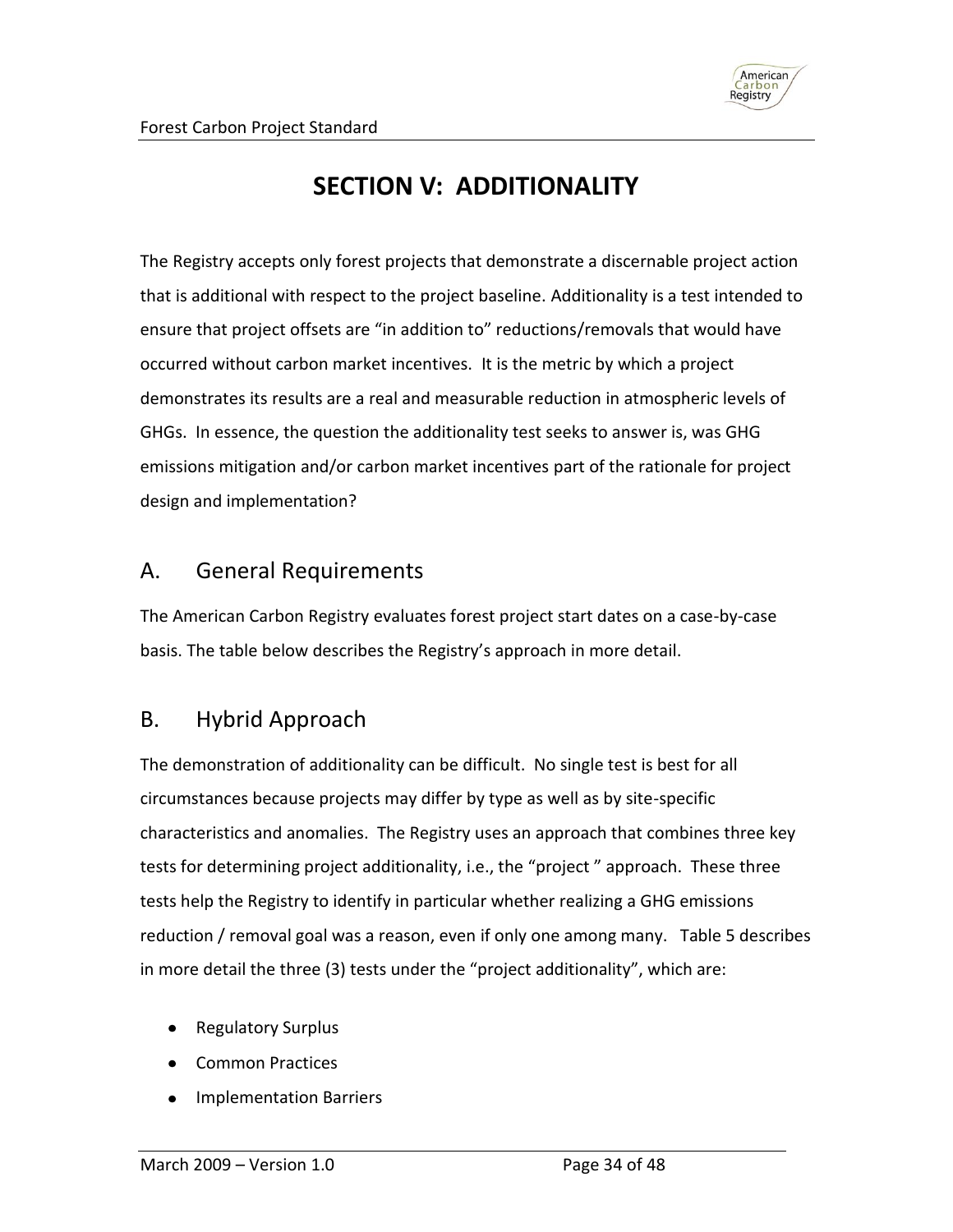

| <b>Test</b>                       | <b>Key Questions</b>                                                                            |  |  |  |  |  |  |  |
|-----------------------------------|-------------------------------------------------------------------------------------------------|--|--|--|--|--|--|--|
|                                   |                                                                                                 |  |  |  |  |  |  |  |
| <b>Regulatory</b>                 | Is there an existing law, regulation, statute, legal ruling, or other                           |  |  |  |  |  |  |  |
| <b>Surplus</b>                    | regulatory framework in effect now or as of the project start date that                         |  |  |  |  |  |  |  |
|                                   | mandates the project or effectively requires the GHG emissions                                  |  |  |  |  |  |  |  |
|                                   | reductions?                                                                                     |  |  |  |  |  |  |  |
|                                   |                                                                                                 |  |  |  |  |  |  |  |
|                                   | Yes = Fail; No = Pass                                                                           |  |  |  |  |  |  |  |
| Common                            | In the field or industry/sector, is there widespread deployment of this                         |  |  |  |  |  |  |  |
| <b>Practice</b>                   | project, technology, or practice within the relevant geographic area?                           |  |  |  |  |  |  |  |
|                                   |                                                                                                 |  |  |  |  |  |  |  |
|                                   | $Yes = Fall; No = Pass$                                                                         |  |  |  |  |  |  |  |
| Implementation                    | Choose one (1) of the following three (3):                                                      |  |  |  |  |  |  |  |
| <b>Barriers</b>                   |                                                                                                 |  |  |  |  |  |  |  |
|                                   |                                                                                                 |  |  |  |  |  |  |  |
| <b>Financial</b>                  | Does the project face capital constraints that carbon revenues can                              |  |  |  |  |  |  |  |
|                                   | potentially address; or is carbon funding reasonably expected to                                |  |  |  |  |  |  |  |
|                                   | incentivize the project's implementation; or are carbon revenues a key                          |  |  |  |  |  |  |  |
|                                   | element to maintaining the project action's ongoing economic viability                          |  |  |  |  |  |  |  |
|                                   | after its implementation?                                                                       |  |  |  |  |  |  |  |
|                                   | Yes = Pass; No = Fail                                                                           |  |  |  |  |  |  |  |
| <b>Technological</b>              | Is a primary reason for implementation of the technology in question                            |  |  |  |  |  |  |  |
|                                   | its GHG reduction capabilities or benefits, and is the                                          |  |  |  |  |  |  |  |
|                                   | reduction/removal of GHGs one of the goals of the project at the start                          |  |  |  |  |  |  |  |
|                                   | date?                                                                                           |  |  |  |  |  |  |  |
| <b>Institutional</b>              | $Yes = Pass; No = Fair$                                                                         |  |  |  |  |  |  |  |
|                                   | Does this project face significant organizational, cultural, or social                          |  |  |  |  |  |  |  |
|                                   | barriers to GHG emissions reduction/sequestration that the accrual of                           |  |  |  |  |  |  |  |
|                                   | benefits from a GHG emissions reduction/removal project action will                             |  |  |  |  |  |  |  |
|                                   | help to overcome?                                                                               |  |  |  |  |  |  |  |
|                                   | $Yes = Pass; No = Fair$                                                                         |  |  |  |  |  |  |  |
|                                   | If the project passes the Regulatory Surplus and Common Practices tests, and at least one       |  |  |  |  |  |  |  |
|                                   | <b>Implementation Barrier test (i.e., financial, technological, or institutional), REGISTRY</b> |  |  |  |  |  |  |  |
| considers the project additional. |                                                                                                 |  |  |  |  |  |  |  |
|                                   |                                                                                                 |  |  |  |  |  |  |  |

# **Table 5 - Hybrid Additionality Test**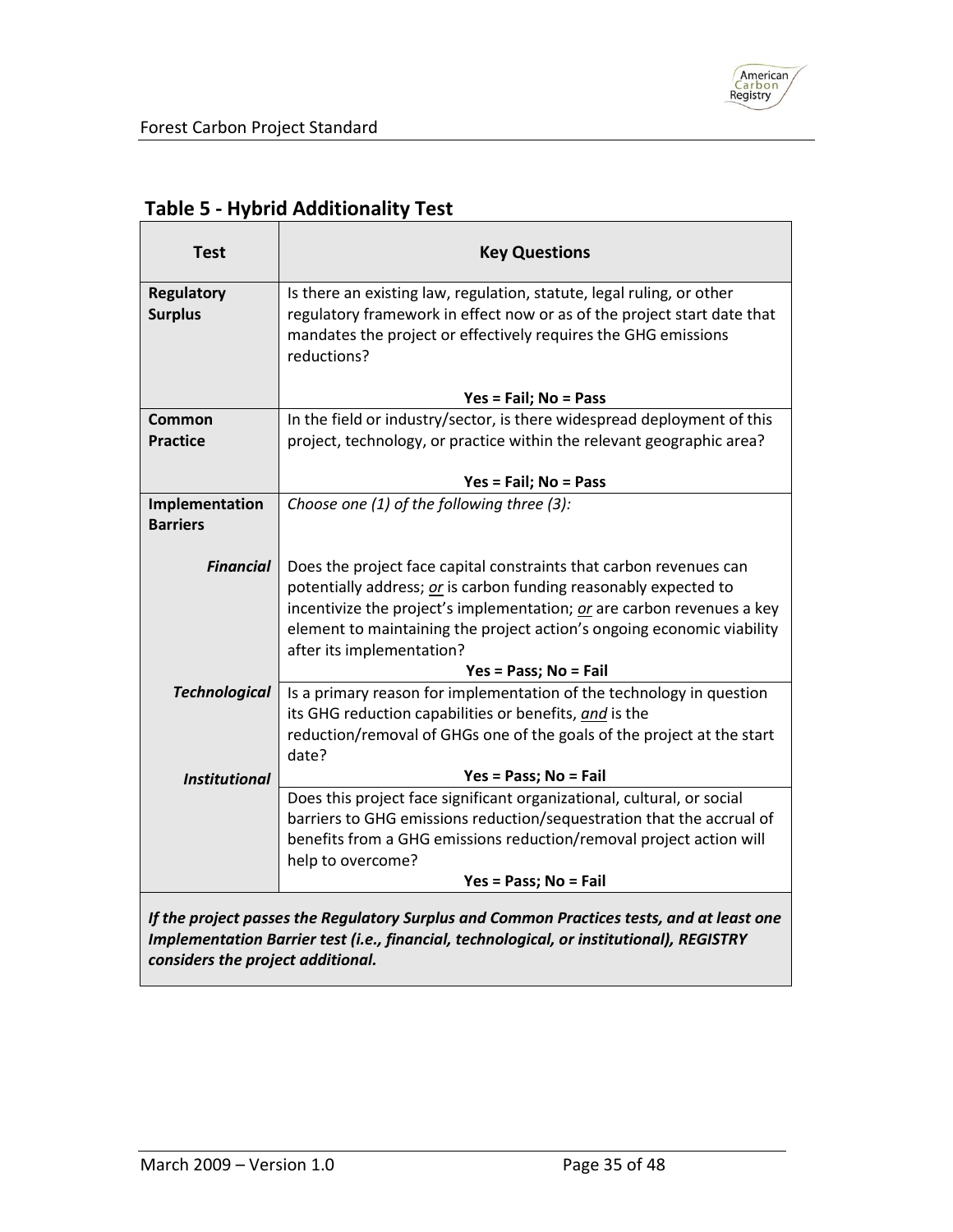

# C. Regulatory Surplus Test

The regulatory surplus test involves existing laws, regulations, statutes, legal rulings, or other regulatory frameworks that directly or indirectly affect GHG emissions associated with a project action or its baseline candidates, and which require technical, performance, or management actions. These legal requirements may involve the use of a specific technology, meeting a certain standard of performance, or managing operations according to a certain set of criteria or practices (e.g., forest management practices). The Registry does not consider mandatory those voluntary agreements without an enforcement mechanism, proposed laws or regulations, or general government policies.

### D. Common Practices Test

The common practices test represents the predominant technology(ies) implemented or industry practice(s) undertaken in a particular industry sector and/or geographic region, as determined by the degree to which those technologies/practices have penetrated the market (in a specific geographic area). The proposed offset project must reduce GHG emissions below levels produced by common practices technologies within a comparable environment (e.g., regulatory framework, investment climate, access to technology/financing, etc.).

The level of penetration that represents common practice may differ between sectors and geographic areas, depending on the diversity of baseline candidates. The common practice penetration rate or market share for a technology or practice may be quite low if there are many alternative technologies and practices. Conversely, the common practice penetration rate or market share may be quite high if there are few alternative technologies or practices. Projects that are "first-of-its-kind" are not common practice.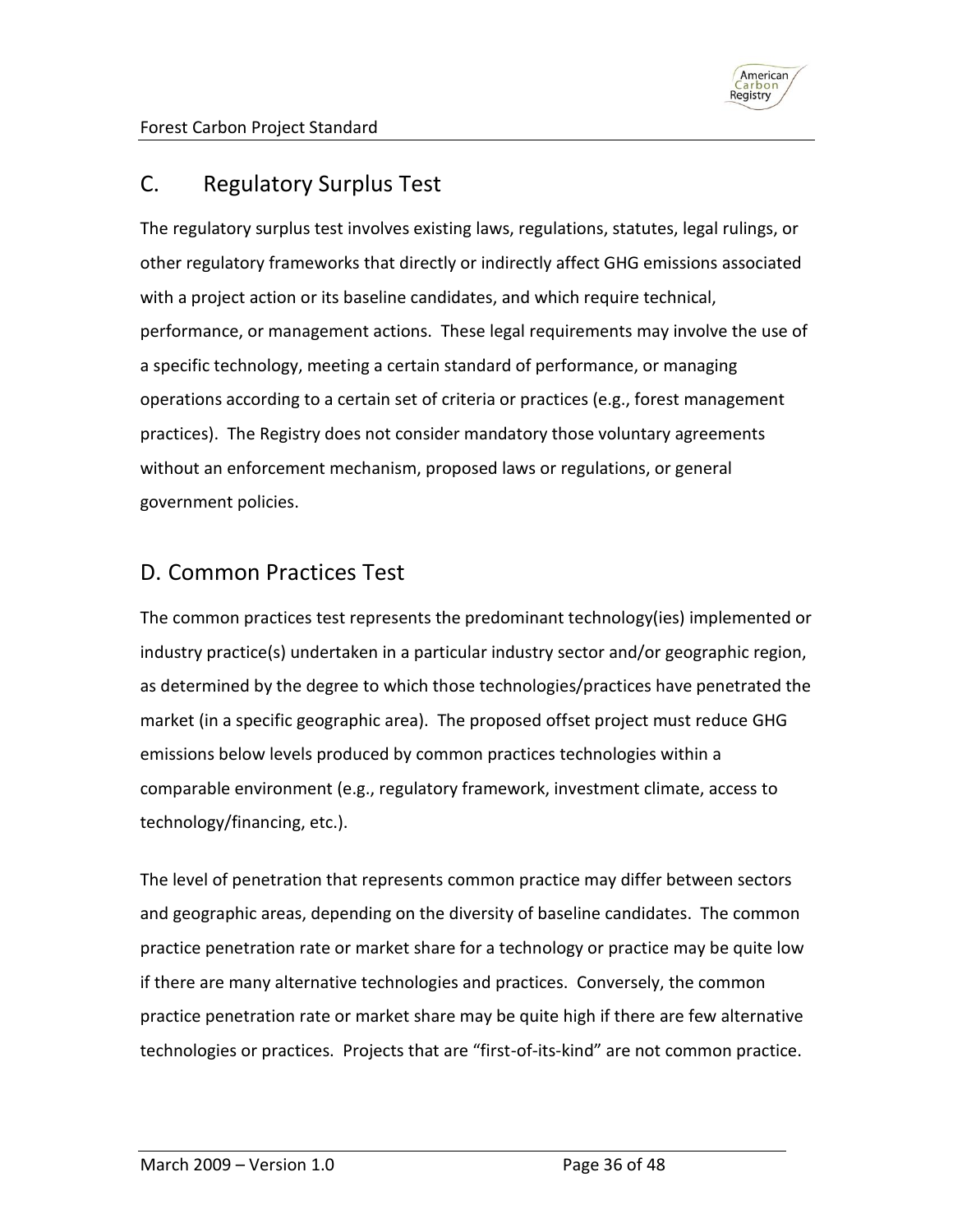

# E. Implementation Barriers Test

An implementation barrier represents any factor or consideration that would prevent the adoption of such a practice/activity proposed by the project action. Baseline candidates each may face multiple barriers. Generally, there are no barriers to the continuation of current activities, with the exception of regulatory or market changes that force a shift in a project activity, or the end of equipment's useful lifetime. Under the implementation barriers test, Project Proponents shall choose at least one (1) among three (3) barrier assessments: i) financial, ii) technological, and iii) institutional. The Registry does not require passing all three (3) barriers. These are:

- *Financial* Financial barriers can include high costs, limited access to capital, and high risks such as unproven technologies or business models, poor credit rating of project partners, and project failure risk.
- *Technological* Technological barriers can include R&D deployment risk, uncorrected market failures, lack of trained personnel and supporting infrastructure for technology implementation, and lack of knowledge on practice/activity.
- *Institutional* Institutional barriers can include institutional opposition to technology implementation, limited capacity for technology implementation, lack of management consensus, aversion to upfront costs, and lack of awareness of benefits**.**

#### **Box 1 - Project Approach vs. Performance Approach**

The Registry may consider the "performance" approach in the future once there is an approved CDM, U.S. EPA or VCS methodology, or the Registry has developed its own methodology. The performance test would require that Project Proponents shall pass the regulatory surplus test and the emissions generated per unit output by the project shall be below the level defined as business-as-usual by the CDM, U.S. EPA, VCS or the American Carbon Registry for the product, service, sector or industry.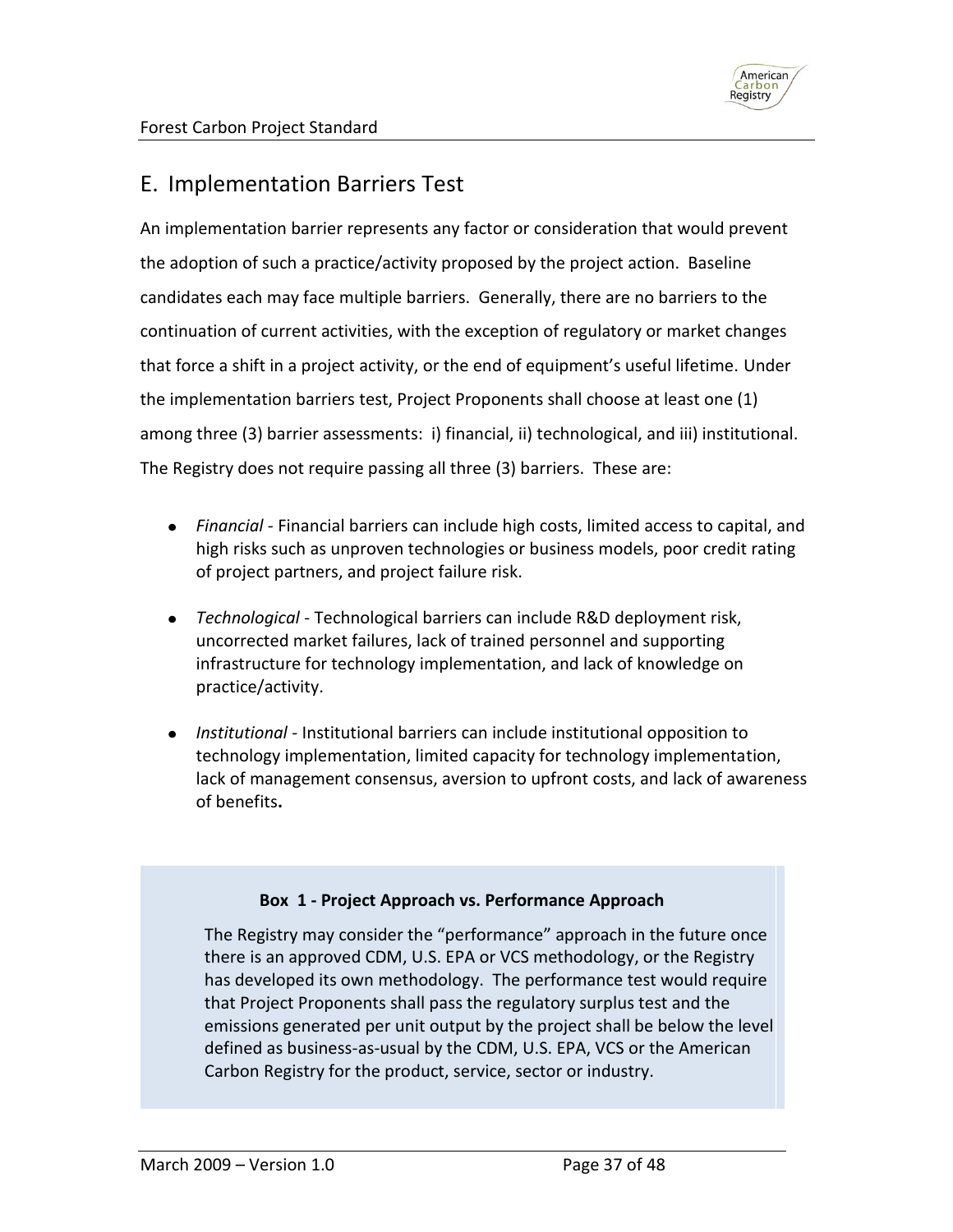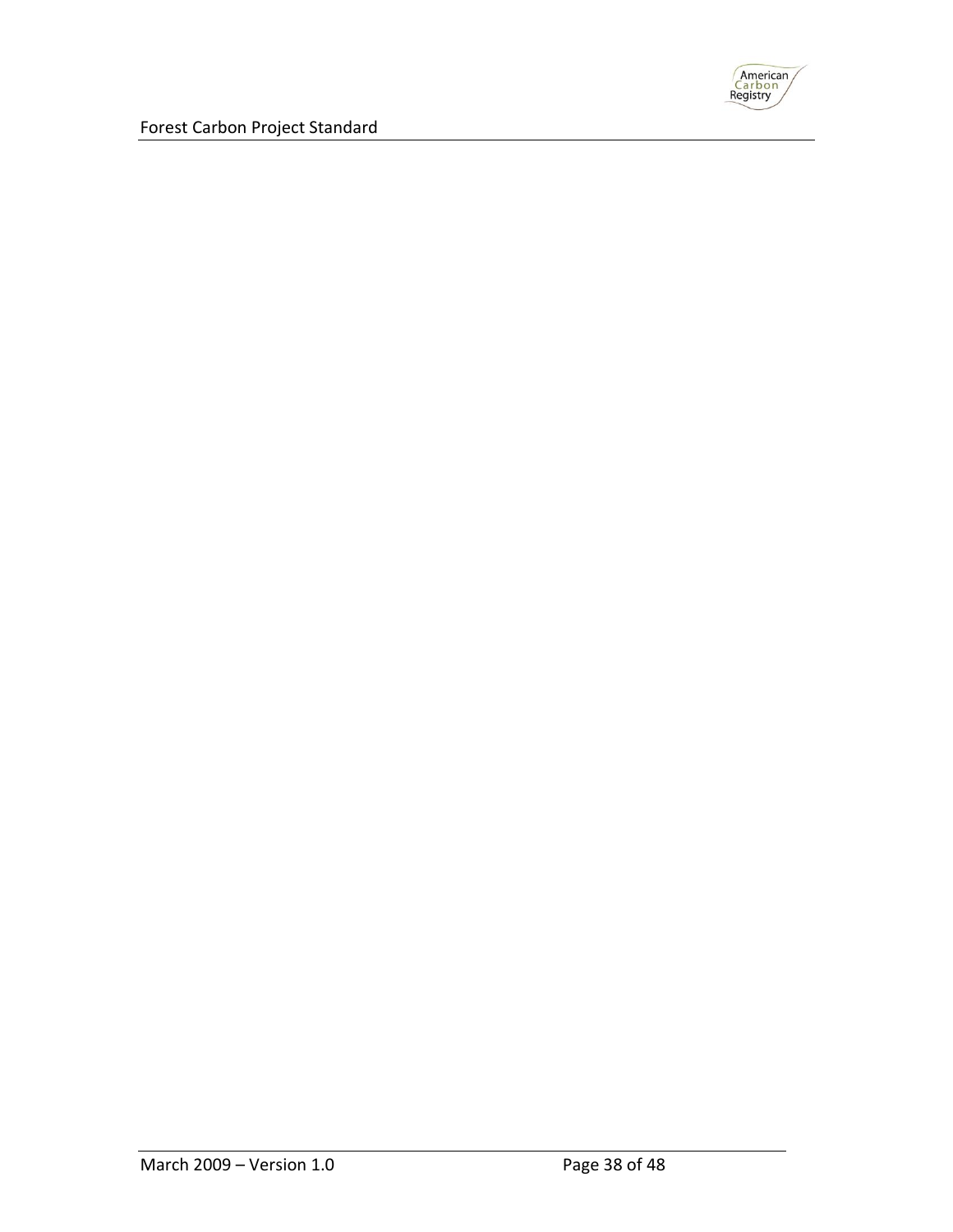

# **SECTION VI: ACCOUNTING REQUIREMENTS**

### A. Baselines

Below is a description of the different issues that arise depending on project type:

#### Baseline for AR

The AR baseline is the carbon stock present shortly prior to site preparation or the most likely carbon stock in the absence of project implementation. AR Project Proponents need to document that the project lands were not in forest use immediately prior to the project, and should provide at least qualitative evidence that the forest entity did not convert to non-forest use in order to implement an AR project. Demonstrating that the lands had been in non-forest use for several years is often sufficient to show that the forest entity did not convert from forest in order to prepare for an AR project. Trees may be present within the project boundary at the time of the start of the project; the Registry will only count sequestration of pre-existing trees as offsets if growth of the trees is also projected in the baseline. Project Proponents must quantify removal using forest management project accounting methods.

#### Baseline for IFM

IFM includes both avoided degradation projects and projects that increase carbon stocks in existing forests. The IFM baseline is the legally-permissible harvest that would maximize net present value of wood product harvest; the harvest schedule is the baseline management. Required inputs include the results of a recent timber inventory of the project lands; current published prices for wood products of grades that the project could produce; current costs of logging, reforestation and related costs; projections of changes in wood prices and logging costs (in real terms), and carrying costs.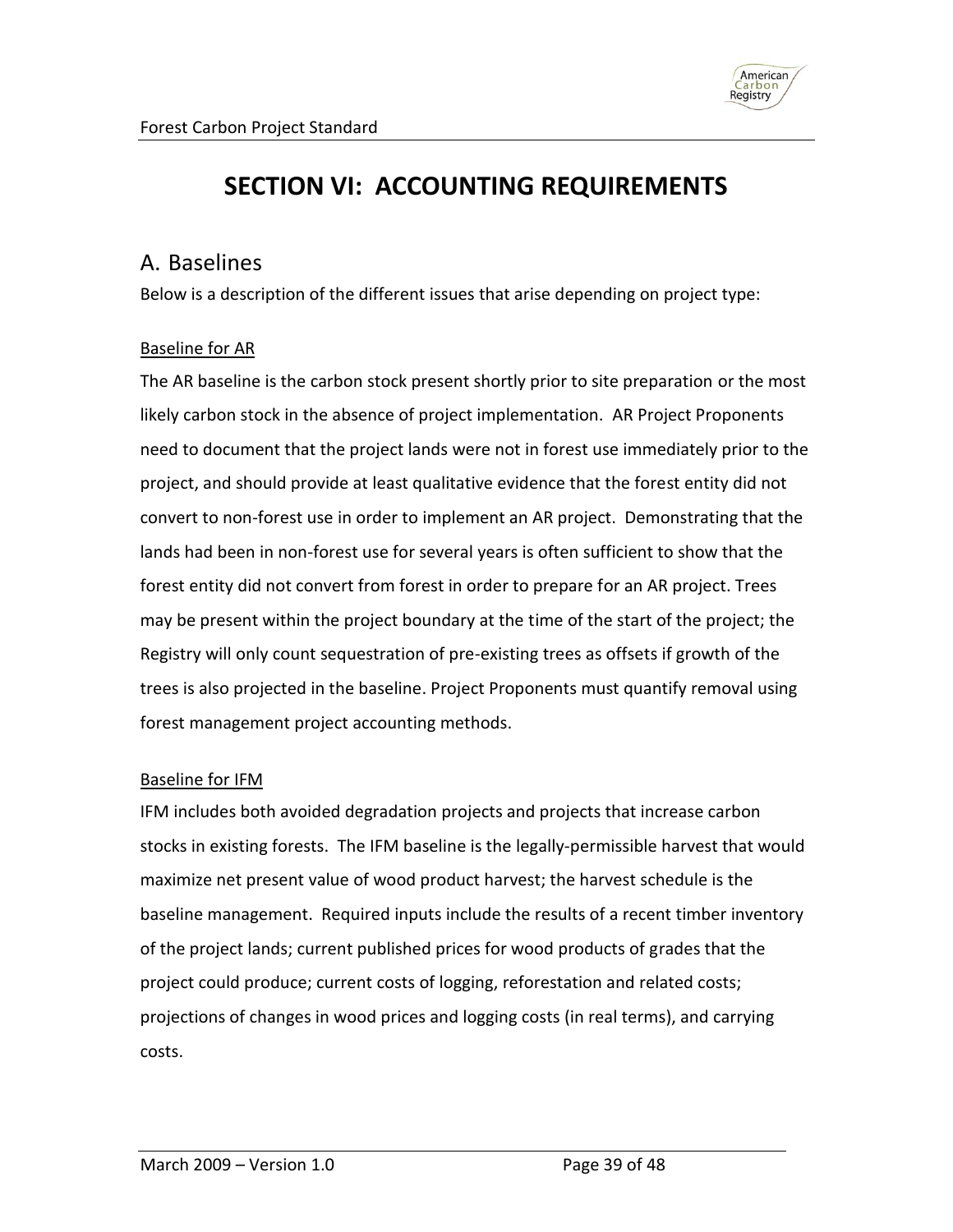

Project Proponents shall include roading and harvesting costs as appropriate to the terrain and unit size. Project Proponents should model growth of existing forest stands. Project Proponents should use an optimization program that calculates the maximum net present value for the harvesting schedule. The discount rate for modeling shall be 4% per year, in real (without inflation) terms. Project Proponents should calculate and include decomposition of logging slash, stumps and roots in the baseline. Wood products must be accounted.

#### Baseline for REDD

A differentiation exists for REDD projects between planned legally sanctioned deforestation and illegal unsanctioned deforestation. Planned deforestation can be directly calculated while unplanned deforestation must be modeled.

To determine the appropriate scale for setting a baseline for a REDD project, consider the cause of deforestation that the project will address. Then consider the geographic range over which that activity is occurring. The scale might be the entire country. The goal is to determine emissions from deforestation that have occurred across the entire area in which the project might have an effect.

Avoiding deforestation or forest degradation generally displaces some use of the forest, often clearing of land for market or subsistence agriculture, or for developed uses such as buildings and roads. Typically, deforestation is not the result of removal of wood for wood products, but it is possible for timber harvest to facilitate conversion to non-forest vegetation. Utilization of wood products may be ancillary to deforestation. Project Proponents must count in avoided deforestation project baselines the carbon stored in wood products. Excluding carbon stored in wood products would set baseline emissions too high, estimating more credits than justified.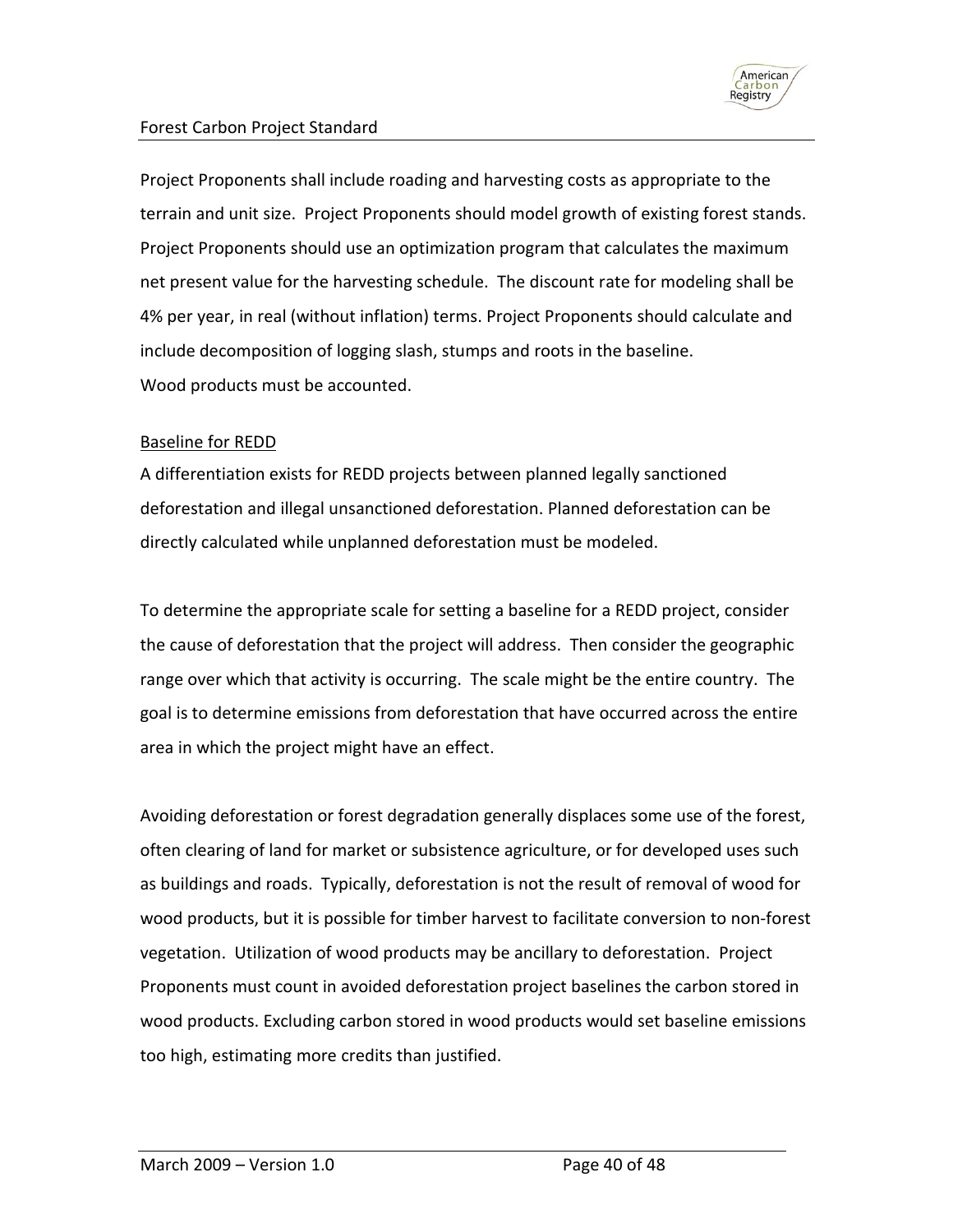

### B. Leakage Issues

#### AR Leakage Issues

If the AR project displaces people from project lands, the Project Proponent shall survey a sample of displaced people and their activities in order to determine whether they have shifted their activities to new locations in ways that displace emissions. The Project Proponent shall apply to the project the observed rate of displacement of emissions. If the project displaces people, and the Project Proponent does not complete a survey, the Registry assumes that displaced people are continuing their pre-project activities on other locations.

In terms of market-leakage and a decrease in supply of emitting goods, given uncertainty about the accuracy of econometric modeling, the Registry does not apply modeled market leakage rates. If there are multiple, peer-reviewed studies on market leakage rates that establish certainty within the forestry industry, the Registry may choose to validate a methodology and adopt those leakage rates.

In terms of market-leakage and an increase in supply of emitting goods, *and* given uncertainty about what constitute a carbon emitting good that a forest project might generate, the Registry does not apply modeled market leakage rates to this category of leakage. If there are multiple, peer-reviewed studies on market leakage rates that establish certainty within the forestry industry, the Registry may choose to validate a methodology and adopt those leakage rates.

#### IFM Leakage Issues

The Registry will register only those offsets from IFM projects that can account for leakage pursuant to this standard, as included in the GHG Project Plan or MRV Project Protocol, and based on CDM and VCS methodologies as appropriate. The Registry reserves the right to assess on a case-by-case basis.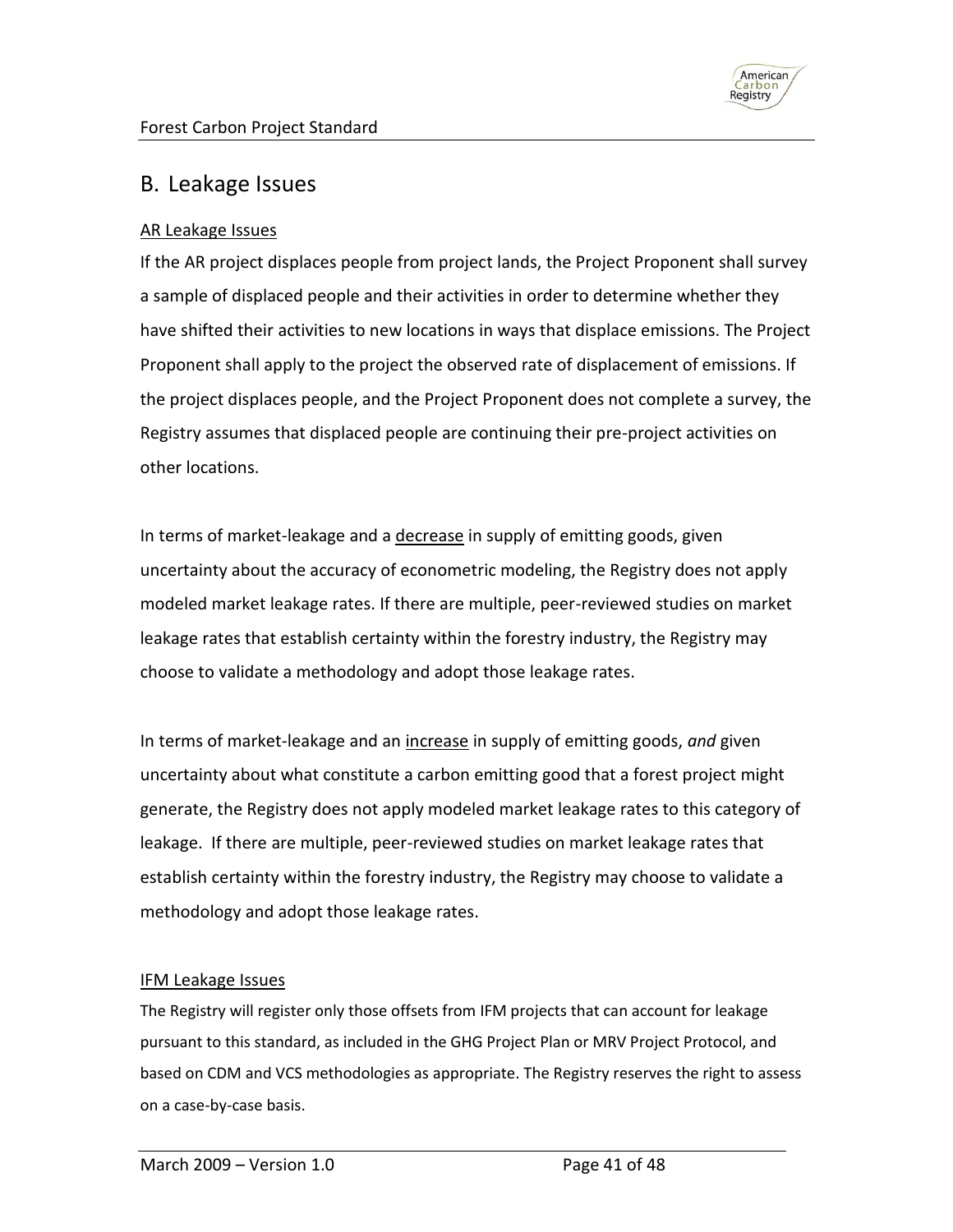

If a forest management project, over time, results in constant or increasing yield of wood products, the project is not reducing the supply of goods produced from project lands. Even if there is some shifting of production in time, and some change in the types of products produced, the Registry will not assign leakage to forest management projects that maintain wood production. If a forest management project decreases harvesting, then the Project Proponent must quantify the leakage. If a forest management project reduces production of wood products, averaged over the life of the project, the Registry will apply to the project leakage provisions for reduced timber production in the project area.

#### REDD Leakage Issues

The Registry will register only those offsets from REDD projects that can account for leakage pursuant to this standard, as included in the GHG Project Plan or MRV Project Protocol, and based on CDM and VCS methodologies as appropriate. The Registry reserves the right to assess on a case-by-case basis.

To establish and quantify REDD projects, the Project Proponent must first establish the cause of the deforestation. The most reliable approach to quantifying leakage from an avoided deforestation project is to track change in national carbon stocks over time. Second, is to determine the scale at which displacement is likely to occur. For subsistence use, the range of likely displacement might be only a few miles or few tens of miles. A Project Proponent must seek to displace production of market goods to a location suitable for production. Thus, if a project does not replace the entire displaced supply, it should monitor the entire portion of the country that is suitable for production of the displaced good.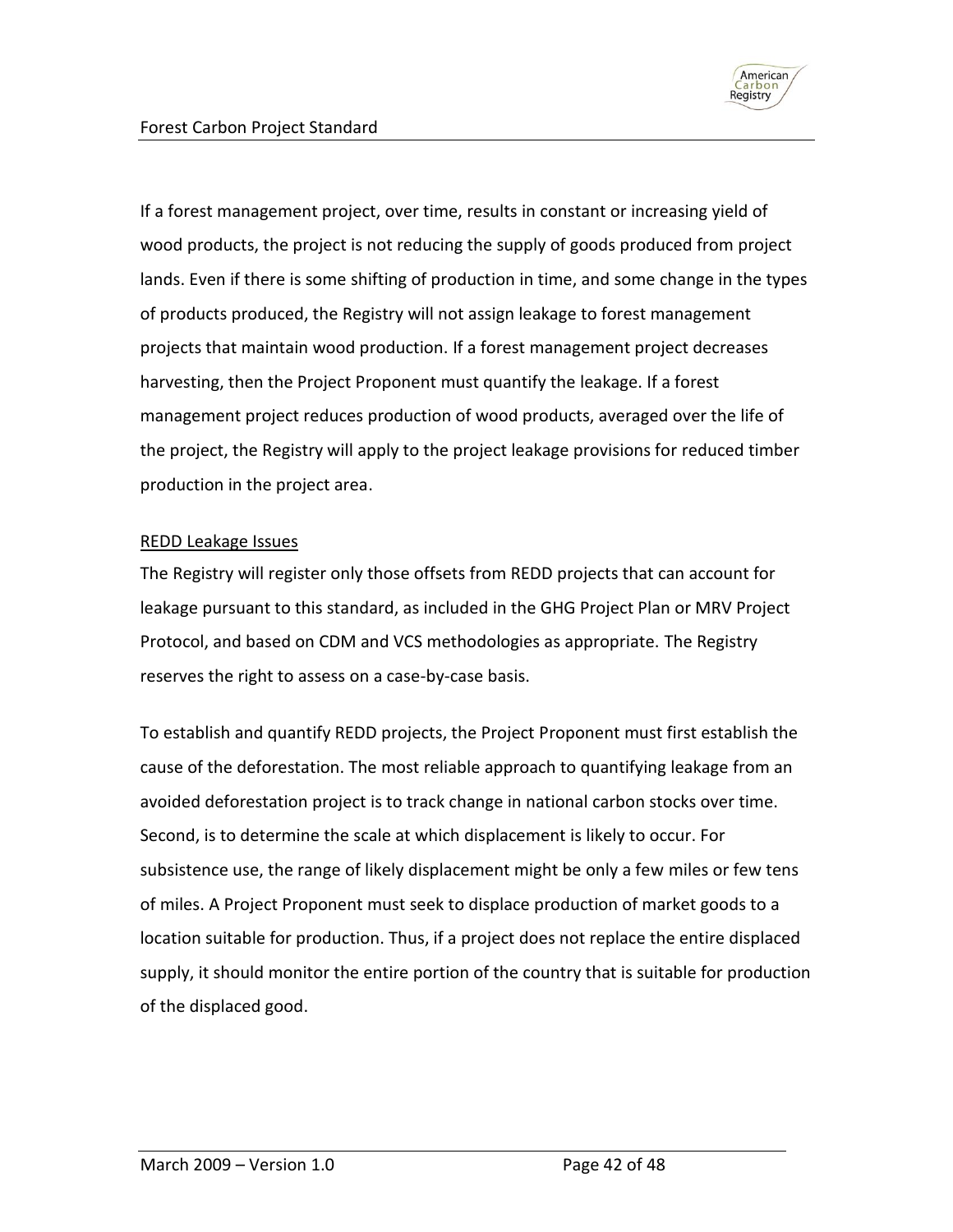

The Registry will register sub-national scale avoided deforestation projects if they satisfy demands displaced by the project activity. For example, if the underlying reason for deforestation is to provide subsistence agriculture, the Project Proponent must establish alternative sources of income for local subsistence farmers. If a project intends to reduce deforestation for market agriculture, the most reliable approach to avoiding leakage is to calculate the production that would have occurred if the Project Proponent deforested the land, and provide that amount of new production on forested lands to provide the same level of production.

# C. Buffer Pool

The Registry requires that the Project Proponent shall contribute an adequate number of offsets to the buffer pool that is commensurate with its risk of reversal to cover unforeseen losses in carbon stocks. The basis for the number of buffer offsets that a Project Proponent shall deposit in the Registry buffer pool is a case-by-case assessment of a project's potential for future carbon loss. The Registry requires the verifier to evaluate the project's risk and adjust it as appropriate, if necessary, before confirming the project's required buffer values. The buffer must be high enough to cover the project's risk.

The Registry has sole management and operational control over the offsets in the buffer pool. Project Proponents shall use the VCS buffer tool: [http://www.v-c](http://www.v-c-s.org/docs/Tool%20for%20AFOLU%20Non-Permanence%20Risk%20Analysis%20and%20Buffer%20Determination.pdf)[s.org/docs/Tool%20for%20AFOLU%20Non-](http://www.v-c-s.org/docs/Tool%20for%20AFOLU%20Non-Permanence%20Risk%20Analysis%20and%20Buffer%20Determination.pdf)[Permanence%20Risk%20Analysis%20and%20Buffer%20Determination.pdf](http://www.v-c-s.org/docs/Tool%20for%20AFOLU%20Non-Permanence%20Risk%20Analysis%20and%20Buffer%20Determination.pdf)

# D. Annual Qualitative Review

Each year the Registry conducts a qualitative review of each GHG project. Project Proponents shall submit (along with all other documents necessary, and as defined by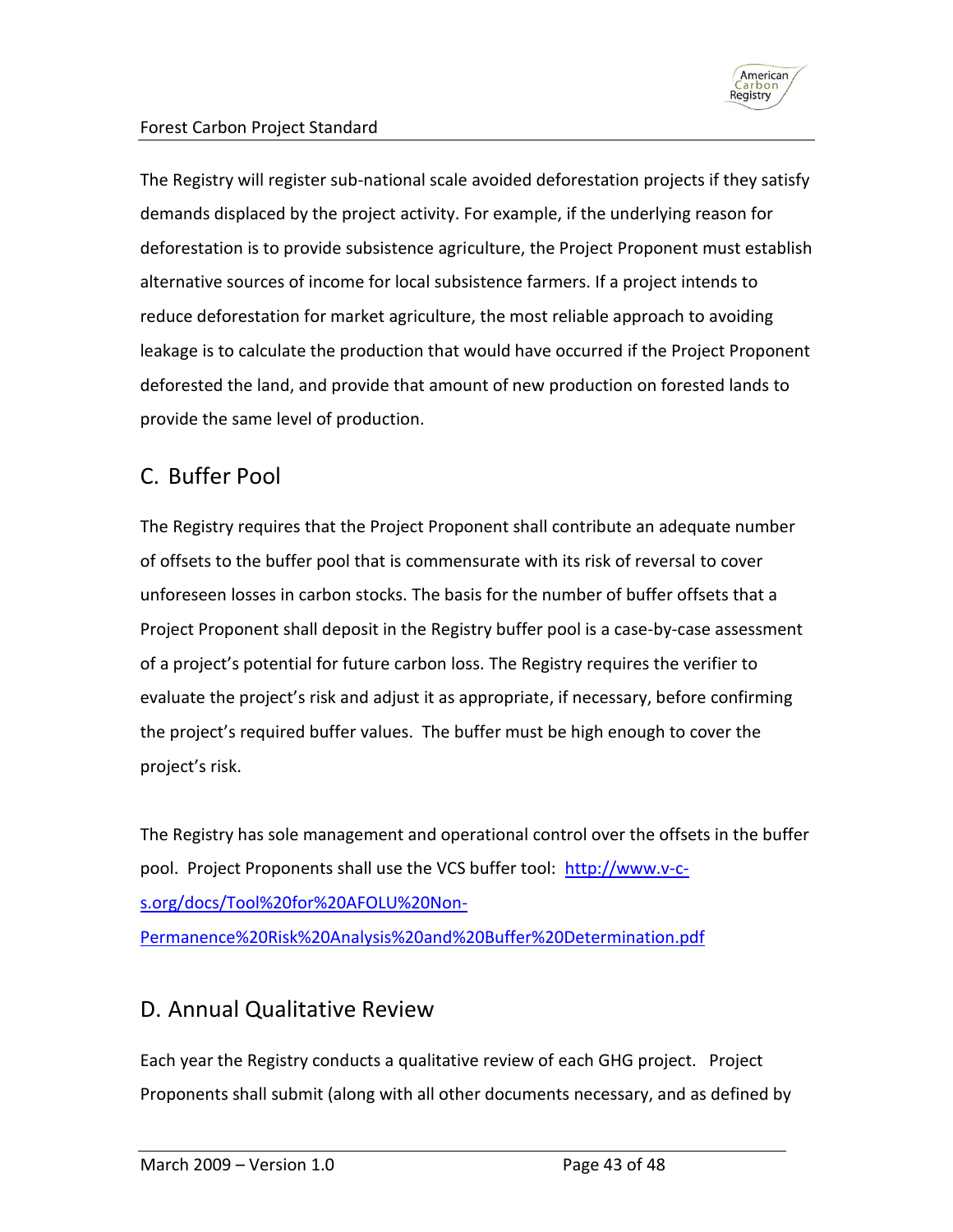

the Registry) a signed Attestation Letter that addresses the project action, additionality, ownership, permanence, and socio-economic and environmental impacts.

A key purpose is to ensure that the Project Proponent is maintaining the project action. Another purpose is to ensure that there is no undisclosed, significant change in external conditions that would affect the quality of a GHG project or a GHG inventory in an adverse way that would affect its environmental integrity. If at any time during the course of the project the project activity changes, the project may be subject to termination and the project's offsets subject to cancellation. The Project Proponent will need to establish a new project based on the requirements for that project type, undergo the standard project verification, and offset registration process.

The Registry schedules the first Qualitative Review three months after the one year anniversary of the Registry issuance and deposit of ERTs in the Project Proponent's account. The Registry conducts a desktop review of the Attestation Letter and if there are no issues or questions, the Registry will re-certify the project as eligible for twelve (12) subsequent months, continue listing the project as registered, and issue new offsets generated by the project for the twelve (12) months.

# E. Crediting Period Renewal

The Registry requires for all forest carbon projects a verification renewal at the end of every fifth (5<sup>th</sup>) calendar year after observation of initial project conditions, and subsequently at regular five-year intervals. The verification renewal includes a remeasuring, an updated assessment of risk of reversal, and an updated buffer determination. For example, if there is a tree measurement in June 2010, a calculation of carbon stocks in August 2010 and an offset verification in September 2010, the Registry will consider the forest offsets as valid through the end of December 2015. Verification renewal can demonstrate the project's longevity and through subsequent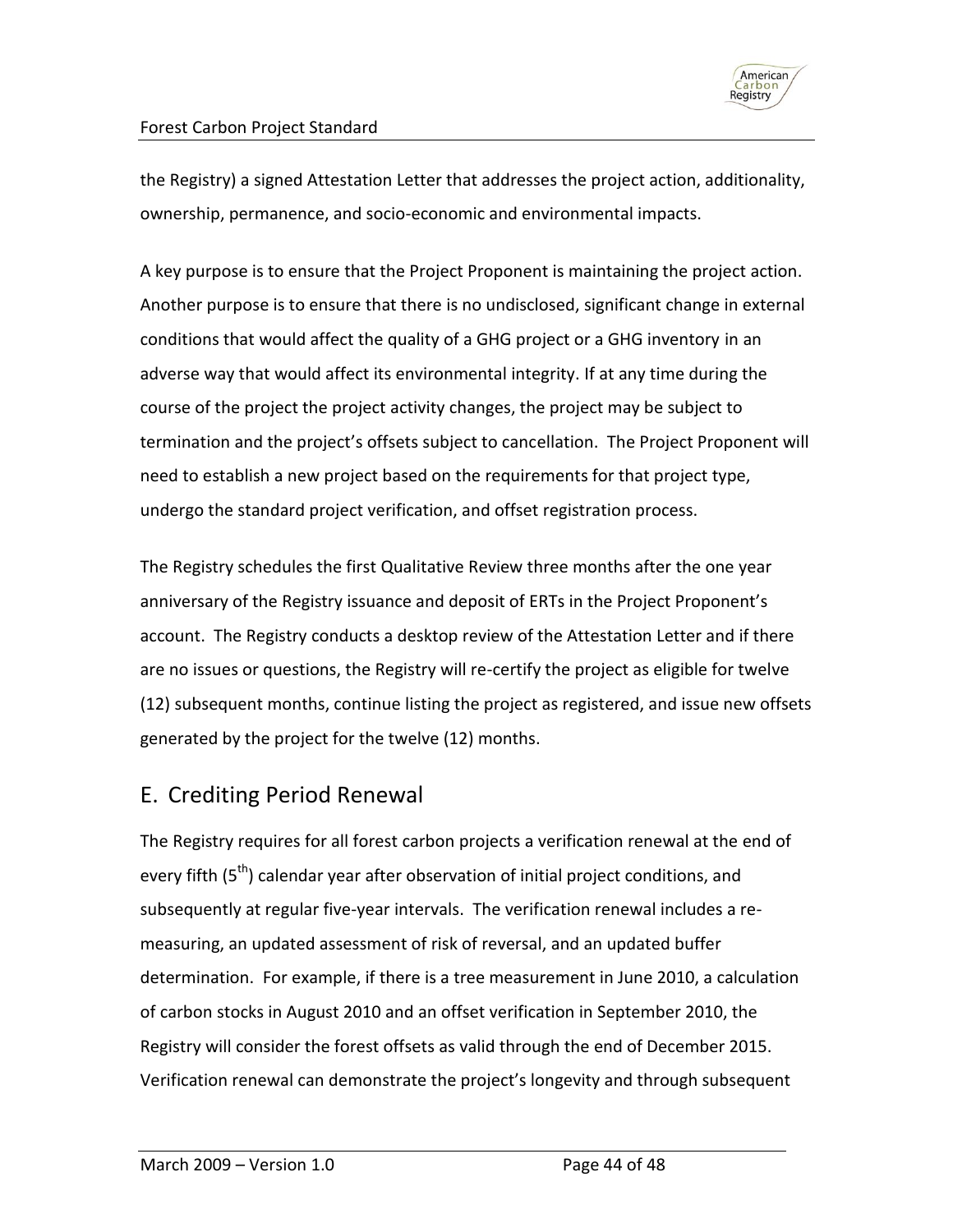

verification renewals, some risks may decline. The Project Proponent shall comply with all other requirements for crediting period renewal as described in the *American Carbon Registry Standard* (2009).

Table 6 illustrates how the Registry would reduce the buffer value (i.e., the amount of offsets the project contributes to the buffer) over time for a project starting with, for example, a 20% buffer. The Registry will review every five years the minimum project buffer values to ensure that a positive, safe, and balanced buffer pool exists for the Registry's forest project offsets portfolio at all times. The total number of carbon offsets that a project generates will always be greater than the total number of tradable offsets that the Registry issues for the project.

*The GHG Project Plan or MRV Project Protocol shall be the ultimate arbiter of the buffer's structure, provided that structure conforms to Registry standards, and is subject to a case-by-case review by the American Carbon Registry.* 

| Years since initial project<br>verification      | 0                             |      | 10   | 15   | 20   | 25  | 30                             | 35  | 40  | 45 | 50  | 55  | 60 | 65 | 70 |
|--------------------------------------------------|-------------------------------|------|------|------|------|-----|--------------------------------|-----|-----|----|-----|-----|----|----|----|
|                                                  | <b>First Crediting Period</b> |      |      |      |      |     | <b>Second Crediting Period</b> |     |     |    |     |     |    |    |    |
| Total buffer (% from<br>project's total offsets) | 20.0                          | 17.0 | 14.5 | 12.3 | 10.4 | 8.9 | 7.5                            | 6.4 | 5.4 |    | 3.9 | 3.3 |    |    |    |

Table 6–Buffer Values Over Time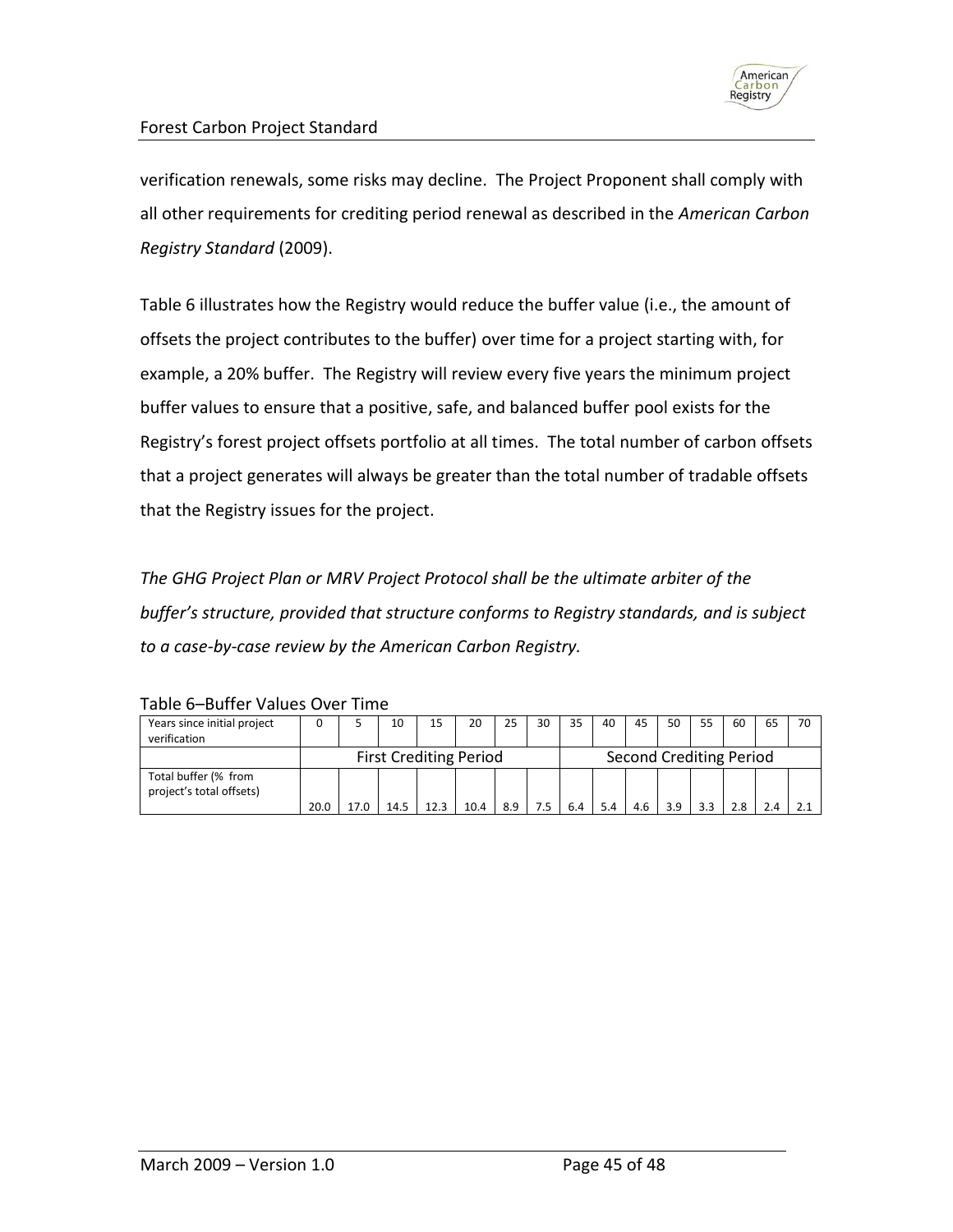

# **References**

Clean Development Mechanism (CDM) – List of Accepted Tools and Methodologies. <http://cdm.unfccc.int/methodologies/PAmethodologies/approved.html>

*Good Practice Guidance for Land Use, Land-Use Change, and Forestry* (especially Chapter 4.3 on LULUCF projects). IPCC. http://www.ipccnggip.iges.or.jp/public/gpglulucf/gpglulucf\_contents.htm.

International Standards Organization (ISO) 14064-1:2006(E) - Greenhouse gases — Part 1: Specification with guidance at the organization level for quantification, monitoring and reporting of greenhouse gas emission reductions or removal.

International Standards Organization (ISO) 14064-2:2006(E) - Greenhouse gases — Part 2: Specification with guidance at the project level for quantification, monitoring and reporting of greenhouse gas emission reductions or removal enhancements.

International Standards Organization (ISO) 14064-3:2006(E) - Greenhouse gases — Part 3: Specification with guidance for the validation and verification of greenhouse gas assertions.

International Standards Organization (ISO) 14065:2007(E) - Greenhouse gases — Requirements for greenhouse gas validation and verification bodies for use in accreditation or other forms of recognition.

Intergovernmental Panel on Climate Change (IPCC) 2007. Fourth Assessment Report. [http://www.ipcc.ch/pdf/assessment-report/ar4/syr/ar4\\_syr.pdf](http://www.ipcc.ch/pdf/assessment-report/ar4/syr/ar4_syr.pdf)

Intergovernmental Panel on Climate Change (IPCC), 2006. *Guidelines for National Greenhouse Gas Inventories Volume 4 Agriculture, Forestry and Other Land Use.*  http://www.ipccnggip.iges.or.jp/public/2006gl/vol4.html

Pearson, T., S. Walker and S. Brown. 2006. *Afforestation and Reforestation under the Clean Development Mechanism: Project Formulation Manual*. ITTO and Winrock International. <http://www.winrock.org/ecosystems/tools.asp?BU=9086>

United States Environmental Protection Agency (U.S. EPA), Climate Leader Program, GHG Inventory Protocol (May 2005).

http:/[/www.epa.gov/climateleaders/resources/inventory-guidance.html](http://www.epa.gov/climateleaders/resources/inventory-guidance.html)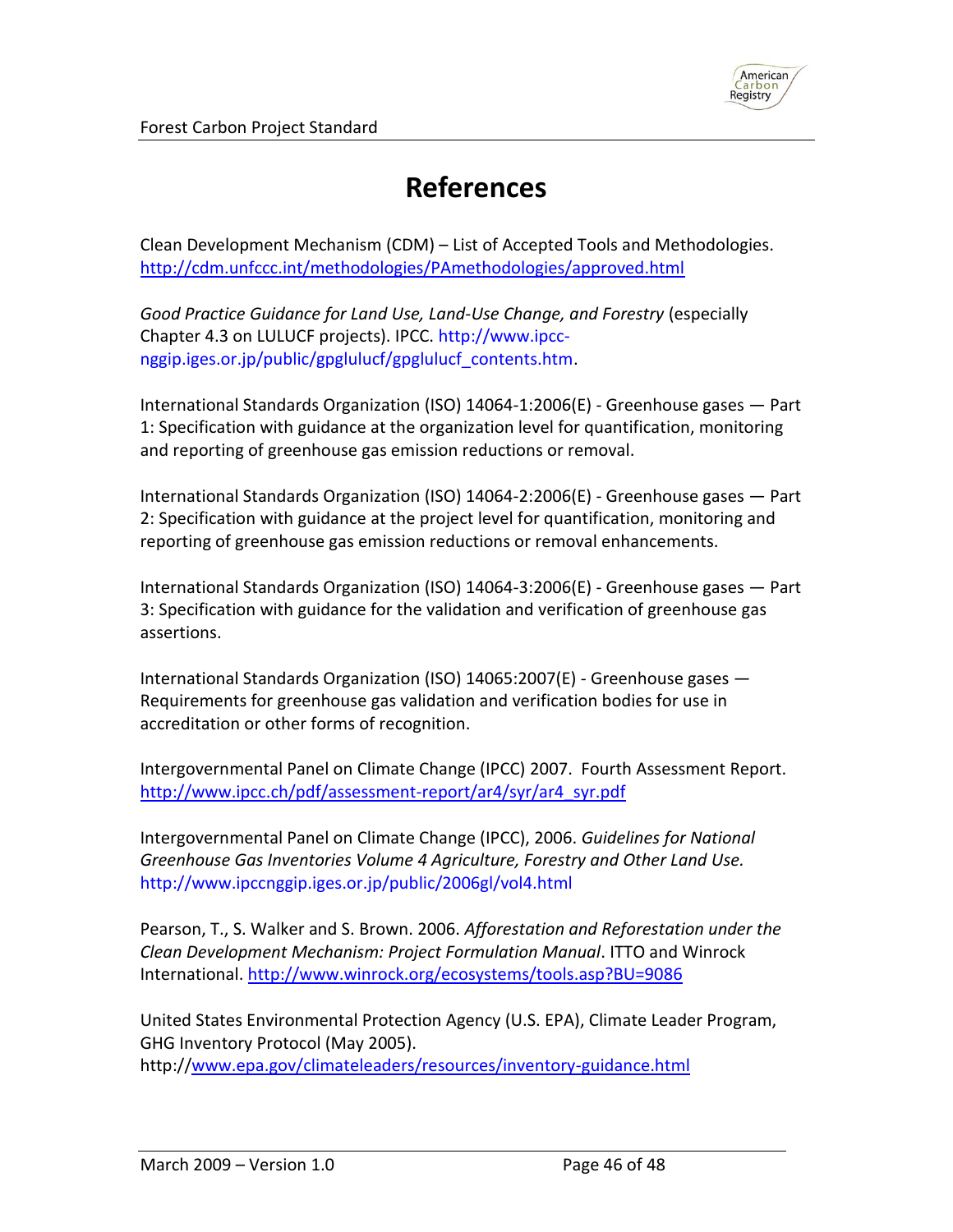

Voluntary Carbon Standard (VCS), Voluntary Carbon Standard – Guidance for forestry, agriculture and other land use projects (18 November 2008). [http://www.v-c](http://www.v-c-s.org/docs/Guidance%20for%20AFOLU%20Projects.pdf)[s.org/docs/Guidance%20for%20AFOLU%20Projects.pdf](http://www.v-c-s.org/docs/Guidance%20for%20AFOLU%20Projects.pdf)

Voluntary Carbon Standard (VCS), Voluntary Carbon Standard – Tool for AFOLU Non-Permanence Risk Analysis and Buffer Determination (18 November 2008). [http://www.v-c-s.org/docs/Tool%20for%20AFOLU%20Non-](http://www.v-c-s.org/docs/Tool%20for%20AFOLU%20Non-Permanence%20Risk%20Analysis%20and%20Buffer%20Determination.pdf)[Permanence%20Risk%20Analysis%20and%20Buffer%20Determination.pdf](http://www.v-c-s.org/docs/Tool%20for%20AFOLU%20Non-Permanence%20Risk%20Analysis%20and%20Buffer%20Determination.pdf)

Voluntary Carbon Standard (VCS), Voluntary Carbon Standard – Tool for AFOLU Methodological Issues (18 November 2008). [http://www.v-c](http://www.v-c-s.org/docs/Tool%20for%20AFOLU%20Methodological%20Issues.pdf)[s.org/docs/Tool%20for%20AFOLU%20Methodological%20Issues.pdf](http://www.v-c-s.org/docs/Tool%20for%20AFOLU%20Methodological%20Issues.pdf)

Voluntary Carbon Standard (VCS), Voluntary Carbon Standard 2007.1- Specification for the project-level quantification, monitoring and reporting as well as validation and verification of greenhouse gas emission reductions or removals (November 2008). [http://www.v-c-s.org/docs/Voluntary%20Carbon%20Standard%202007\\_1.pdf](http://www.v-c-s.org/docs/Voluntary%20Carbon%20Standard%202007_1.pdf)

World Resources Institute and World Business Council for Sustainable Development (WRI/WBCSD), Greenhouse Gas Protocol Initiative, *The GHG protocol for corporate accounting* (May 2005).<http://www.ghgprotocol.org/standards/corporate-standard>

The Land Use, Land-Use Change, and Forestry (LULUCF) Guidance for GHG Project Accounting (LULUCF Guidance). http://www.ghgprotocol.org/files/lulucf-final.pdf